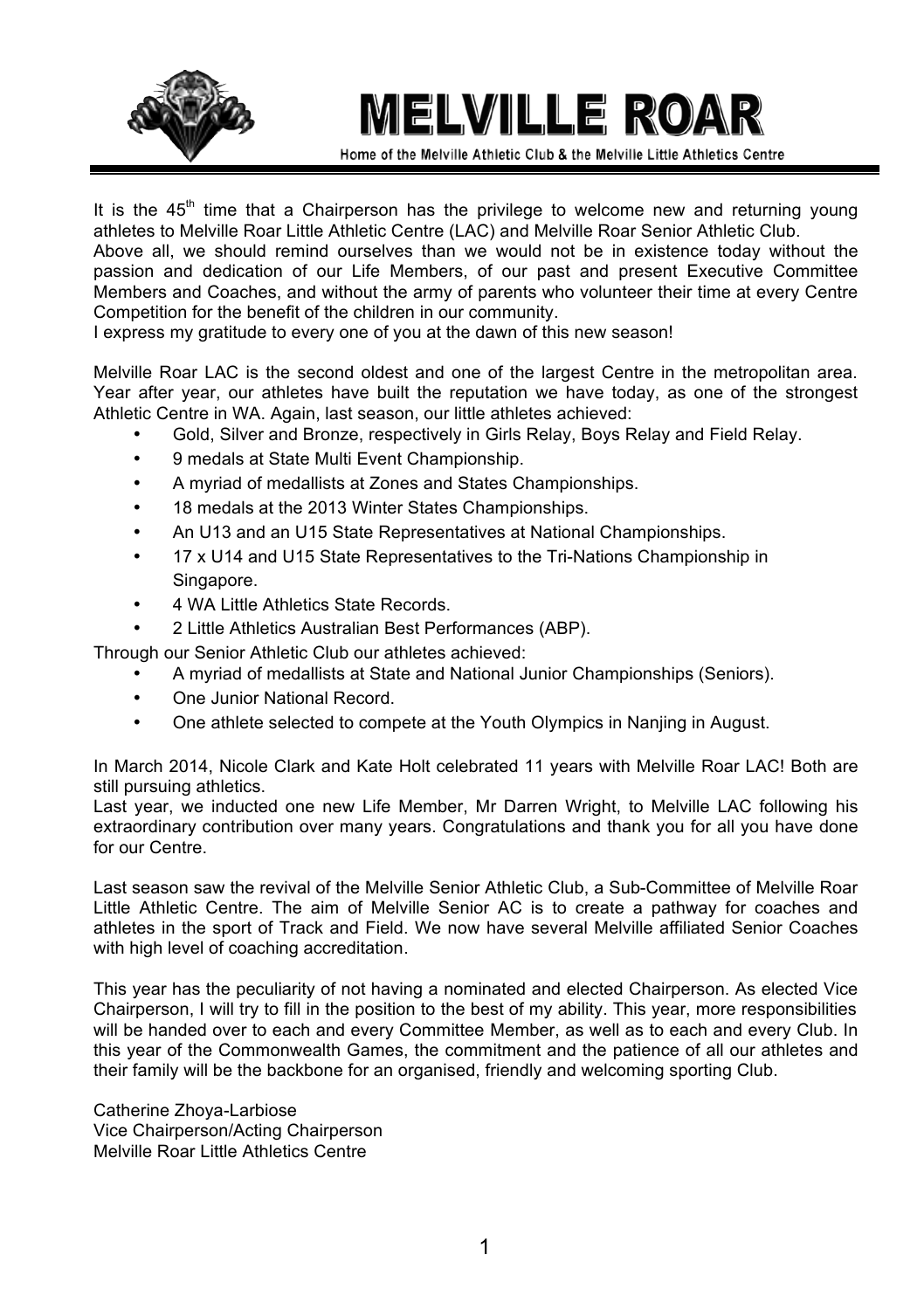### **Table of Contents**

| <b>CHAIRPERSON'S REPORT</b>                                          |  |
|----------------------------------------------------------------------|--|
|                                                                      |  |
|                                                                      |  |
|                                                                      |  |
|                                                                      |  |
|                                                                      |  |
|                                                                      |  |
|                                                                      |  |
|                                                                      |  |
|                                                                      |  |
|                                                                      |  |
|                                                                      |  |
|                                                                      |  |
|                                                                      |  |
|                                                                      |  |
|                                                                      |  |
|                                                                      |  |
|                                                                      |  |
|                                                                      |  |
| INTERSTATE TEAMS CHAMPIONSHIPS – U13 AUSTRALIAN LITTLE ATHLETICS     |  |
|                                                                      |  |
| INTERNATIONAL STATE TEAM - FRIENDLY GAMES SINGAPORE/KUALA LUMPUR  30 |  |
| ZONE CHAMPIONSHIPS 2013/2014 - U7, U8 AND U9 MEDAL WINNERS  31       |  |
|                                                                      |  |
|                                                                      |  |
| MLAC AGE GROUP CHAMPION / RUNNER UP ATHLETES 2013/2014  34           |  |
|                                                                      |  |
|                                                                      |  |
|                                                                      |  |
|                                                                      |  |
|                                                                      |  |
|                                                                      |  |
|                                                                      |  |
|                                                                      |  |
|                                                                      |  |
|                                                                      |  |
|                                                                      |  |
|                                                                      |  |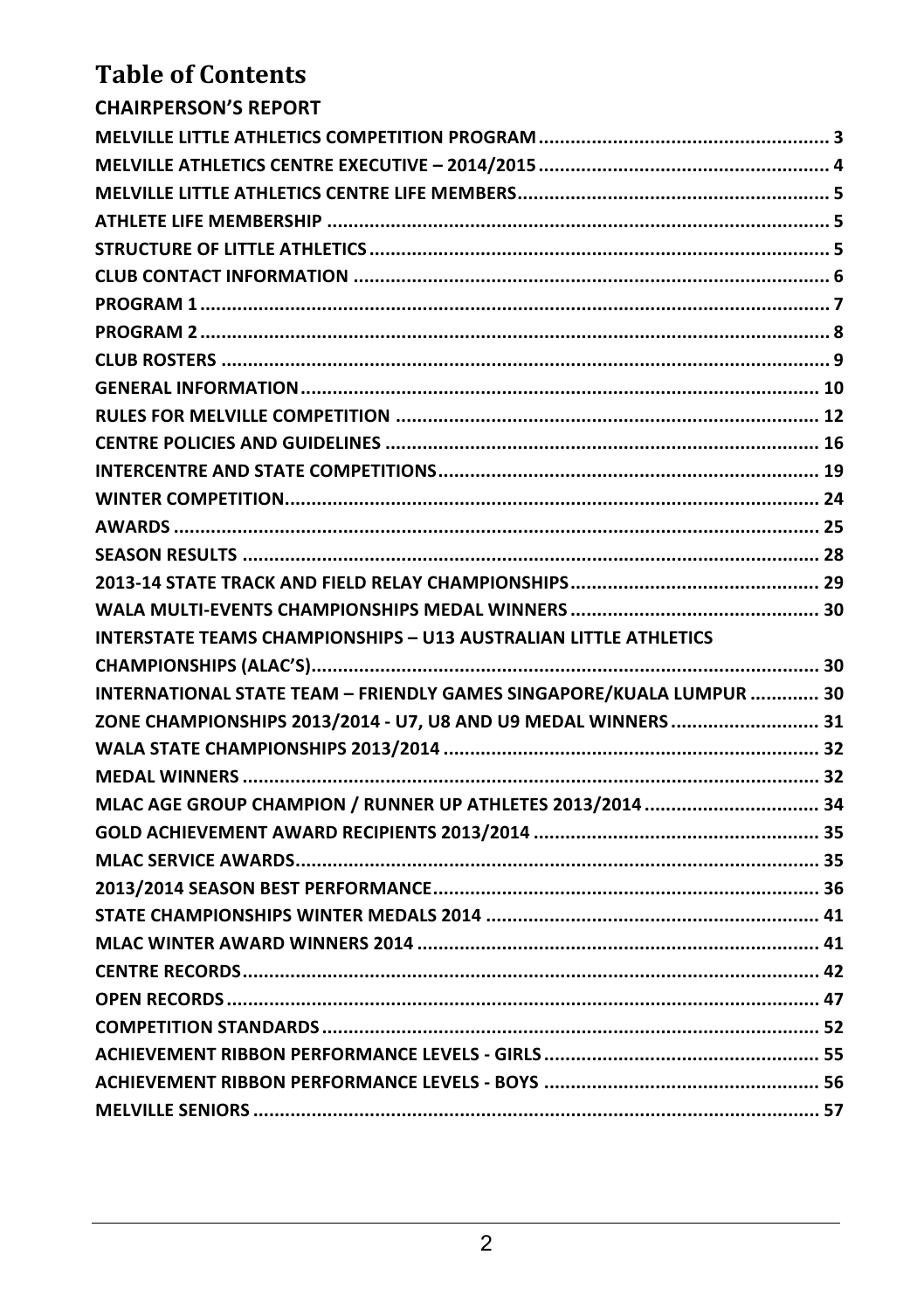### **Melville Little Athletics Competition Program**

| Day        | Date             | <b>Time</b>        | <b>Event</b>                                                  | <b>BBQ</b>  | <b>Venue</b>               |
|------------|------------------|--------------------|---------------------------------------------------------------|-------------|----------------------------|
|            | 2014             |                    |                                                               |             |                            |
| Wed        | 10 Sep           | 4:30pm             | Coach the Parents Session - watch website<br>for more details |             | Len Shearer                |
| Sat        | 11Oct            | 7:45am             | Programme 1                                                   | <b>NIL</b>  | Len Shearer                |
| Sat        | 18 Oct           | 7:45am             | Programme 2                                                   | <b>BW</b>   | Len Shearer                |
| Sat        | 25 Oct           | 7:45am             | Programme 1 - Grandparents Day                                | OL          | Len Shearer                |
| Sat        | 01 Nov           | 7:45am             | Programme 2 - PMH Fundraising Day (Note 1)                    | <b>MLAC</b> | Len Shearer                |
| Sat        | 08 Nov           | 7:45am             | Programme 1                                                   | LM          | Len Shearer                |
| Sat        | 15 Nov           | 7:45am             | Programme 2                                                   | <b>BW</b>   | Len Shearer                |
| Sun        | 16 Nov           | 8:00am             | U7-U10 Team Event                                             |             | <b>WA Athletic Stadium</b> |
| <b>Tue</b> | <b>18 Nov</b>    | 5:00 <sub>pm</sub> | Allsopp Twilight Relays -<br>selected athletes only           |             | <b>Southern Districts</b>  |
| Sat        | 22Nov            | 7:45am             | Programme 1                                                   | <b>BB</b>   | Len Shearer                |
| Sat        | 29 Nov           | 7:45am             | Programme 2                                                   | PB          | Len Shearer                |
| Sat        | 06 Dec           | 4:45pm             | Programme 1 (Twilight)                                        | OL          | Len Shearer                |
| Sun        | 14 Dec           | 7:45am             | State Relay Championships (Note 2)                            |             | <b>WA Athletic Stadium</b> |
|            |                  |                    | <b>CHRISTMAS BREAK</b>                                        |             |                            |
|            | 2015             |                    |                                                               |             |                            |
| Sat        | $10$ Jan         | 4:45pm             | Programme 2 (Twilight)                                        | <b>MLAC</b> | Len Shearer                |
| Sat        | 17 Jan           | 7:45am             | Programme 1 (Pro Race)                                        | <b>MLAC</b> | Len Shearer                |
| Thu        | 22 Jan           | 4:45 <sub>pm</sub> | Programme 2 (Twilight)                                        | <b>BB</b>   | Len Shearer                |
| Fri        | 30 Jan           | 4:45pm             | Programme 1 (Twilight)                                        | PB          | Len Shearer                |
| Sun        | 01Feb            | 7:45am             | WALA State Multi Event Championships<br>(Note3)               |             | <b>WA Athletic Stadium</b> |
| Sat        | 07Feb            | 7:45am             | Programme 2                                                   | <b>LM</b>   | Len Shearer                |
| Sat :      | 14 Feb.          | 7.45am             | Programme 1 - Centre Championships (Note 4)                   | MLAC        | Len Shearer                |
| Sat        | 21 Feb           | 7.45am             | Programme 2 - Centre Championships (Note 4                    | MLAC        | Len Shearer                |
| Sat/Sun    | $07 - 08$<br>Mar | 7:45am             | Zone Championships (Note 5)                                   |             | <b>TBC</b>                 |
| Fri        | 13 Mar           | 5:00 <sub>pm</sub> | MLAC Windup and Presentation of Awards                        | MLAC        | Len Shearer                |
| Sat/Sun    | $21 - 22$<br>Mar | 7:45am             | State Championships (qualify from Zones)                      |             | <b>WA Athletic Stadium</b> |

Note 1: PMH fundraising day is to raise funds for Princess Margaret Hospital. Gold coin donation for this year's theme 'Superhero'. Please ensure you attach your registration age and number to the front of your 'superhero' clothing. Note 2: MLAC closing date for Relay nominations - Mon  $17<sup>th</sup>$  Nov

Note 3: MLAC closing date for Multi Event Nominations - Sat 10 Jan. All U11's and above are encouraged to nominate. Note 4: MLAC Centre Championships is considered a separate competition with its own awards.

Note 4: MENE CERRIC Championships is considered a separate competition with its own awards.<br>Note 5: MLAC closing date for Zones Nominations: Sat 14<sup>th</sup> Feb. All athletes are encouraged to nominate.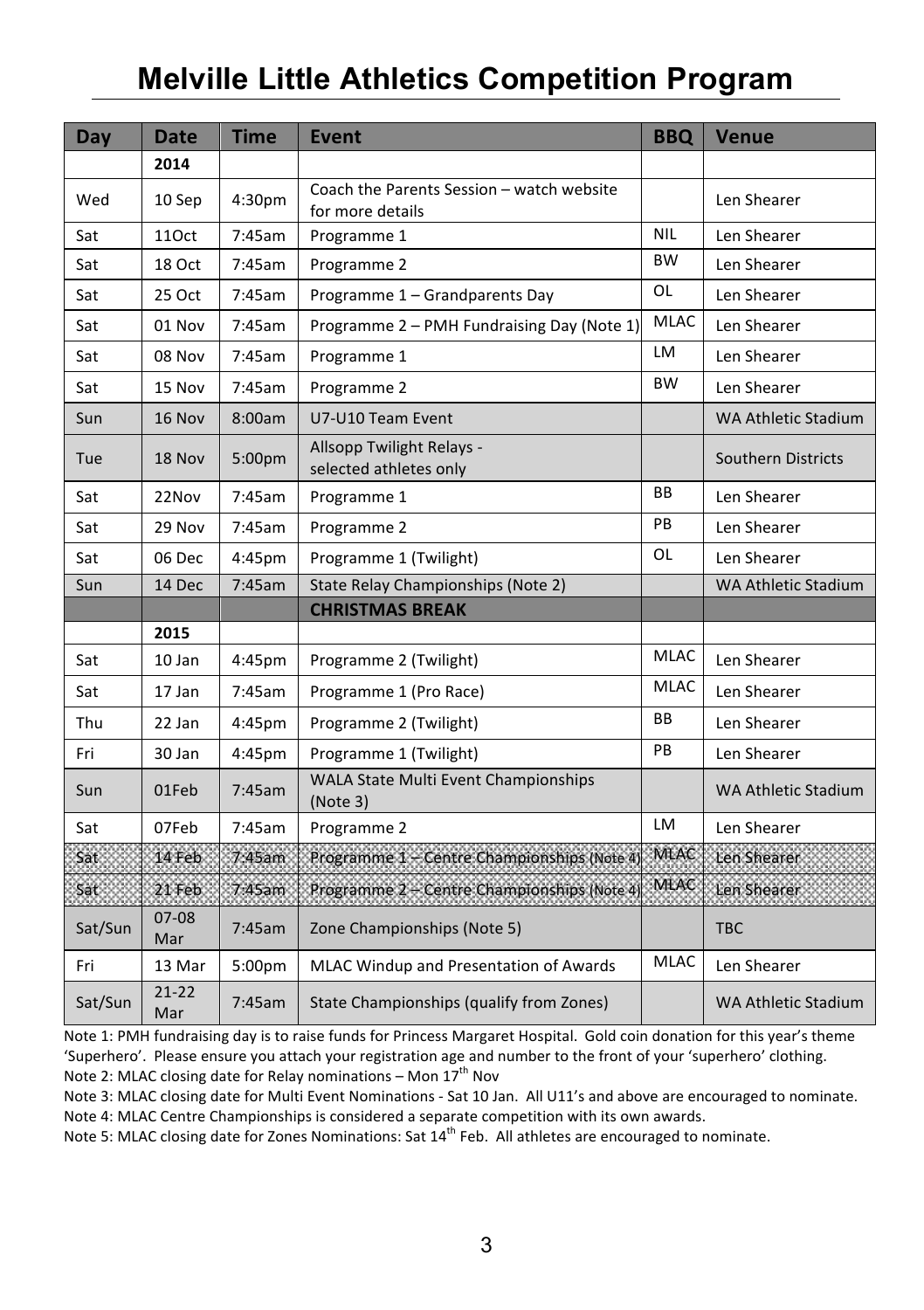### **Melville Athletics Centre Executive – 2014/2015**

**SECRETARY REGISTRAR** Julie Rees (OL) secretary@melvilleroar.com

**TRACK RECORDER FIELD RECORDER** Julie Pearman-Johns (PB) trackrecorder@melvilleroar.com

Michelle Kenworthy-Groen (BB)

**WINTER COMPETITION MANAGER EQUIPMENT MANAGER**

**CANTEEN MANAGER** Mel Spence (MW)

**CHAIRPERSON VICE CHAIRPERSON**  Catherine Zhoya (PB) catherine.zhoya@bigpond.com

> Teresa Blackman (OL) 0419 497660

David Rowbottom (LM) fieldrecorder@melvilleroar.com

**TREASURER CHAMPIONSHIPS AND SPECIAL EVENTS**

**OFFICIALS CO-ORDINATOR**<br>Vacant<br>Ilsa Yates (OL) Ilsa Yates (OL)

**ARENA MANAGER FIELD ARENA MANAGER** Steven Ford (OL)

Mark Blackman (BW)

Any queries to committee members should be addressed to: committee@melvilleroar.com

#### **ADDITIONAL**

**Publicity and Sponsorship First Aid Officer**<br>Mark Shaw (RW) **Mark Shaw** Mark Shaw (BW)

**Development Officer**<br>Vacant<br>Vacant<br>*News Kempson (I)* 

**Council Liaison**<br>
Simon Kenworthy-Groen (BB) Simon Kenworthy-Groen (BB) Catherine Zhova (PB) Simon Kenworthy-Groen (BB)

**Uniform Officer** Tania Copeland (PB) uniforms@melvilleroar.com

Steve Kempson (LM)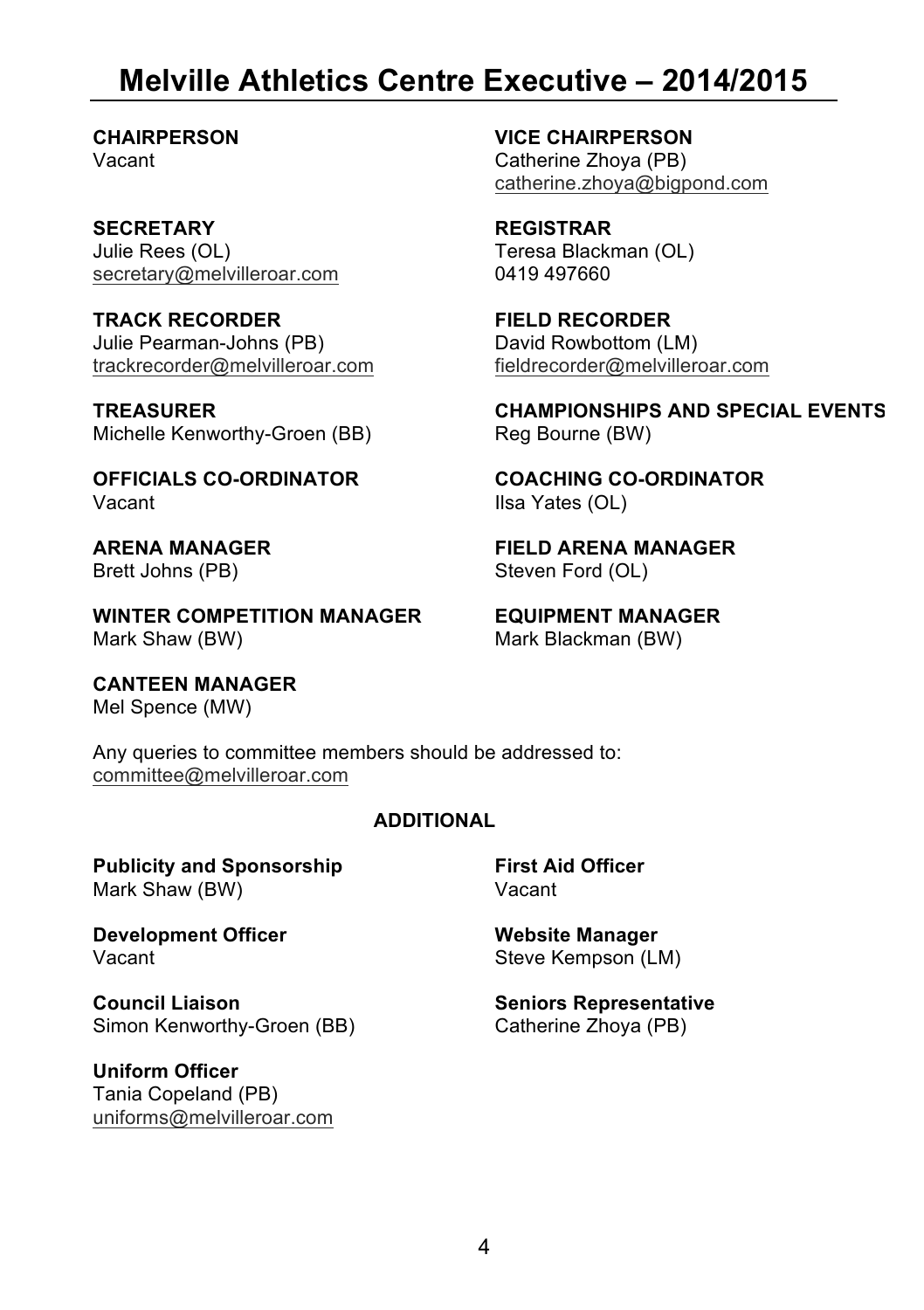### **Melville Little Athletics Centre Life Members**

We wish to recognise and extend our appreciation for exceptional service to our life members.

- 2014 Darren Wright
- Chris Chequer **Doug Hancy (dec)** Leo Schaper<br>
Eric Christian Jenny Hazell Merrill Straug Eric Christian **International Merrill Straughan**<br>1 orraine Feddema Milan Klauz Martin Trevor Straughan Milan Klauz **Trevor Straughan**<br>Diane Lowe Jim Turnbull Kaye Hair (dec) Canane Lowe<br>1992 Greg Clark Canan 2012 Chris Craggs

2013 Tracey Robinson

### **Athlete Life Membership**

Established in 2012-13 we wish to recognise the dedication and contribution of athletes who have been registered and competed with Melville from U7-U17.

Alyx Robinson (2013) Nicole (Bobbi) Clark (2014) Kate Holt (2014)

### **Structure of Little Athletics**

**Clubs** – Each Club is managed by a Committee of volunteers and is associated with a particular Centre. Melville has six Clubs each identified by different coloured uniforms. Each member belongs to one of the clubs and competes as a member of that Club at the Centre weekly competitions.

**Centre** – the Centre is the body that organises and conducts the weekly competitions for all athletes. At State Competitions, athletes wear their Centre, Melville Roar uniform.

Melville holds their monthly Executive Committee Meetings on the first Tuesday of each month. The AGM shall be held in May following the State Championships.

**Zone –** A Zone is a group of Centres in an area responsible for conducting the local heats / quarter finals of the WALA State Track and Field Championship. For U7- U9's this is the final competition of the season and medals are awarded for the first three in each event.

**West Australian Little Athletics Inc (WALA)** – WALA is the State body for Little Athletics. WALA has quarterly meetings and an AGM, which is attended by two delegates from each affiliated Centre.

For more information see: www.walittleathletics.com.au

**Australian Little Athletics (ALA)** – ALA is the national organisation for Australian Little Athletics.

For more information see: www.littleathletics.com.au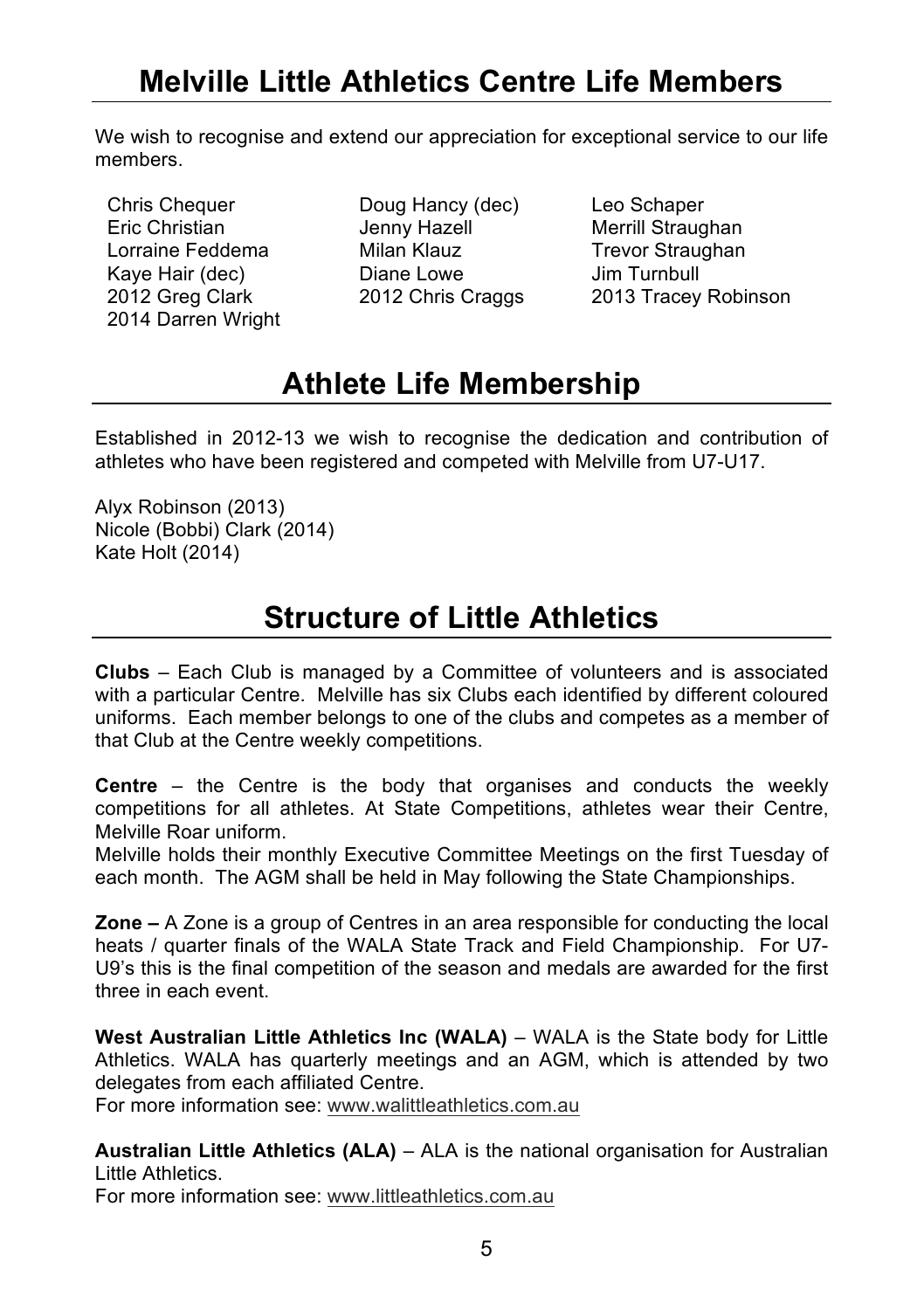### **Club Contact Information**

| <b>BATEMAN/BULLCREEK</b>            |                                                                     |              |  |  |  |  |  |  |
|-------------------------------------|---------------------------------------------------------------------|--------------|--|--|--|--|--|--|
| Contact:                            | Registrar - Sue Cronin<br>bateman-bullcreek@melvilleroar.com        | 0413 568786  |  |  |  |  |  |  |
| Uniform:                            | Orange/black top with black shorts                                  |              |  |  |  |  |  |  |
| <b>Training Nights:</b>             | Monday and Wednesday 5-6pm                                          |              |  |  |  |  |  |  |
| <b>Training Ground:</b>             | Bill Ellison Reserve, Mandala Crescent, Bateman                     |              |  |  |  |  |  |  |
| <b>BRENTWOOD</b>                    |                                                                     |              |  |  |  |  |  |  |
| Contact:                            | Registrar - Suzie Adams                                             | 0412 145968  |  |  |  |  |  |  |
| Uniform:                            | brentwood@melvilleroar.com<br>Yellow/lime singlet with black shorts |              |  |  |  |  |  |  |
|                                     | Yellow and black singlet may be worn for                            |              |  |  |  |  |  |  |
|                                     | season 13/14 and 14/15.                                             |              |  |  |  |  |  |  |
| <b>Training Night:</b>              | Wednesday 4.15-6pm                                                  |              |  |  |  |  |  |  |
| <b>Training Ground:</b>             | <b>Brentwood Primary School Oval</b>                                |              |  |  |  |  |  |  |
| <b>LEEMING</b>                      |                                                                     |              |  |  |  |  |  |  |
| Contact:                            | Registrar – Nicky Pye                                               | 0405 973 919 |  |  |  |  |  |  |
|                                     | leeming@melvilleroar.com                                            |              |  |  |  |  |  |  |
| Uniform:<br><b>Training Night:</b>  | Red top with black shorts<br>Wednesday 4.30-6pm                     |              |  |  |  |  |  |  |
| <b>Training Ground:</b>             | Beasley Oval, Cnr Karel Ave and Beasley Road                        |              |  |  |  |  |  |  |
|                                     |                                                                     |              |  |  |  |  |  |  |
| <b>MELWAY/WINTHROP</b>              |                                                                     |              |  |  |  |  |  |  |
| Contact:                            | Registrar - Rhoda Withey                                            |              |  |  |  |  |  |  |
| Uniform:                            | melway-winthrop@melvilleroar.com<br>Green top with black shorts     |              |  |  |  |  |  |  |
| <b>Training Night:</b>              | Tuesdays 4.30-6pm                                                   |              |  |  |  |  |  |  |
| <b>Training Ground:</b>             | Winthrop Primary School, Jackson Ave, Winthrop                      |              |  |  |  |  |  |  |
| <b>OLYMPIA</b>                      |                                                                     |              |  |  |  |  |  |  |
| Contact:                            | Registrar - Janet Carey                                             | 0434 364832  |  |  |  |  |  |  |
|                                     | olympia@melvilleroar.com                                            |              |  |  |  |  |  |  |
| Uniform:<br><b>Training Nights:</b> | Purple top with black shorts<br>Wednesday 4:45-6pm                  |              |  |  |  |  |  |  |
| <b>Training Ground:</b>             | Marmion Reserve, Melville                                           |              |  |  |  |  |  |  |
| <b>PALMYRA/BICTON</b>               |                                                                     |              |  |  |  |  |  |  |
| Contact:                            | Registrar - Melissa Reeves                                          | 0423 761 915 |  |  |  |  |  |  |
|                                     | palmyra-bicton@melvilleroar.com                                     |              |  |  |  |  |  |  |
| Uniform:                            | White/red/blue top with black shorts                                |              |  |  |  |  |  |  |
| <b>Training Night:</b>              | Wednesday $4.30 - 6.00$ pm                                          |              |  |  |  |  |  |  |
| <b>Training Ground:</b>             | Palmyra Primary School Oval                                         |              |  |  |  |  |  |  |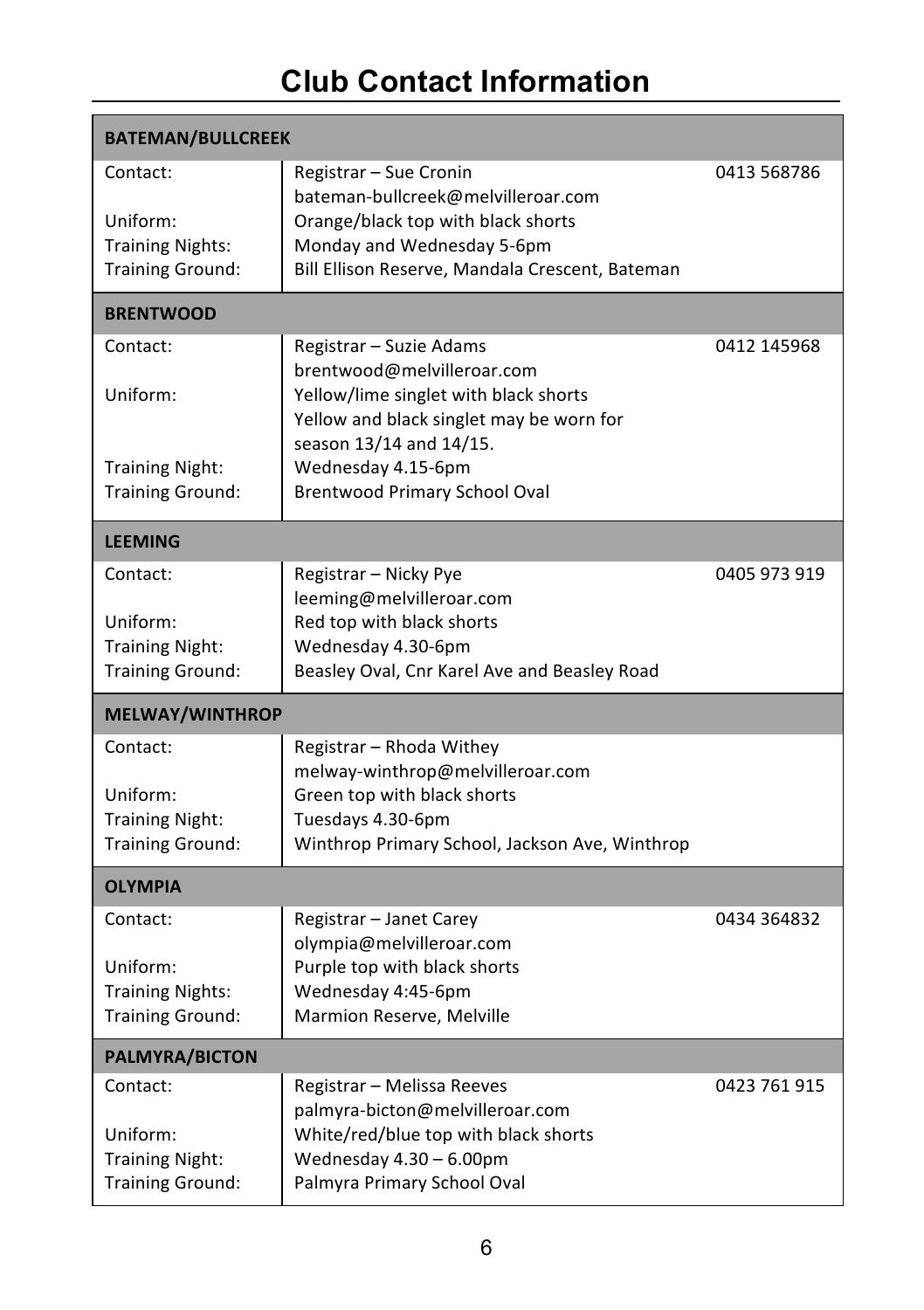|                     |                                    |                 | $\Box$         |             |        | 1500M        |                |          |             |             | 200MH       |             |                 |      | $\vec{r}$  |            |           |            | M00t           |            |              |            | $\overline{\phantom{a}}$ |            |           |           | 100M        |                              |
|---------------------|------------------------------------|-----------------|----------------|-------------|--------|--------------|----------------|----------|-------------|-------------|-------------|-------------|-----------------|------|------------|------------|-----------|------------|----------------|------------|--------------|------------|--------------------------|------------|-----------|-----------|-------------|------------------------------|
| 15/16/17b 15/16/17g |                                    | Walk/Jav        |                |             |        |              |                | 00/110MH |             |             | <b>M008</b> |             |                 | မ္တ  |            |            |           |            |                |            | $\exists$    |            |                          |            | 200M      |           |             |                              |
| 14g                 |                                    |                 | ∩              |             |        | 500M         |                |          |             |             | 200MH       |             |                 |      | $\vec{r}$  |            |           |            | 400M           |            |              |            | $\overline{ }$           |            |           |           | <b>M00L</b> |                              |
| 14b                 |                                    | <b>Walk/Jav</b> |                |             |        |              |                | 90MH     |             |             | <b>M008</b> |             |                 | မ္တ  |            |            |           |            |                |            | $\mathbf{r}$ |            |                          |            | 200M      |           |             |                              |
| 13g                 |                                    |                 | $\vec{r}$      |             |        |              | 1500M          |          |             |             |             | 200MH       |                 |      |            | ⊇          |           |            |                | 400M       |              |            | ≏                        |            |           | 100M      |             |                              |
| 13 <sub>b</sub>     |                                    | <b>WW0051</b>   | <b>NN</b>      |             |        |              | 80MH           |          |             | 800M        |             |             |                 |      | د          |            |           |            | 9S             |            |              | 200M       |                          |            |           |           |             |                              |
| 12g                 |                                    |                 |                | <b>N009</b> |        |              | $\overline{z}$ |          |             |             | $\Box$      |             |                 |      |            | M00/       |           |            |                | 궆          |              |            |                          |            | 100M      |           |             |                              |
| 12 <sub>b</sub>     |                                    | <b>WW0051</b>   |                |             |        | <b>HINO9</b> |                |          | <b>M008</b> |             |             | נ           |                 |      |            | 9S         |           |            |                |            | ŠΥ           |            |                          |            |           | 200M      |             | $-L$<br>$-L$<br>$-L$<br>$-L$ |
| 119                 |                                    |                 | <b>M009</b>    |             |        |              | ⊋              |          |             |             | $\supset$   |             |                 | ≏    |            |            |           | 400M       |                |            |              |            | M00                      |            |           |           |             |                              |
| 11b                 | SETUP OF ALL TRACK AND FIELD SITES | 1100MW          |                |             | 60MH   |              |                |          |             | မ္ပ         |             |             |                 | 800M |            |            |           | ₹          |                |            |              |            | د                        |            |           |           | 200M        |                              |
| 10g                 |                                    |                 | $\overline{z}$ |             |        |              | <b>AS</b>      |          |             |             | 궆           |             |                 |      |            |            | M00+      |            |                | $\Box$     |              |            |                          | 100M       |           |           |             |                              |
| 10 <sub>b</sub>     |                                    | <b>WW0011</b>   |                |             | 60MH   |              |                | נ        |             |             |             | 800M        |                 |      | <b>NAL</b> |            |           |            | <b>M00Z</b>    |            |              |            |                          |            |           |           |             |                              |
| 9g                  |                                    |                 | 3              |             |        |              |                | ≏        |             |             | <b>M02</b>  |             |                 |      | 100M       |            |           |            |                |            | 400M         |            | <b>GP</b>                |            |           |           |             |                              |
| ab                  |                                    | <b>VWN007</b>   |                | <b>HM09</b> |        |              | <b>VALT</b>    |          |             |             |             |             | <b>M008</b>     |      |            |            | $\vec{r}$ |            |                |            |              |            | 200M                     |            |           |           |             | j                            |
| 89                  |                                    |                 |                |             | 9S     |              |                |          |             | 70M         |             |             |                 | 200M |            |            |           | 3          |                |            |              |            |                          |            |           |           |             |                              |
| $\frac{6}{8}$       |                                    |                 |                | HW09        |        |              |                | 300M     |             |             |             | <b>NALT</b> |                 |      |            |            | ≏         |            |                |            |              | 100M       |                          |            |           |           |             |                              |
| o                   |                                    |                 | 4S             |             |        |              |                |          | 70M         |             |             |             | <b>MO</b><br>07 |      |            |            |           |            | <b>TO</b><br>∃ |            |              |            |                          |            |           |           |             |                              |
| <b>d</b>            |                                    |                 | 60MH           |             | $\Box$ |              |                |          |             | <b>NALT</b> |             |             |                 |      | 50M        |            |           | 100M       |                |            |              |            |                          |            |           |           |             |                              |
| Twilight            | 4:45                               | 97:7            | 00:9           | 01:9        | 5:20   | 5:30         | 07:9           | 5:50     | 00:9        | 6:10        | 07:9        | 03:0        | 07:9            | 6:50 |            |            | 02:2      |            |                |            | 1.00 8:00    |            | 1:20 8:20                |            | 07:8 07:1 |           |             |                              |
|                     | <b>St:2</b>                        | 7:45            | 00:8           | 01.8        | 8:20   | 8:30         | 8:40           | 09:8     | 00:6        | 9:10        | 07:6        | 06:6        | 0t:6            | 0.50 | 00:2 00:0  | 01:7 01:01 | 07:0      | 10:30 7:30 | 07:2 07:0      | 05:2 09:01 |              | 01:8 01:11 |                          | 09:8 09:11 |           | 09:8 09:1 | 00:6 00:21  | 12:10 9:10                   |

**Program will commence on time at 7:45am / 4:45pm**. First marshal call is at 7:35am / 4:35pm. These are indicative time only as the Program will commence on time at 7:45am / 4:45pm. First marshal call is at 7:35am / 4:35pm. These are indicative time only as program will at times be ahead or behind schedule. It is the responsibility of all athletes to listen for the marshalling calls. program will at times be ahead or behind schedule. It is the responsibility of all athletes to listen for the marshalling calls.

U14-17 commence Walks and Javelin at 0745. U14-17 walkers proceed to Javelin immediately on completion of the walk and will **U14-17 commence Walks and Javelin at 0745**. U14-17 walkers proceed to Javelin immediately on completion of the walk and will be entitled to throw. Athletes late to Javelin that did not conduct the walk will not be entitled to throw. be entitled to throw. Athletes late to Javelin that did not conduct the walk will not be entitled to throw.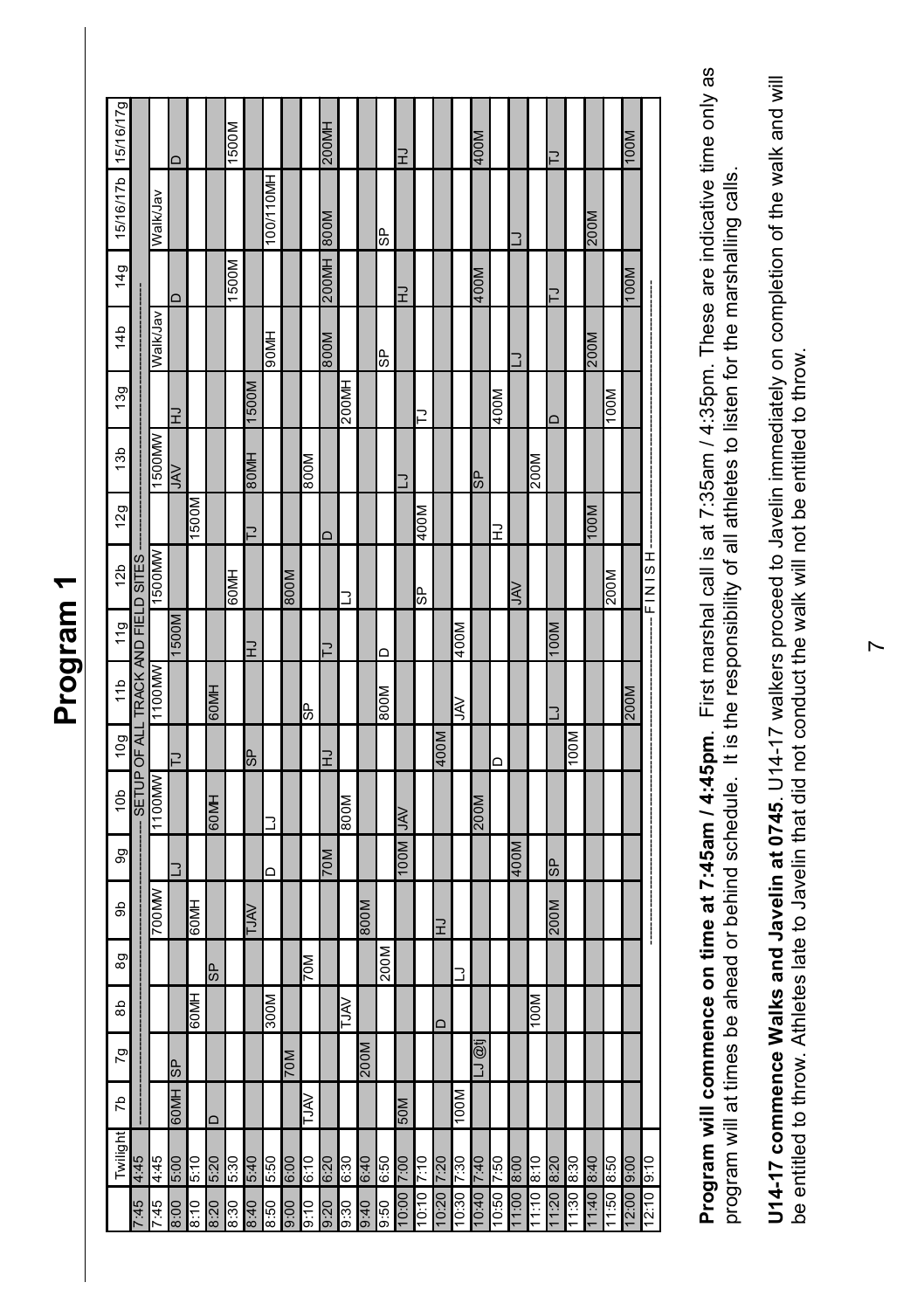| J<br>c |
|--------|
|        |
|        |
|        |
| ١      |
|        |
| ె      |
|        |
|        |
|        |

|                       |                                    | Walk/Jav      |                         |       |      |               |             | HM00L/06       |             |            | <b>MOO8</b>              |       |             | ΨR          |            |       |        |       |                   |       | ∃      |       |                         |       | 200M        |       |             |       |
|-----------------------|------------------------------------|---------------|-------------------------|-------|------|---------------|-------------|----------------|-------------|------------|--------------------------|-------|-------------|-------------|------------|-------|--------|-------|-------------------|-------|--------|-------|-------------------------|-------|-------------|-------|-------------|-------|
| 15/16/17b 15/16/17g   |                                    |               | $\overline{\mathsf{d}}$ |       |      | M0051         |             |                |             |            | 200MH                    |       |             |             | F          |       |        |       | 400M              |       |        |       | ₽                       |       |             |       | 100M        |       |
| 6 <sub>7</sub>        |                                    | Walk/Jav      |                         |       |      |               |             | <b>HMD8</b>    |             |            | <b>M008</b>              |       |             | 4S          |            |       |        |       |                   |       | ٦      |       |                         |       | <b>M00Z</b> |       |             |       |
| 4b                    |                                    |               | $\Box$                  |       |      | M00S          |             |                |             |            | <b>HM002</b>             |       |             |             | F          |       |        |       | 400M              |       |        |       | ₽                       |       |             |       | 100M        |       |
| <b>B<sub>C</sub>L</b> |                                    | 1500MW        | <b>NAL</b>              |       |      |               | HMO8        |                |             | 800M       |                          |       |             |             | $\exists$  |       |        |       | 9S                |       |        | 200M  |                         |       |             |       |             |       |
| <b>961</b>            |                                    |               | 궆                       |       |      |               | M0051       |                |             |            |                          | HW00Z |             |             |            | ⊇     |        |       |                   | 400M  |        |       | ≏                       |       |             | 100M  |             |       |
| 12g                   |                                    | 1500MW        |                         |       |      | <b>HIVID9</b> |             |                | <b>M008</b> |            |                          | כ     |             |             |            | 9S    |        |       |                   |       | $\leq$ |       |                         |       |             | 200M  |             |       |
| 12b                   |                                    |               |                         | M0091 |      |               | ∍           |                |             |            |                          |       |             |             |            | 400M  |        |       |                   | 궆     |        |       |                         |       | <b>MOOI</b> |       |             | $-L$  |
| 11g                   |                                    | <b>MW0011</b> |                         |       | HM09 |               |             |                |             | 9S         |                          |       |             | MOO8        |            |       |        | VY    |                   |       |        |       | נ                       |       |             |       | <b>M00Z</b> |       |
| qLL                   |                                    |               | 1500M                   |       |      |               | СH          |                |             |            | $\overline{\phantom{a}}$ |       |             | ⊐           |            |       |        | 400M  |                   |       |        |       |                         | 100M  |             |       |             |       |
| <b>60L</b>            | SETUP OF ALL TRACK AND FIELD SITES | 1100MW        |                         |       | HM09 |               |             | 3              |             |            |                          | MOO8  |             |             | <b>AVC</b> |       |        |       |                   | 200M  |        |       |                         |       |             |       |             |       |
| 40 <sub>b</sub>       |                                    |               | ご                       |       |      |               | ٩S          |                |             |            | 7                        |       |             |             |            |       | 400M   |       |                   | ≏     |        |       | 100M                    |       |             |       |             |       |
| 66                    |                                    | 700MW         |                         | HM09  |      |               | <u>AVCI</u> |                |             |            |                          |       | <b>MO08</b> |             |            |       | ⊋      |       |                   |       |        |       | 200M                    |       |             |       |             |       |
| æ                     |                                    |               | ٦                       |       |      |               |             |                |             |            | <u>мо.</u>               |       |             |             | M00L       |       |        |       |                   |       | 400M   |       | $\overline{\textbf{d}}$ |       |             |       |             |       |
| 8g                    |                                    |               |                         | HM09  |      |               |             | 300M           |             |            |                          | AVCI  |             |             |            |       | $\Box$ |       |                   |       |        | 100M  |                         |       |             |       |             |       |
| q8                    |                                    |               |                         |       | dS.  |               |             |                |             | <b>N0Z</b> |                          |       |             | <b>M00Z</b> |            |       |        | ∃     |                   |       |        |       |                         |       |             |       |             |       |
| 67                    |                                    |               | HNO9                    |       |      |               |             |                |             | ⋚          |                          |       |             |             | M0S        |       |        | 100M  |                   |       |        |       |                         |       |             |       |             |       |
| q                     |                                    |               | $\overline{dS}$         |       |      |               |             |                | <b>M07</b>  |            |                          |       | <b>M00Z</b> |             |            |       |        |       | T<br>$\mathbf{L}$ |       |        |       |                         |       |             |       |             |       |
| Twilight              | 57:7                               | 4:45          | 00:9                    | 01:9  | 0z:9 | 0.530         | $0+3$       | 0.5            | 00:9        | 01:9       | 0:20                     | 08:9  | $0+9$       | 0.30        | 00:2       | 01:2  | 7:20   | 06:2  | 7:40              | 09:2  | 8:00   | 8:10  | 07:8                    | 08:8  | $0 + 8$     | 8:50  | 00:6        | 9:10  |
|                       | 9 <sub>i</sub>                     | 7:45          | 8:00                    | 8:10  | 8:20 | 8:30          | $0 + 8$     | $\frac{26}{3}$ | 00:6        | 0:10       | 0.56                     | 0.30  | 0.40        | 9.50        | 10:00      | 10:10 | 10:20  | 10:30 | 10:40             | 10:50 | 11:00  | 11:10 | 11:20                   | 11:30 | 07:1        | 11:50 | 12:00       | 12:10 |

**Program will commence on time at 7:45am / 4:45pm**. First marshal call is at 7:35am / 4:35pm. These are indicative time only as the Program will commence on time at 7:45am / 4:45pm. First marshal call is at 7:35am / 4:35pm. These are indicative time only as program will at times be ahead or behind schedule. It is the responsibility of all athletes to listen for the marshalling calls. program will at times be ahead or behind schedule. It is the responsibility of all athletes to listen for the marshalling calls.

U14-17 commence Walks and Javelin at 0745. U14-17 walkers proceed to Javelin immediately on completion of the walk and will **U14-17 commence Walks and Javelin at 0745**. U14-17 walkers proceed to Javelin immediately on completion of the walk and will be entitled to throw. Athletes late to Javelin that did not conduct the walk will not be permitted to throw. be entitled to throw. Athletes late to Javelin that did not conduct the walk will not be permitted to throw.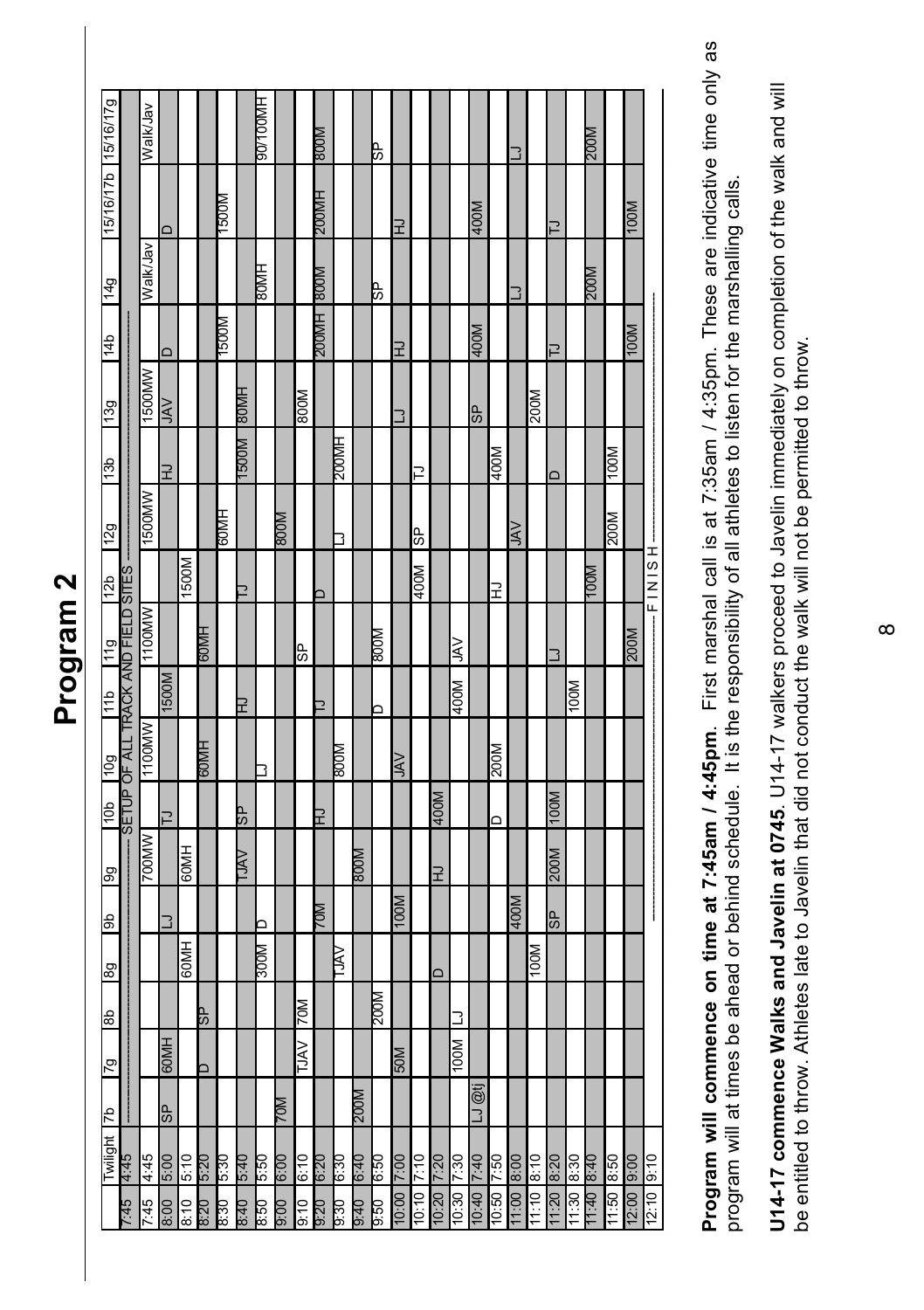### **Equipment and Club Rosters**

Club parents on roster are responsible for setting up and putting away the equipment for each site on competition days. All parents should receive a roster of duties from their respective club. The equipment is to be set up by 7.45am for morning meets and 4.45pm for twilight meets. Please arrive by 7.35am/4.35pm, sign on for your roster at the sign-in desk in front of the shed door and proceed to your site and prepare it for competition. Race walks begin at 7:45 (4:45 for Twilights) so those assisting with walks need to arrive by 7:30am to set up for timekeeping, recording and judging these events.

There are files for each event which need to be collected by the key official from the sign-in desk and taken to each site for recording. These files are to be returned to the sign-in desk on the completion of competition.

Sites must set up and ready in all respects for competition at the allocated time. We have an Arena Manager, a Field Arena Manager and other Committee members available if assistance is required. Delays in the program can nearly always be attributed to what happens at the commencement of competition, so please help us start the competition on time.

All equipment is to be returned correctly to the Equipment Shed on completion of competition and any deficiencies reported to the Equipment Officer.

Each club is allocated a field site as their primary roster duty and is responsible for ensuring the efficient running of this site for the duration of the season. In 2012 clubs drew their rostered site duties. Clubs will maintain responsibility for their allocated site for two years when the sites will then be rotated. Club members will be responsible for setting up and putting away equipment and shade tents. Further information can be found in the By-Laws. Other major duties are open to clubs for nomination and if no nomination is received the duties will be allocated. Other duties will be distributed between clubs as deemed appropriate by the Co-ordinator of Officials and will be aligned to registration numbers.

The Equipment Officer can help with all requests and information in relation to the Melville Little Athletics equipment and is generally located in the equipment shed area at the commencement and completion of competition.

The athletics roster system is dependent on many volunteers doing their part. Each club will allocate their rosters to the parents of the club. If a family fails to participate by not completing their rostered duty they will be given a warning by the Club Manager. Failure to complete a rostered duty on a second occasion may result in the family's athlete/s not being allowed to compete at the Centre for the remainder of the season. Consideration will also be given to not permitting the family to register with the Centre the following season.

**We only ask parents to help us and our children in the same way that we help you and your children.**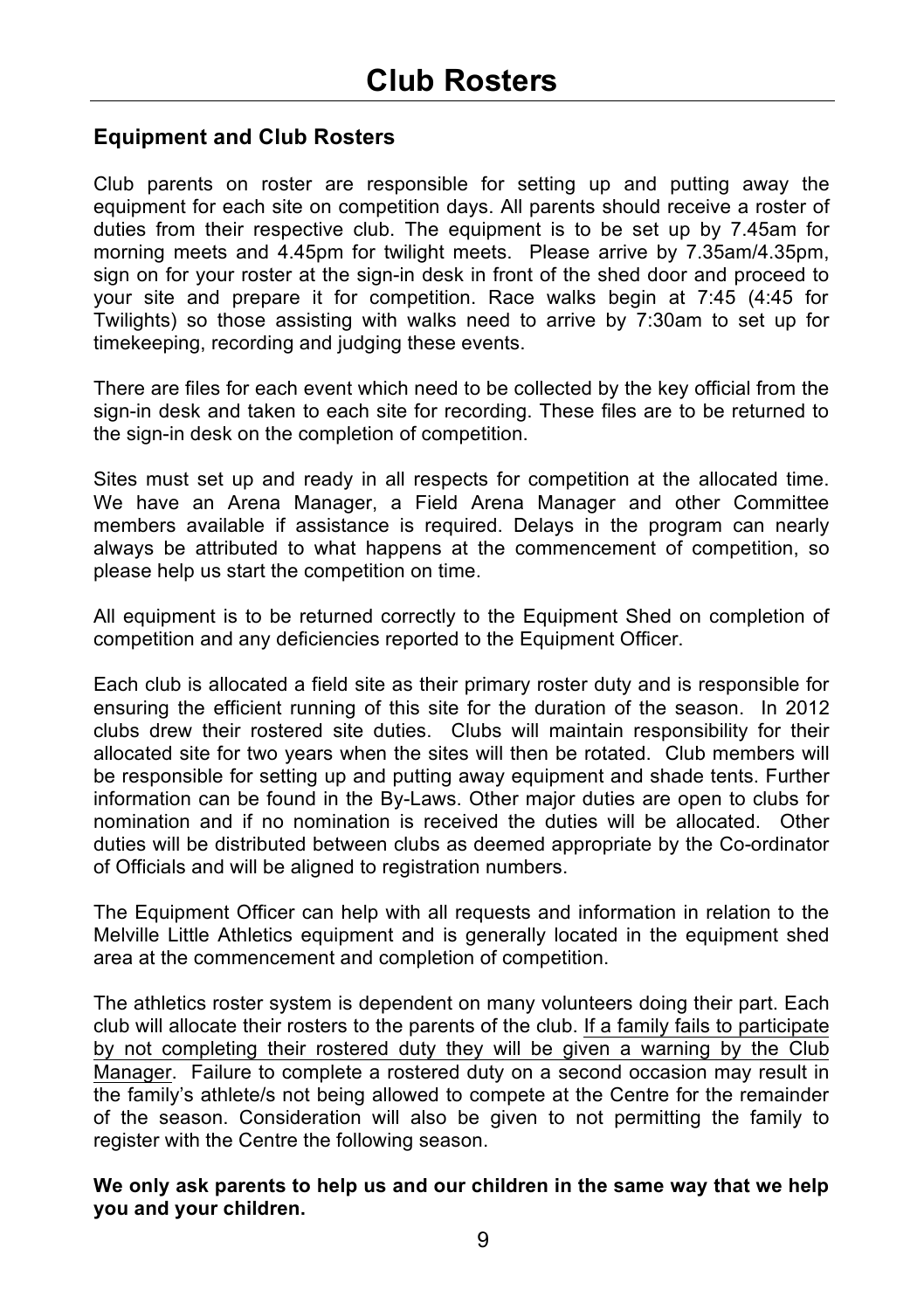### **Competition Facilities**

Little Athletics meets are held at Len Shearer Reserve, Booragoon on Saturday mornings and Wed/Fri/Sat evenings as detailed in the competition program. All competitors and volunteers are expected to take care of the track, equipment and surrounding areas.

Due to safety, no athlete or parent is permitted to use the field equipment during competition unless authorised by the Key Official in attendance.

### **Age Grouping and Registration**

Little Athletics cater for boys and girls aged between 6 and 17 for enrolment in the U7-U17 age groups. The registration period is from  $1<sup>st</sup>$  October to  $30<sup>th</sup>$  September the following year. A child's age group is determined from the child's age on  $1<sup>st</sup>$ October. A birth certificate must be sighted by the registrar to demonstrate proof of age for all new registrations.

An athlete will remain in the same age group for the summer season (October to March), and the following winter season (April – August).

Unless the program and Arena Manager allow for a multi age group event, no athlete is permitted to run outside their registered age group. The exception is the U15, U16 and U17 age groups who will compete in the same program due to limited numbers in these age groups. The results however, will be recorded as per each age group. U16 and U17 age groups will have their own records and results but for Centre Championships will compete as one age group.

### **Winter Season and Registration**

Athletes registered for the summer athletics season are automatically registered for the winter season and may participate in the Winter Competition.

The winter season program is set and run by the Officer for Winter Competition of the WA Little Athletics Association. The winter competition is alternated between cross country runs and roadwalks each Saturday afternoon from 1pm, at various locations. The winter program is available towards the end of the summer season and can be downloaded from the WALA website.

### **Program Management at Melville LAC**

Events are directed by the announcer over the PA system from the start to completion of the program. The announcer will endeavour to keep all events running on time. Competitors and parents need to listen out for the announcer throughout the day, as there may be slight changes to marshalling times. Events are programmed for a minimum delay whilst providing adequate breaks for each age group and being cognisant of the number of athletes in age groups to be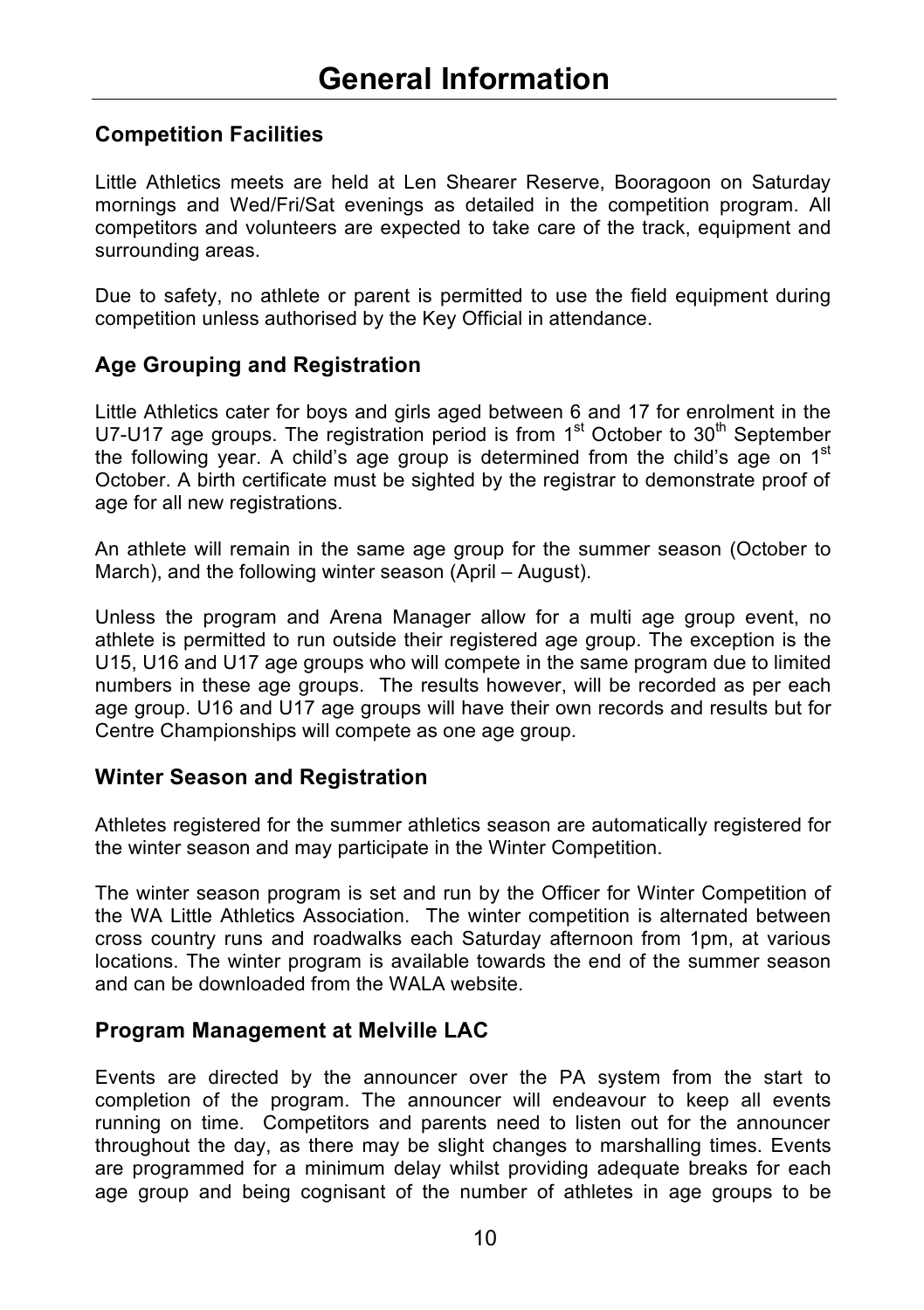rotated. The Arena Manager and Field Arena Manager, working closely with the announcer, may modify the program if/when problems arise to ensure that an early as possible finish is achieved. There may be times when an athlete may need to choose which event they wish to compete in where there is a clash of events. Any program issues need to be raised with your Club Manager in the first instance.

### **Complaints**

Any complaints must be raised through your Club Manager. It is the Club(s) responsibility to take complaints or any discrepancies to the Melville Centre Chairperson or Arena Manager (either in person or in writing) in a timely manner, so that matters can be dealt with fairly and appropriately.

### **Accidents and First Aid**

All accidents are to be reported immediately to the First Aid Officer. A small first aid area is set up inside the roller door of the equipment shed during each competition. An Injury Report Form must be completed and lodged with the First Aid Officer. The club hosting the BBQ will be the club responsible for First Aid on that competition day.

Clubs are also requested to have their own first aid kits on site each Saturday for minor injuries such as band aids for blisters, etc.

### **Insurance: Competitors and Parents**

Competitors and voluntary helpers are insured whilst engaged in any official Association, Centre or Club activity including, but not limited to, training sessions, working bees, and officiating. The public is insured if, due to the negligence of the Centre, bodily injury or property damage occurs. Athletes are automatically insured as part of their registration. Parents/guardians must sign on when officiating to ensure coverage. Only medical expenses not recoverable from any Medical or Hospital Benefit Scheme may be claimed.

**Note:** Each club is to provide an attendance book at training for coaches and parent helpers to sign in for each training session.

### **Working with Children Regulations**

Any Volunteer who is not a parent of a child participating must get a Working With Children clearance available at your local Post Office or on the website www.checkwwc.wa.gov.au. These forms are to be given to the Centre secretary for filing.

### **BBQ: Club Level Fundraising Protocols**

Dates will be bid for and allocated at a Centre committee meeting prior to the commencement of the summer season. The club that hosts the BBQ is also responsible for supplying a qualified First Aid Officer for the Centre on that competition day.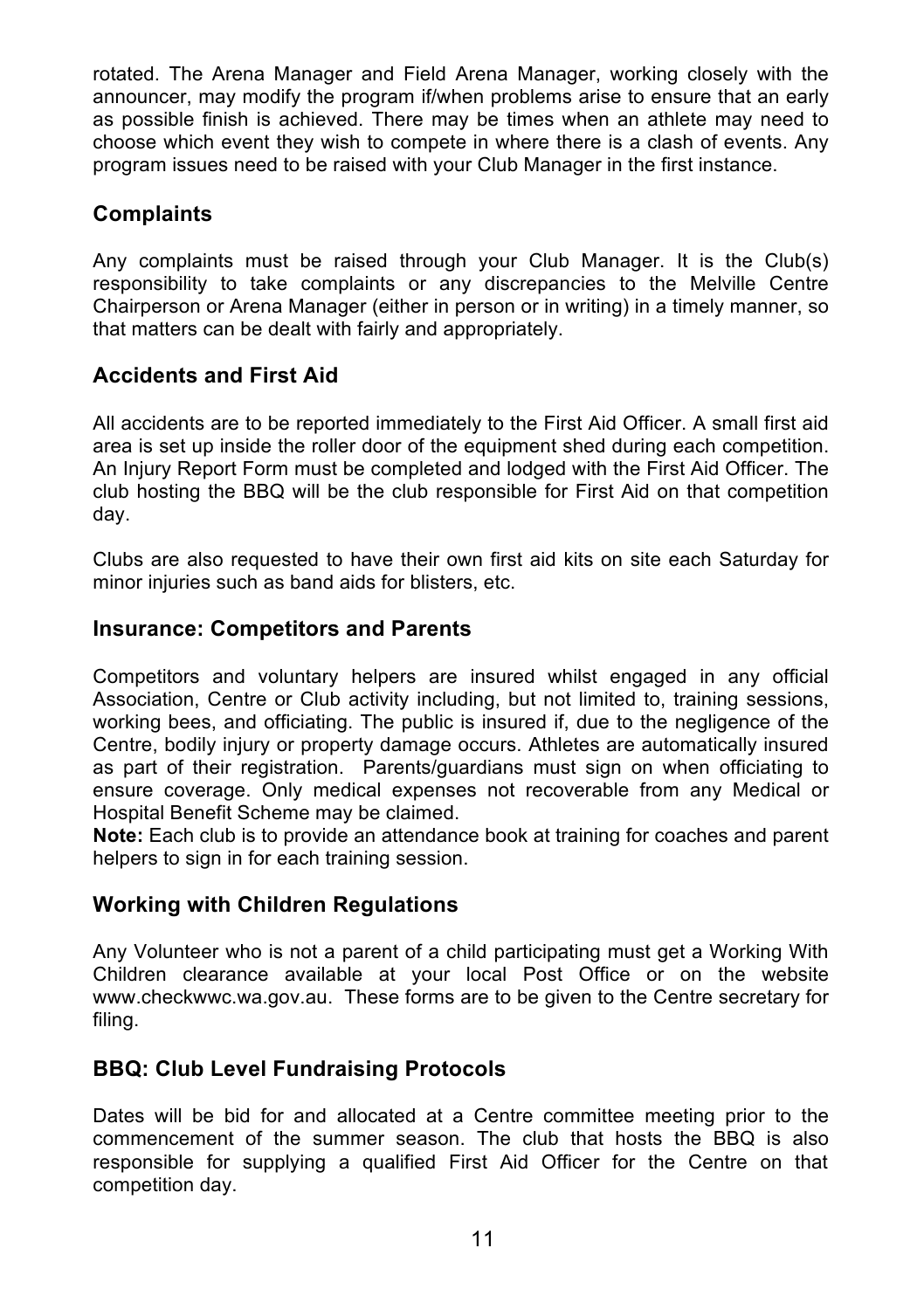A fee for gas bottle/BBQ use on the day of the BBQ, is payable to the Canteen Manager. Gas bottle refills will be co-ordinated by the Canteen Manager.

#### **Each Club is to:**

- 1. Erect shade tent over BBQ
- 2. Erect trestles for serving of food
- 3. Organise money and change to form a float for the day.<br>4. Eollow Melville Council bygiene procedures
- 4. Follow Melville Council hygiene procedures.<br>5. Ensure all equipment is cleaned prior to pack
- 5. Ensure all equipment is cleaned prior to packing up and storage.

### **Parental / Spectator Behaviour**

All officials at Melville are volunteers and deserve respect from athletes and parents/spectators. Due to the nature of sport there will be times when errors will occur. If there is an issue with the operation of a site, this must be raised as soon as practical through your Club Manager and not with the volunteers on site.

If there is disruption by a parent or spectator on site this will be considered a breach of the Code of Behaviour and result in a warning or penalty (see Code of Behaviour for further information).

### **Centre Captains**

The Executive Committee shall appoint one male and one female Centre Captain each year. The appointment of Centre Captains shall be made as soon as possible after the first running day of the season, from the ranks of the Under 16/17 age group. The Centre Captains will be the Centre representatives as required and will be responsible for carrying the banner at the annual march past at State Championships.

### **Rules for Melville Competition**

### **Events**

All events are conducted in accordance with the rules as set by the Little Athletics Association or as determined by the Melville Centre Executive. WALA rules are available on the website www.walittleathletics.com.au. MLAC specific rules are listed in this book.

### **Shoes and Spikes**

Shoes that are not capable of taking spikes are to be worn for U7 to U10 age groups for all events.

Shoes with spikes are not permitted in the following:

U11 age group in the Long, Triple and High Jump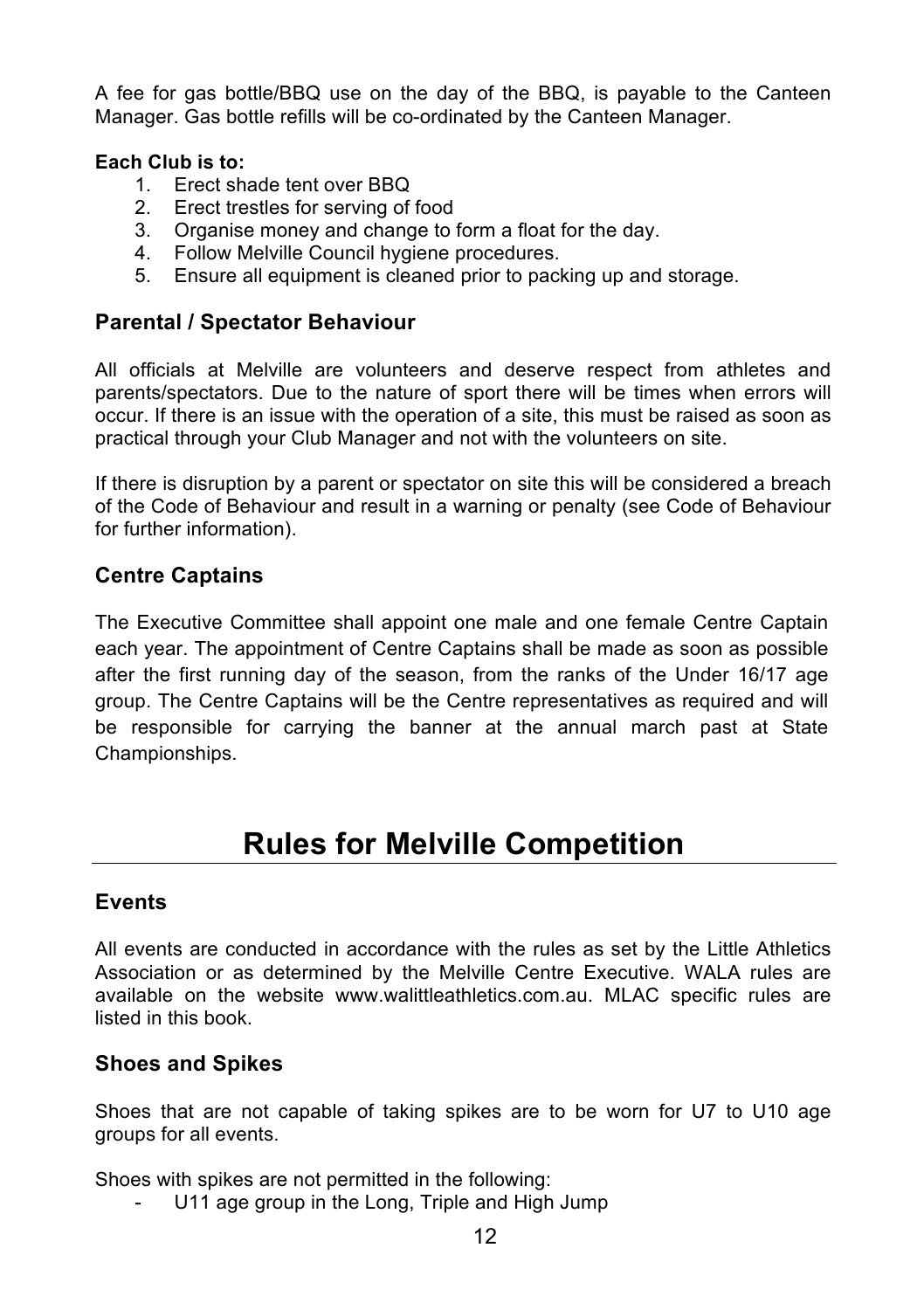- U12 age group in the Long and Triple Jump
- In all Track Relay events
- In all events which are not run entirely in lanes

When spikes are allowed they must comply with the rules of the venue. If not specified the following applies:

- Blanks put into shoes in place of spikes MUST not protrude below the surface of the shoe.
- The maximum number of spikes per track shoe is seven (7).
- Synthetic track:
	- o Running shoe spikes up to 7mm<br>o Jumping shoe spikes up to 9mm
	- Jumping shoe spikes up to 9mm
- Melville Centre permits:
	- $\circ$  Running and jumping shoe spikes up to 7mm

### **Code of Safety for the Wearing of Spiked Shoes**

**Track** - Shoes capable of taking spikes may be put on at the starting end of the track just prior to competition and must be removed at the end of the race prior to leaving the lane.

**Field** - Shoes capable of taking spikes may be put on at the start of the event, and must be removed at the completion of the event before leaving the field site.

#### **Shoes capable of taking spikes may not be worn outside these rules at any time.**

Spiked shoes should be carried with spikes facing each other to prevent accidental injury. Any athlete who does not exercise care when using or carrying spikes may be disqualified from the wearing of spiked shoes for the remainder of the competition, or if it occurs on more than one occasion then for the rest of the season. Flagrant disregard for this rule may result in the barring of an athlete from all Melville competition.

### **Club Uniform**

Each competitor must be attired in the correct club uniform from the commencement of the season. The athlete's registration number must be securely fastened (either sewn, hand tacked or pinned) to the centre, front of the uniform top with the athlete's name printed in the space provided. Age tags must be securely fastened (either sewn, hand tacked or pinned) on the left-hand shoulder of the uniform top. Other badges must be sewn on appropriately, as required or directed by Melville Centre.

The only permitted type of shorts are plain black with a logo no greater than 5cm x 3cm. White lines on shorts are not permitted. Stitching must be black in colour.

An athlete will be disqualified if they are out of uniform.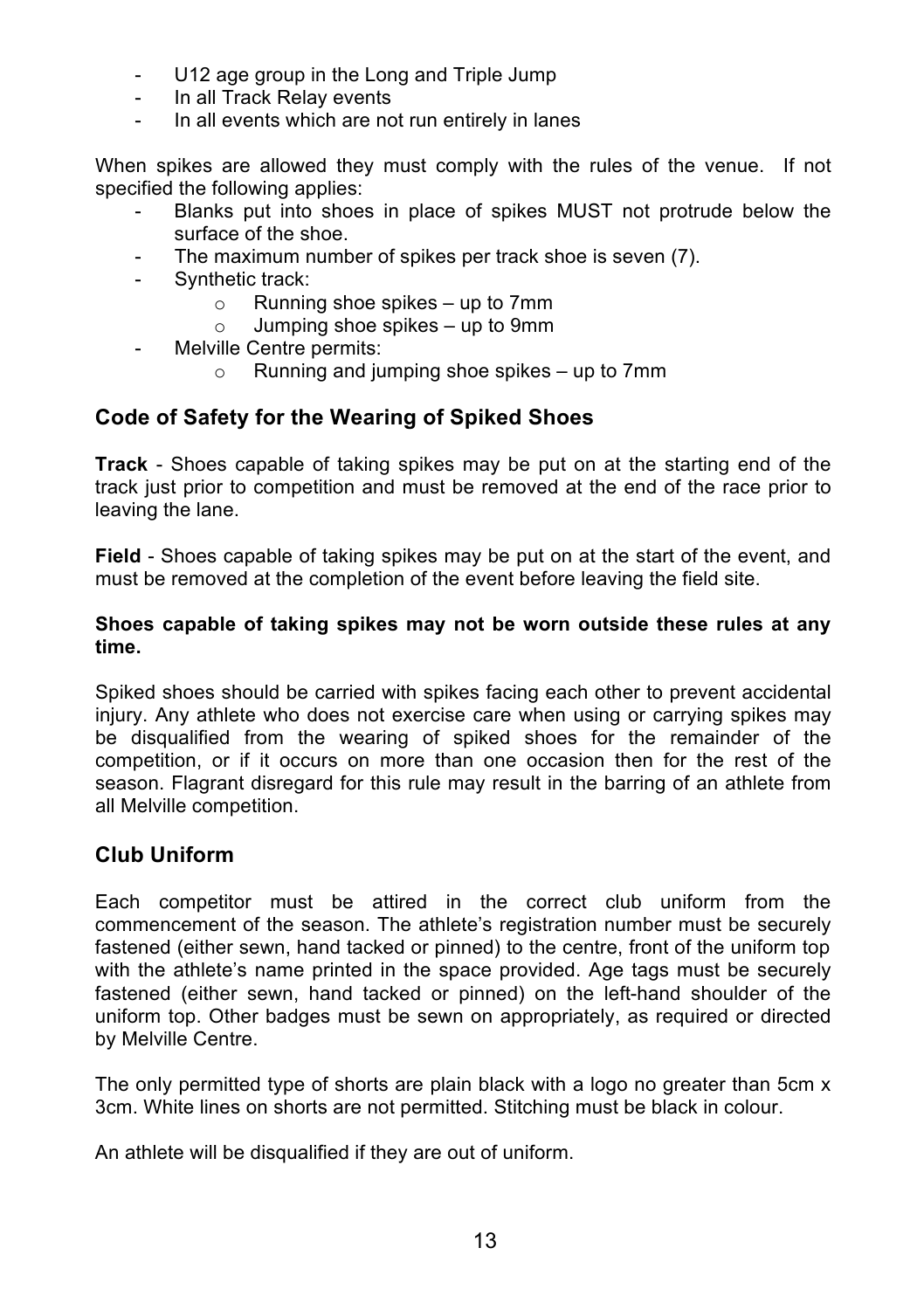### **Centre Uniforms**

Centre uniforms are to be worn at all meets conducted by WALA except for Zones Championships for U7, 8 and 9s where club uniform may be worn.

The Melville Centre uniform consists of:

- Orange & black top with Tiger Motif. Plain black shorts, briefs, or cycle shorts. No advertising logos greater than 5cm x 3cm are allowed. (Black tape can be placed over logos if needed).
- The age group and registration number must be transferred onto this top.
- Bike shorts may be worn, must finish above the knees and be solid black with no other colour showing (including stitching).
- Centre singlets may be purchased from the Canteen.

### **High Jump**

U9, 10 and 11s are to use 'scissors' style ONLY. The fair SCISSORS jump is one where:

- The head of the competitor does not go over the bar before the leading foot (the foot closest to the bar at take-off).
- The head of the competitor is not below the buttocks when the buttocks clear the bar, and
- The competitor's feet must touch the mat before any other part of the body.

Note: High Jump start heights for state events differ from those used by Melville at Centre Competitions.

### **Javelin**

For a valid throw to be recorded, the javelin must land with the head of the javelin touching first. A flat landing or tail first landing will be recorded as a foul throw. The Key Official is to make judgement on the validity of the throw.

### **Starting Blocks**

Starting blocks may be used by age groups U13 and upward in laned events. Competitor's personal starting blocks will have to be approved by the marshal prior to the event. Spikes for blocks must not exceed 15mm, with a maximum of 10 spikes per set. Melville Centre has sets of starting blocks available for competitor use.

### **Marshalling**

All competitors will be called approximately five minutes and then three minutes prior to commencement of events. Athletes in age groups U7 and U8 are to report to the marshalling area where they will be escorted to their events. Age groups U9 and upward are to report directly to the site/start. Club Managers and parents are asked to listen carefully to all announcements to aid athletes in not missing events as the program times are indicative only. Athletes may join events late but may not make up missed trials except at the discretion of the Key Official.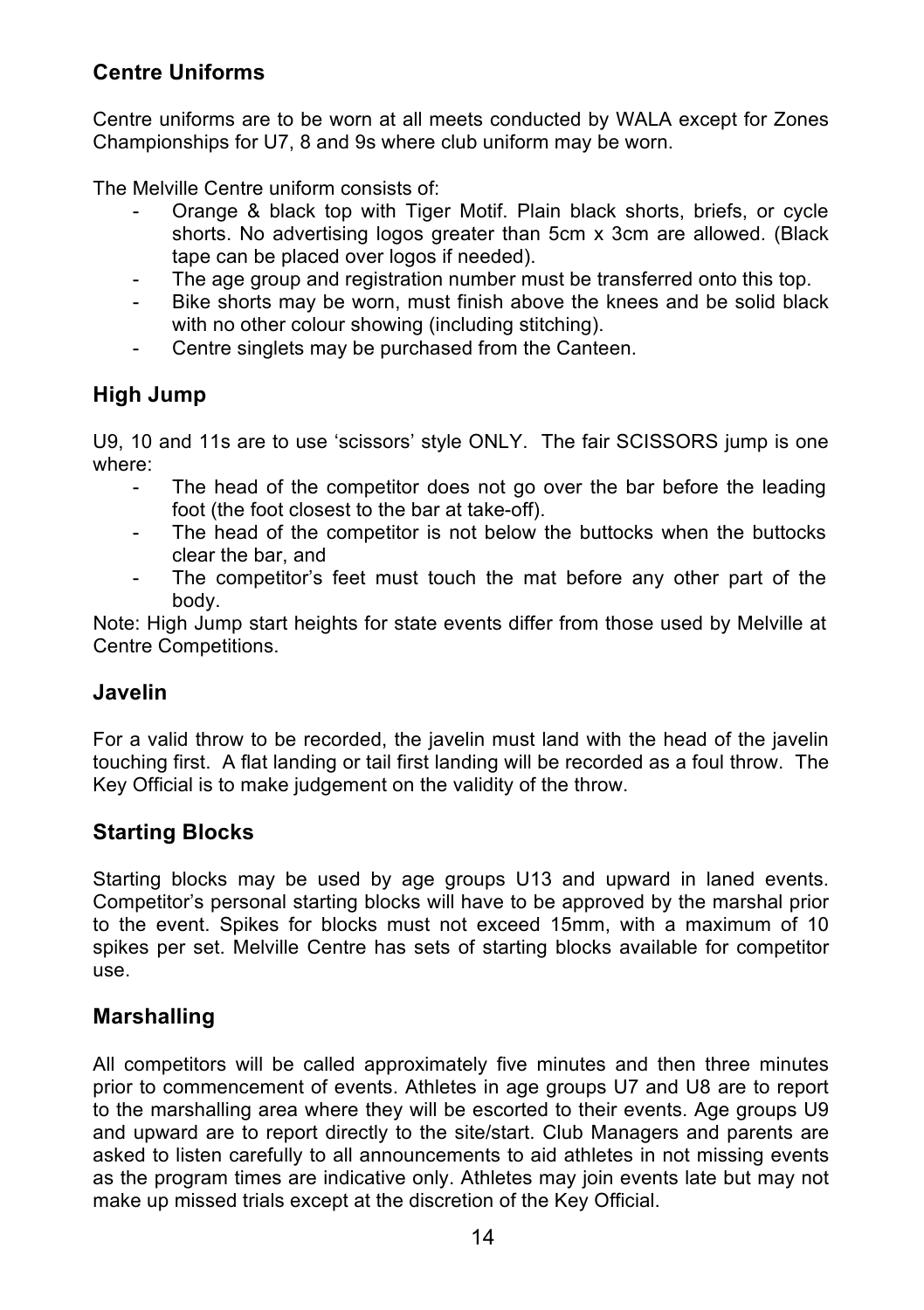### **Grading for Track Events**

In each track event, competitors are graded after their initial participation in the event, according to best achieved times. This will enable heats in following weeks to be as even as possible. In field events, competitors are listed according to their performance after the first weeks of competition. Age groups with large numbers will be split over 2-3 sites at field events.

Athletes are only permitted to compete within their age group, unless the event is run specifically as a multi age group event or permission from the Arena Manager has been sought.

### **Recording for Track Events**

On completion of a track event, athletes must report to the recording table to have their results recorded. Failure to have a result recorded will result in no points being awarded. Recorders for walk events may record competitors finishing position and allow competitors to proceed to their next event prior to recording the finishing time.

### **Recording for Field Events**

Recording for all field events is conducted on site. On completion of competition result sheets are to be returned to the recorders.

If an athlete turns up late and the first round has been thrown, the athlete shall forfeit the right to have that throw, unless the athlete's name has not been called out. In general, events are not to be held up for athletes that are late. In the case where an athlete is late due to circumstances beyond their control, the Key Official may exercise flexibility in allowing missed throws but must be cognisant of program timing constraints.

### **Arena Access**

The centre of the arena must be left clear for field events. All adults and children, other than officials and competing athletes, must avoid this area. Athletes are to walk around the active section of the straight track and not cut across to enter the centre of the arena.

The Centre encourages support of the athletes but this must be done in a safe area clear of the arena, the track finish line and recording areas. Breach of this policy will be considered a breach of the spectator Code of Behaviour and may result in a ban from competition.

Athletes with disabilities that require specific parental supervision will be required to notify the Arena Manager through their Club Manager, to obtain an exemption to this policy.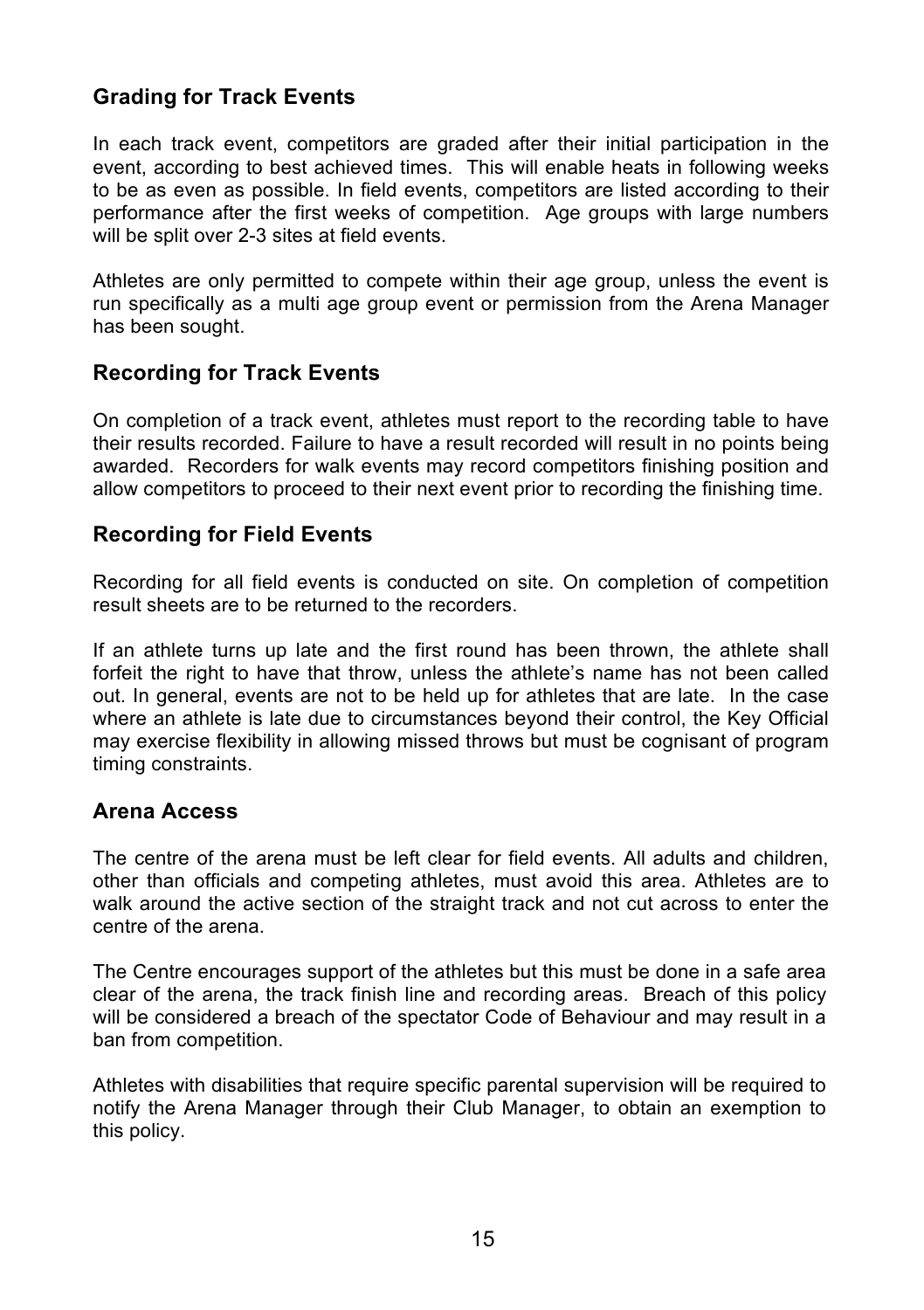### **Coaching on Sites**

Coaching and encouragement of athletes during competition at all MLAC controlled events is allowed, as long as it does not interfere with the efficient running of the event and they remain outside the arena. Competitors should not leave the competition area to receive coaching. Negative feedback or comments towards any competitor will not be tolerated and will be considered a breach of the Code of Behaviour.

At WALA controlled events, coaches and parents are not allowed into the competition arena. All communication between athlete and coach/parent must be through natural means. Athletes may communicate via signals or talking to parents or coaches but may not leave the immediate area nor disrupt the competition to seek advice.

### **Electronic Devices**

At WALA controlled events no electronic devices are to be taken on to site. Athletes found in possession of an electronic device on site may be disqualified.

### **Other Centres Visiting MLAC**

Registered athletes from other Centres are welcome at Melville. Visitors should provide their personal best performances to the Track and Field Recorders at least three days prior to the competition day. Failure to do so may mean that the visitor is not appropriately graded and may be placed in the last heat of each event to avoid minimum disruption to Centre competition.

Visitors are expected to provide officials to help on sites as required. Visiting athletes will not have their results published by Melville, however may request results be emailed on completion of the competition.

### **Centre Policies and Guidelines**

Centre policies and guidelines are detailed within the Melville By-Laws available on the Melville Roar website. The following is a summary of the policies and guidelines.

### **Code of Behaviour / Ethics for Athletes**

Behaviour and / or actions considered to be in conflict to the spirit of Little Athletics will be considered a breach of the Code of Behaviour and will result in penalty. Penalties that are imposed are to be appropriate to the seriousness of the breach.

Any key official on site may issue a warning to an athlete who has broken the Code of Behaviour and the Arena Manager must be informed immediately.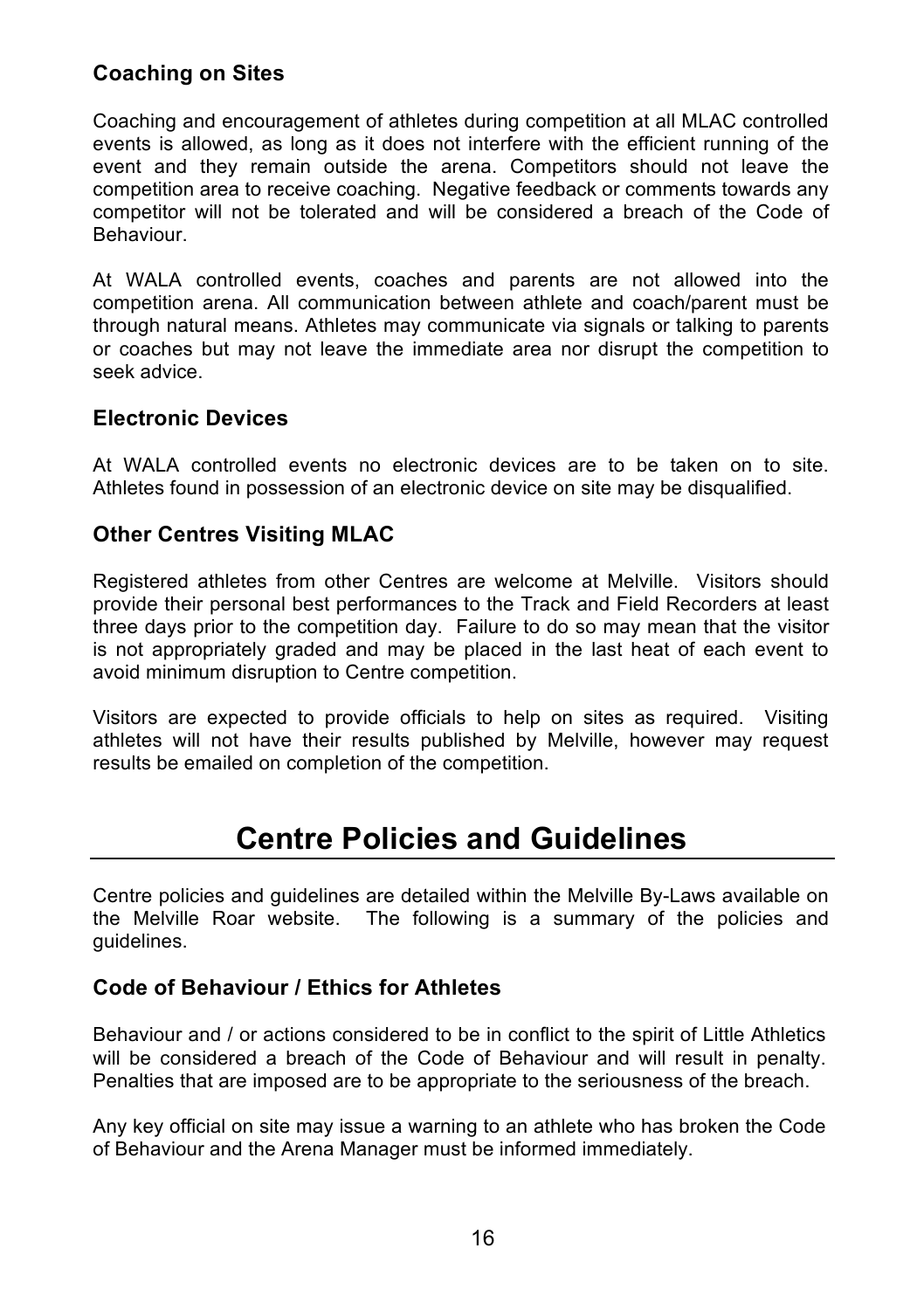Any executive committee member may issue a warning to an athlete who has broken the Code of Behaviour. This warning must be noted immediately to the Centre Chairperson and the athlete's parents notified.

Any key official on site or executive committee member may initiate a second warning but must do so through the Arena Manager/Field Arena Manager or Centre Chairperson immediately.

An athlete who has received two previous warnings will be issued a penalty under the Centre guidelines contained within Melville By-Laws.

### **Code of Behaviour / Ethics for Parents and Spectators**

Behaviour and / or actions considered to be in conflict with the spirit of Little Athletics will be considered a breach of the Code of Behaviour and will result in penalty. Penalties that are imposed are to be appropriate to the seriousness of the breach.

Any key official on site may initiate a warning to a parent/spectator who has broken the Code of Behaviour through the Arena Manager.

Any executive committee member may issue a warning to a parent/spectator who has broken the code of behaviour. This warning must be noted immediately to the Arena Manager / Field Arena Manager and Centre Chairperson.

Any key official or executive committee member may initiate a second warning but must do so through the Arena Manager/Field Arena Manager or Centre Chairperson immediately.

A parent/spectator who has received two previous warnings will be issued a penalty under the Centre guidelines contained within Melville By-Laws.

### **Parent Participation**

Athletics can only operate effectively when parents support each other. Parents will be required to participate through rostered duties as allocated by your Club/Centre. If a parent fails to participate by not completing their rostered duty they will be given a warning by the Club Manager. Failure to complete a rostered duty on a second occasion may result in the family's athlete/s not being allowed to compete at the Centre for the remainder of the season. Consideration will also be given to not permitting the family to register with the Centre the following season.

### **Sunsmart Policy**

The Centre will promote, encourage and support sun protection at meetings, training and competitions. Natural shade from the trees and buildings should be utilised and where possible, portable shade areas shall be erected at marshalling areas.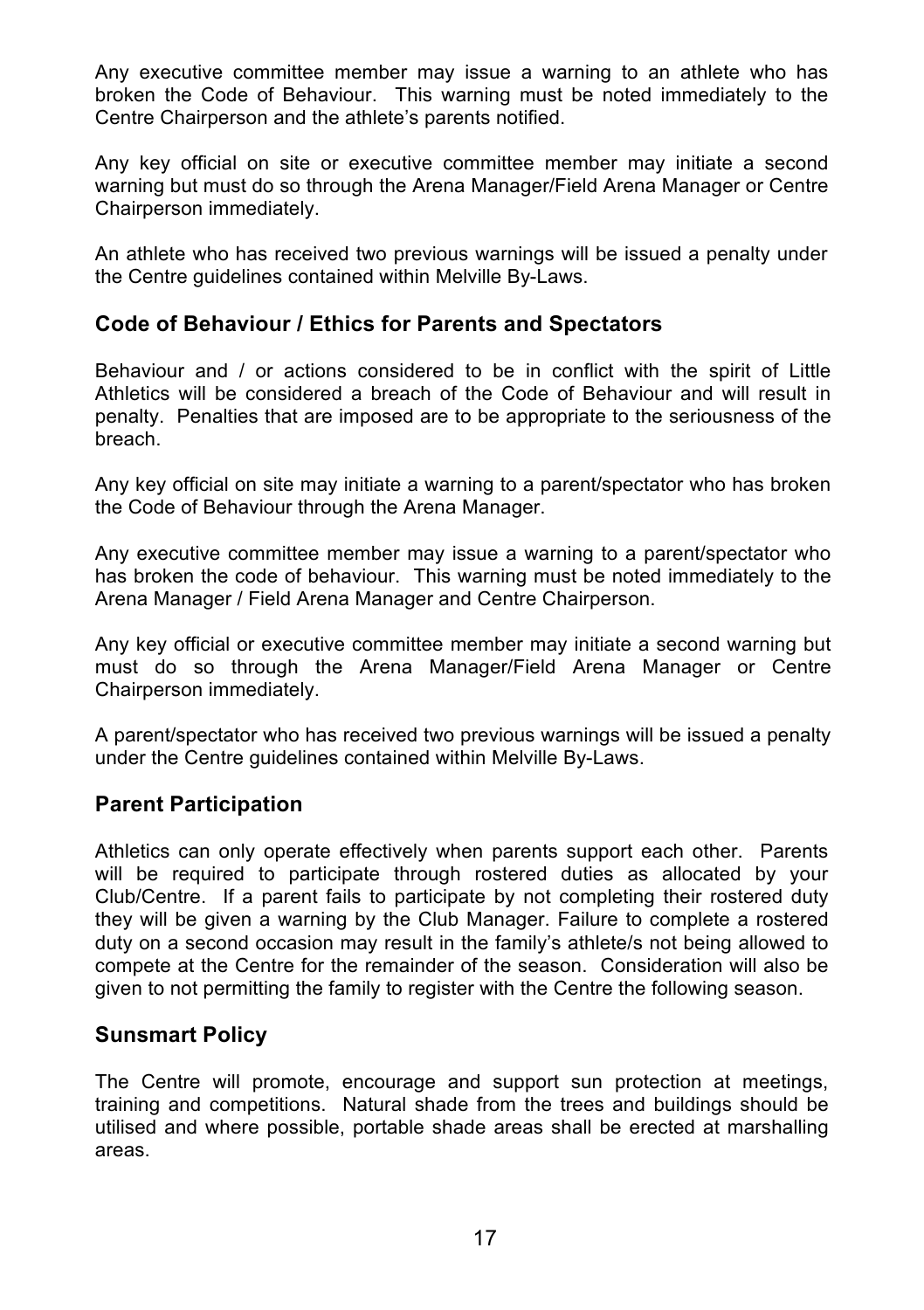Athletes are strongly encouraged to wear hats except when in the action of competing ie hats should be worn in lines awaiting throws/jumps etc but removed when it is the athletes turn to compete.

Everyone is strongly encouraged to wear and regularly apply sunscreen. The Centre shall provide additional sunscreen at the Canteen during competition.

### **Heat and Hydration Guideline**

If extreme temperatures are likely parents and officials should take extra care to ensure athletes are sufficiently hydrated and that shade is provided.

Consideration will be given to postponing or cancelling events if the ambient temperature is expected to be above  $40^{\circ}$ C for an extended period of time during the competition period. If a Centre meet is postponed or events cancelled, these events will not be made up in subsequent Centre meets.

### **Wet Weather Policy**

A decision to cancel, modify or postpone a scheduled Centre meet due to prevailing weather shall be made no sooner than 30 minutes after the official starting time at a meeting attended by the Arena Manager, Centre Chairperson and a minimum of four members of the Centre Executive and four Club Managers.

If significant rain has fallen overnight or in the lead up to competition, the track and field will be inspected prior to competition commencement with safety of the athletes being paramount.

In the case of a thunderstorm the '30-30 rule' as detailed in the By-Laws shall be observed.

If a Centre meet is postponed or events cancelled, these events will not be made up in subsequent Centre meets.

If an event is cancelled prior to athletes being marshalled, this event will be deemed as not being conducted and will not count towards event attendance for purposes of eligibility to compete at Centre Championships.

### **Smoke Free Policy**

Smoking is prohibited in ALL areas of competition and in the clubrooms and its surrounds. This also includes ALL functions organised by the Centre or Association.

### **Privacy**

The Centre collects personal information in order to provide you with the services and information associated with membership of Little Athletics. The information collected is supplied by the parent upon registration of an athlete for each new season of Little Athletics and may only be used for the purposes related to Little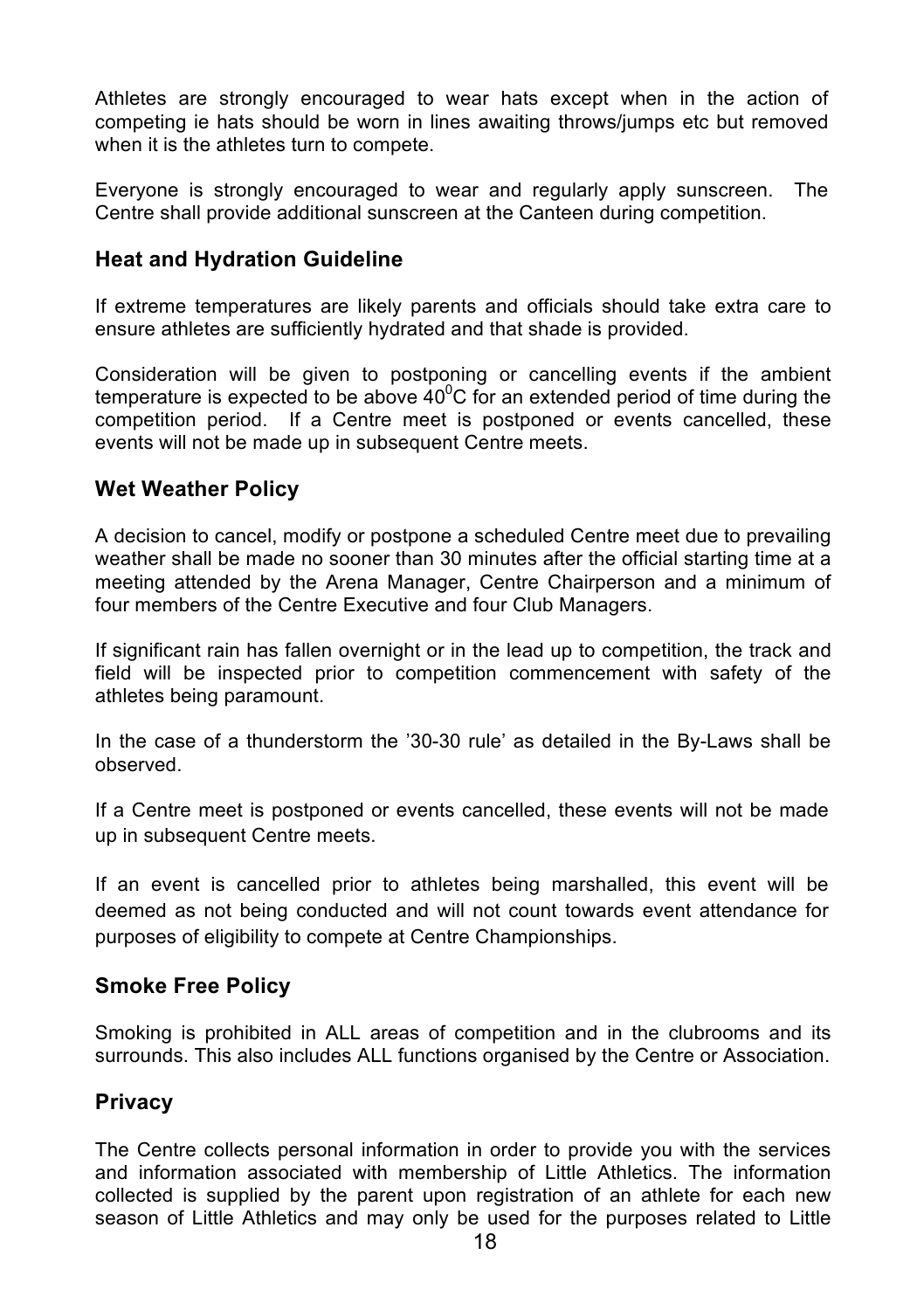Athletics including research, development of services and promotion or products or services offered by related organisations and our sponsors.

### **Responsible Alcohol Management Policy**

The Centre is aware that alcohol, when misused can cause harm to the drinker and others. A responsible drinking policy has been adopted so as to reduce risks and avoid problems.

Consumption of alcohol during the conduct of Twilight meets is not encouraged. It is an offence under Western Australian alcohol laws for persons of any age to drink in public, such as on the street, park or beach. (Maximum Fine: AUD\$2,000 or on the spot fine of AUD\$200 - Section 119(4a) Liquor Control Act 1988).

### **Accidents and First Aid**

All accidents are to be reported immediately to the First Aid Officer. A small first aid area is located inside the roller door of the equipment shed during competition. An Injury Report Form must be completed and lodged with the First Aid Officer.

### **Photography**

Athlete photos are only to be used for the Melville Website or promotional material where parents have given prior permission. As far as practical, persons taking private photographs are to restrict photography to their child only. Any inappropriate photographic material is considered to be an ethical issue. Consequently this will be considered a breach of behaviour / code of ethics for parent or spectators, and will result in disciplinary action.

### **Emails**

Emails sent to the wider membership of the Centre should be sent using the 'blind carbon copy' (BCC) email addressing option to restrict on forwarding of email details.

### **Intercentre and State Competitions**

A number of Intercentre Competitions are held throughout the season and advertising of events will be on the website and through Club distribution.

The Championships and Special Events Officer is responsible for co-ordinating nominations to Association Events including State Relays, State Multi's, Zones and States. Event details, including nomination information will be advertised on the Centre noticeboard and on the Centre Website.

A condition of nomination to events is that a parent must be available for a roster. Failure to conduct a nominated roster may impact the athlete's eligibility to nominate for future events and/or register the following season.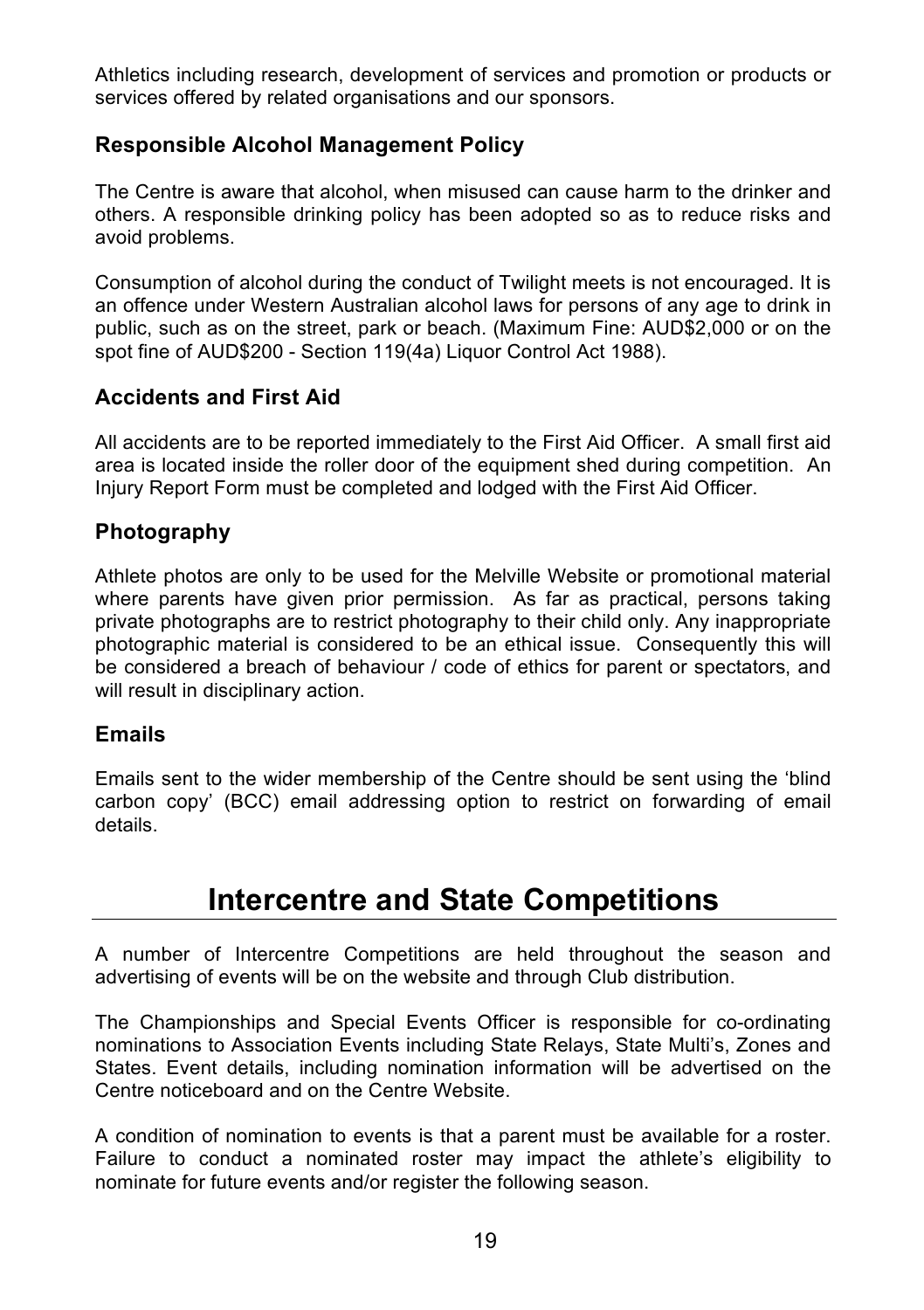The Centre will promulgate Centre Closing dates for nominations. These dates will be slightly earlier than the Association closing dates to ensure our volunteers have sufficient time to complete administration required and to verify the accuracy of these entries prior to timely submission.

Late nominations will NOT be accepted. It is your responsibility to ensure your nomination is received prior to the promulgated Centre closing date.

### **U7 - U10 Teams Challenge – Sunday 16th Nov 2014**

| <b>Venue:</b>               | WA Athletic Stadium                                              |
|-----------------------------|------------------------------------------------------------------|
| <b>Official Start time:</b> | 8am                                                              |
| Uniform:                    | Club uniform with age tag and registration number.               |
| <b>Nomination Closing:</b>  | Melville closing date for teams is Sat 25 <sup>th</sup> Oct 2014 |

This team event was introduced in 2012 and was a popular and fun event catering for the younger age groups. A team of four will compete in four events and a shuttle relay throughout the day. Each team member will compete against athletes from the same age group and will receive points for each performance, contributing to an overall team score.

### **State Relay Championships – Sunday 14th Dec 2014**

| <b>Venue:</b>               | WA Athletic Stadium                                              |  |  |  |  |  |  |
|-----------------------------|------------------------------------------------------------------|--|--|--|--|--|--|
| <b>Official Start time:</b> | 8am                                                              |  |  |  |  |  |  |
| Uniform:                    | Melville Centre uniform with age tag and registration<br>number. |  |  |  |  |  |  |
| <b>Nomination Closing:</b>  | Melville closing date for teams is Mon 17 <sup>th</sup> Nov 2014 |  |  |  |  |  |  |

Entry to the State Relays is through Centre selection and will be based on your performance and ability as assessed by the coaches. The Centre Coaching Coordinator may delegate team selections to individual coaches but will maintain overarching authority where a dispute may be raised.

Track events at the State Relay Championships are as follows:

4 x 100m (U8 to U17) 4 x 200m (U8 to U10) 4 x 400m (U11 to U17)

Field Relay Events are for U10 to U17 age groups only. Athletes compete in four events as determined by WALA from the following: triple jump, long jump, javelin, shot put and discus.

Each Centre is eligible to nominate one team (minimum of four, maximum of five) for the track events. For field events, one team of either two, three or four competitors is allowed. Athletes competing in track events are *not allowed* to compete in the field events.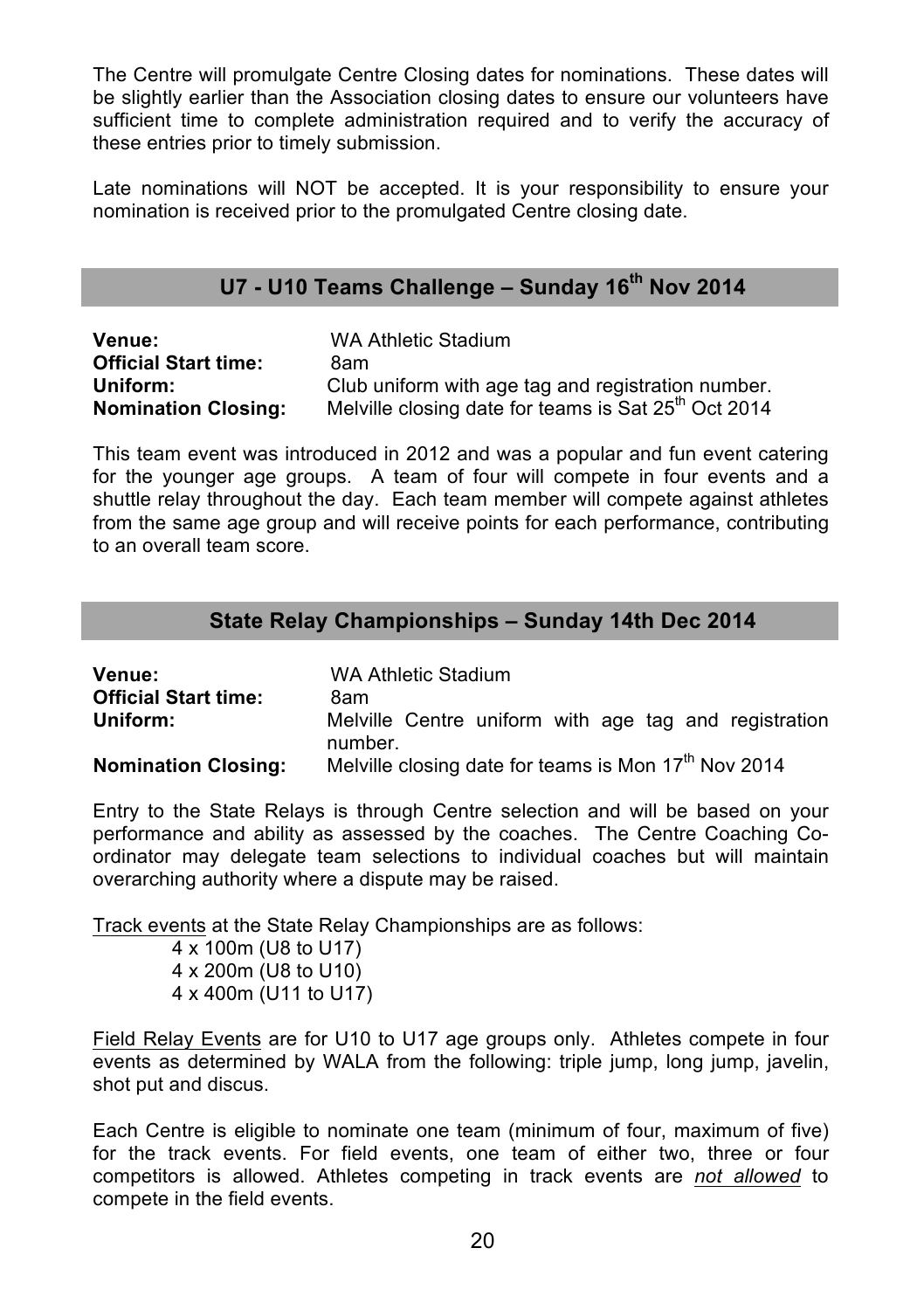The fee for team entry will be borne by the Centre.

Melville Centre has established comprehensive selection criteria for relays which are detailed within the By-Laws. The selection criteria have been established to ensure active competitors have every opportunity to be selected for a track squad, in sufficient time for coaches to assess, prior to determining final track team selection. Inclusion to track squads will be determined by personal best times run at Centre level before the date of selection. A summary of the track selection criteria is as follows:

- On completion of Week 4 an initial squad of the six fastest competitors in each age group / event will be determined by the Track Recorder.
- Selection to the track relay squad will continue until the end of Week 6 (third rotation of events) to incorporate athletes that achieve times in the top five of their age group.
- Track Relay team selections should be completed as soon as practical following Week 6 competition.
- The team coach will have the discretion to decide who runs in what event, their running position and whether the athlete runs in the heat or final. Each athlete selected in the final track team must run in either the heat, final or both

A summary of the field relay team selection is as follows:

- On completion of Week 4, a team of up to 4 athletes will be selected by the field relay co-ordinator. The number of athletes and the events they compete in will not necessarily be based on results: consistency and technique will be important.
- If an athlete has indicated their volunteer status to compete for track selection they will be ineligible for selection to the field relay team.
- Once the field relay team has been selected and volunteer status of athletes confirmed, the athlete's position in the field relay team is assured, irrespective of future results and / or an athlete missing out on selection to the track team.

Team coaches are volunteers in the sport and every support from the athletes and parents should be given to your team coach. Any concerns should be brought to the immediate attention of the team coach. If the issue has not been resolved it should be brought to the attention of the Centre Coaching Co-ordinator.

### **Multi Event Championships – Sunday 1st Feb 2015**

| Venue:                      | WA Athletic Stadium                                              |
|-----------------------------|------------------------------------------------------------------|
| <b>Official Start time:</b> | 8am                                                              |
| Uniform:                    | Melville Centre uniform with age tag and registration<br>number. |
| <b>Nomination Closing:</b>  | Melville closing date is Sat 10 <sup>th</sup> Jan 2015           |
| <b>Nomination Fee:</b>      | \$10.00 to be submitted with entry nomination.                   |

This event is open to all athletes in the U11 – U17 age groups. Athletes are to submit their nomination on the sheet posted on the notice board or advise the Championship Officer they wish to compete by Sat 18th Jan. Nominations will not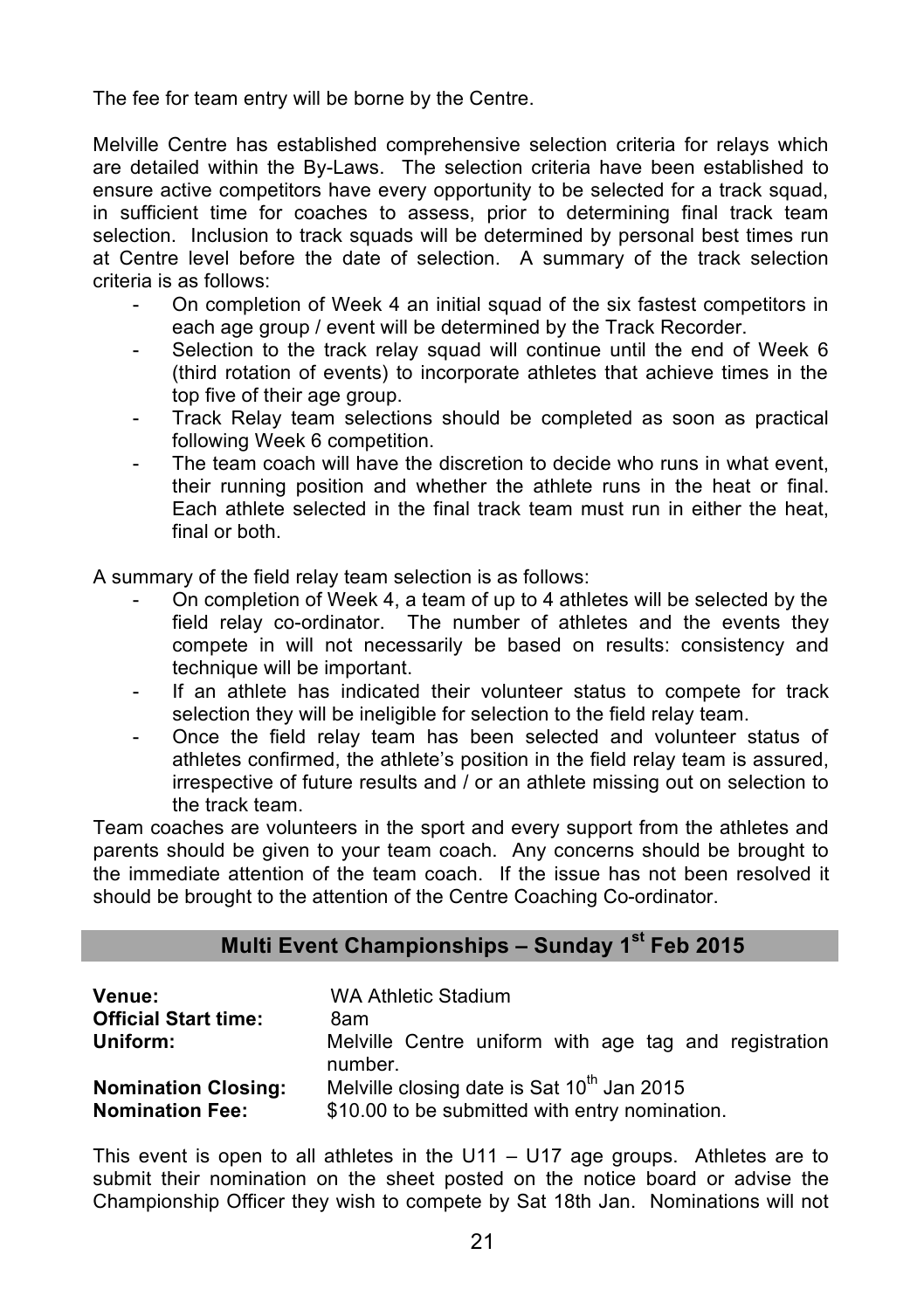be accepted if parents are not willing to conduct a rostered duty.

Multi's is a competition where the athlete competes in all five events involving both track and field. Points are allocated to each athlete for each event based on the performance and the athlete's points are totalled. Medals are presented to the first three placegetters in each age group.

The five events will include hurdles, a Sprint, 800m, a throw and a jump. Competitors in the U15 age group have the opportunity to be selected to represent WA in the Interstate Teams Championship held in April.

The official Multi Event Championships Program will be available closer to the date and will be available on the WALA website.

| State Heats/Quarter Finals Competition (ZONES) - 7 <sup>th</sup> /8 <sup>th</sup> March 2015 |  |  |  |
|----------------------------------------------------------------------------------------------|--|--|--|
|----------------------------------------------------------------------------------------------|--|--|--|

| Venue:<br><b>Official Start time:</b> | Venue TBA – Melville is in Zone 2<br>8am                                   |  |  |  |  |
|---------------------------------------|----------------------------------------------------------------------------|--|--|--|--|
| Uniform:                              | $U7 - U9$ Club (or Centre) uniform with age tag and<br>registration number |  |  |  |  |
|                                       | U10 - U15 Melville Centre uniform with age tag and<br>registration number  |  |  |  |  |
| <b>Nomination Closing:</b>            | Melville closing date is Sat 14 <sup>th</sup> Feb 2015                     |  |  |  |  |

The State Track and Field Championships is the culmination of the summer season for Little Athletes. It is a WALA-controlled competition held over two consecutive days. Melville competes in **Zone 2** competition, which includes Belmont, Gosnells and Southern Districts Centres.

Nomination for Zones is available to all athletes that complete the nomination form prior to the cut off, and their parent/s have nominated for a rostered duty. There are restrictions on the number of events that an athlete can compete in and this is detailed on the nomination form.

For U7-U9 athletes Zones will be their final competition for the summer and the first 3 placegetters in each event will be awarded medals.

For U10 – U15 athletes Zones comprise the heats and quarter finals for the State Championships. The number of competitors qualifying in each event will be determined by the WALA Board of Management prior to the competition, having regard to the total registrations for the Zone.

U16-U17 athletes nominate directly to States.

Where there are not enough competitors to have more than one heat, then this event will become a final and will be run at heats times. Centres will be advised prior.

Unless the track event is revised to be a straight final where a lane draw will take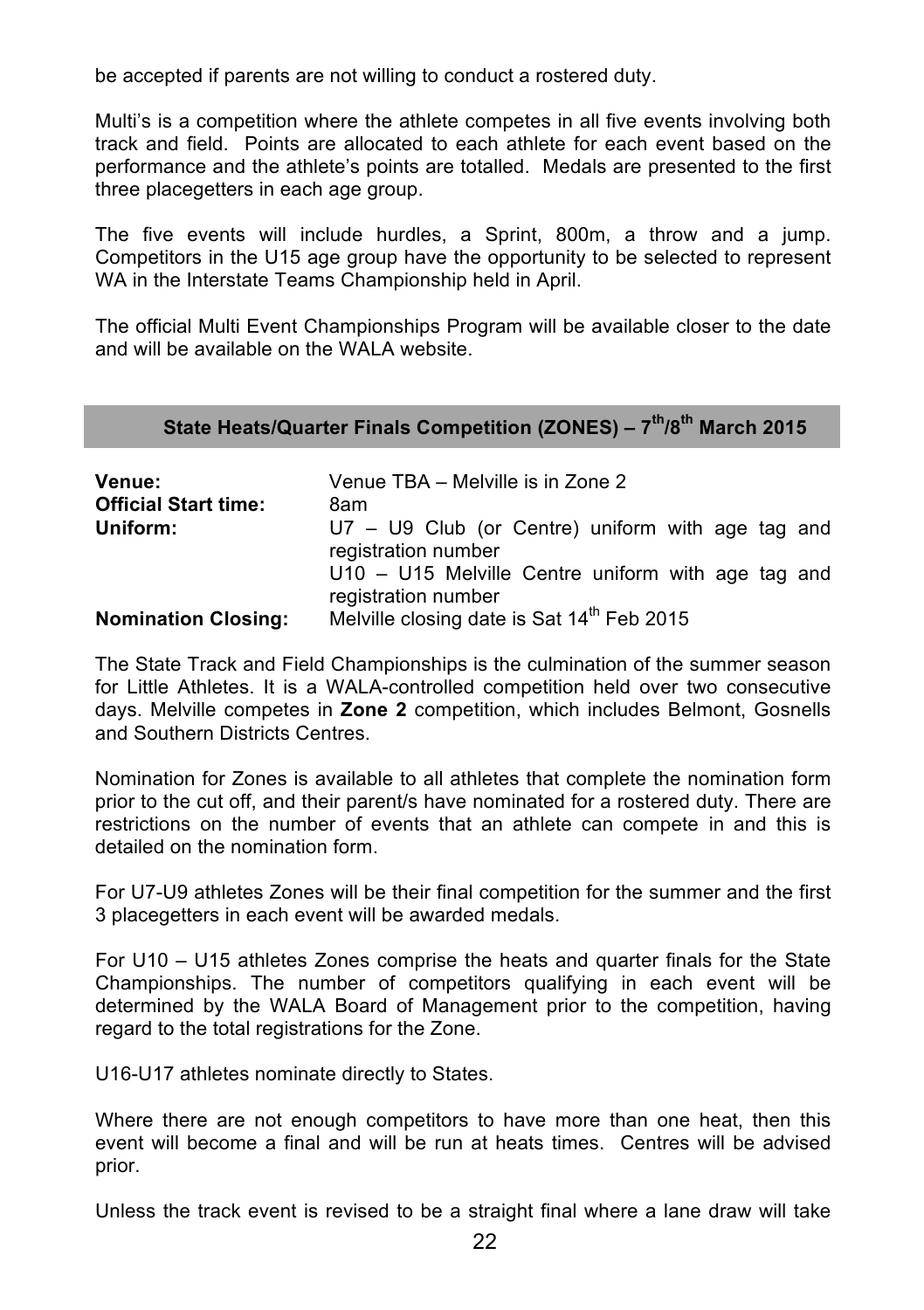place at the marshal area, competitors must run in their heats and lanes as allocated.

The heats at Zone events will be randomly generated following submission of all zone nominations to the zone co-ordinator.

Athletes should not depart the venue until at least 30minutes following the completion of their event in case of a protest being raised.

Official State Championships Program will be available closer to the date and will be available through the WALA website.

### **State Track and Field Championships – 21st/22nd March 2015 (Semi Finals and Finals)**

| Venue:                      | WA Athletic Stadium, AK Reserve                                  |  |  |  |  |
|-----------------------------|------------------------------------------------------------------|--|--|--|--|
| <b>Official Start time:</b> | 8am                                                              |  |  |  |  |
| Uniform:                    | Melville Centre uniform with age tag and registration<br>number. |  |  |  |  |
| <b>Nomination Closing:</b>  | <b>Qualification through Zones</b>                               |  |  |  |  |

Little Athletes compete in events over two consecutive days. Semi Finals and Finals are run for all track events. Gold, silver and bronze medals are presented to the first three placegetters in all events. The State Championships are regarded as the Grand Finale for the summer athletics season.

Athletes should not depart the venue until at least 30minutes following the completion of their event in case of a protest being raised.

Official State Championships Program will be available closer to the date on the WALA website. Note that the program for States differs from the Zone program.

#### **Interstate Teams Championships – The U13 "Australian Little Athletics Championships"**

This event will be held Sun 26<sup>th</sup> May 2015 in Perth. Athletes are selected from the U13 age group and are generally chosen on their performances at the Zones and State Championships.

### **Multi–Event U15 Interstate Team**

In conjunction with the Interstate Teams Championships, a Multi-Event Competition is held, based on pentathlon points. This competition is for U15 athletes, made up of two boys and two girls from each state, selected from performances at the State Multi-Event Championships in that year. This team will compete at the Australian Little Athletics Championships.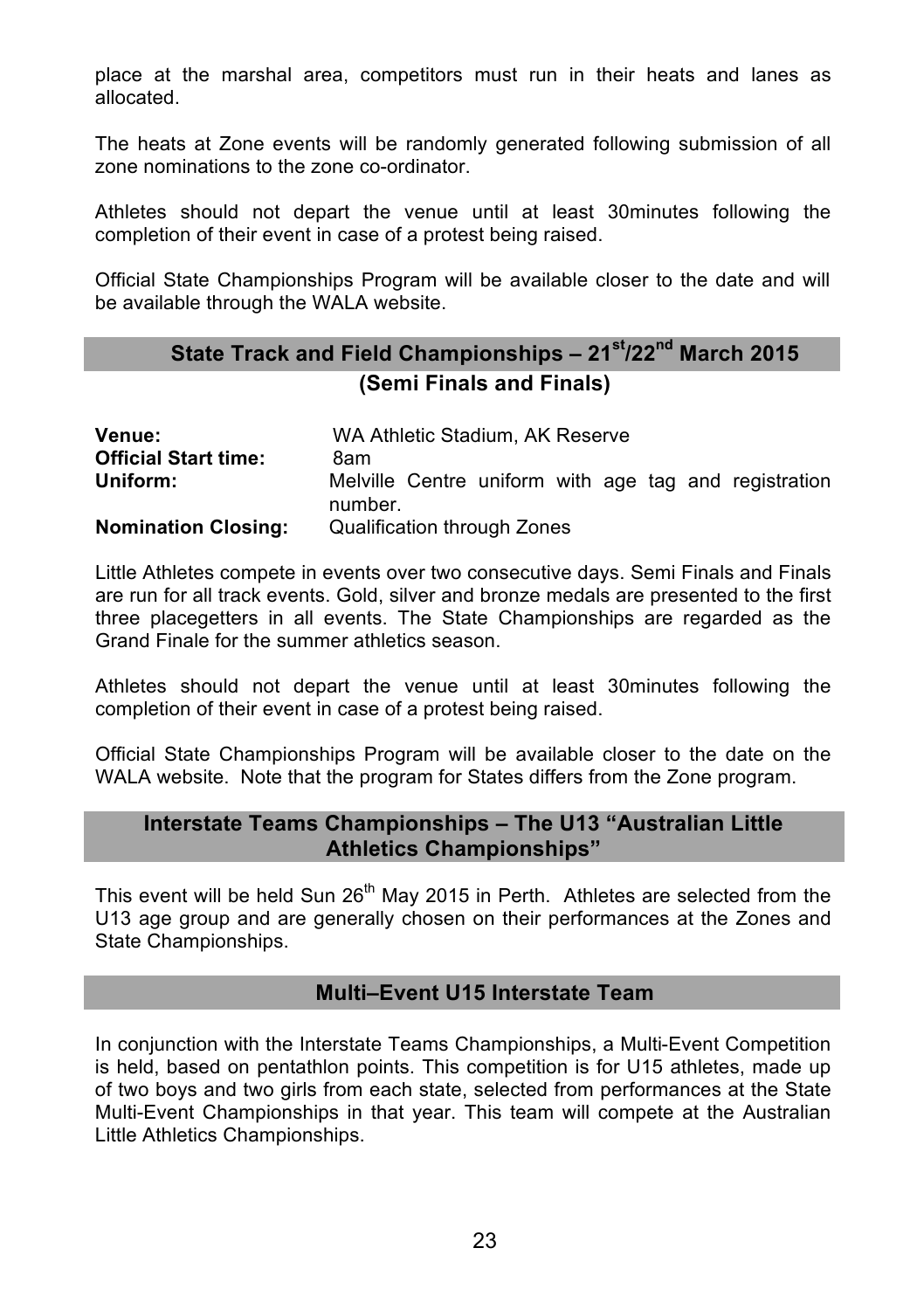#### **International State Team – Friendly Games Singapore/Kuala Lumpur**

All medal winners in the U14 and U15 State Track and Field Championships, are automatically selected for inclusion in the State team to compete in Singapore or Kuala Lumpur in July. In 2015 the competition will be held in Kuala Lumpur.

### **Winter Competition**

### **Background**

All athletes may compete at these Inter-Centre meets in the same age group as the preceding summer. No further registration fee is required. Age tags and registration numbers must be transferred to the Melville Roar singlet. New registrations are welcome. Training timetable will be promulgated prior to season commencement. Details for Winter training and competition will be confirmed in April.

Parental support is required for training and running of our rostered competition day.

### **Cross Country Runs**

Competition is held every second Saturday afternoon. A scratch race is held at the commencement of the season and another one mid-season, whilst the remainder of the competition races are handicapped. Athletes are required to compete in a minimum of 5 events to be eligible to compete in State Championships. U7 to U9 athletes race over 1500m, U10 to U12 over 2000m and U13 to U17 over 3000m. Cross Country courses are located at venues spread around the metropolitan area and are organised by the hosting Centre in conjunction with WALA.

When arriving at the venue, you must register in your age-gender group. Times and placing's can be obtained from the WALA website.

### **Road Walks**

Competition is held on alternate Saturday afternoons to cross country runs. Races are held over 1000m for U7-U9, 1500m for U10-U12 and 2000m for U13 to U17. Races are held in car parks of Universities, shopping centres etc., around the metropolitan area.

When arriving at the venue, you must register in your age-gender group. Times, handicaps and placing's can be obtained from the WALA website.

### **State Championships**

Cross country runs and road walks are held over their respective distances and conclude the winter competition. Gold, silver and bronze medals are awarded to placegetters in each age group. The championships are regarded as the Grand Finale for the winter athletics season.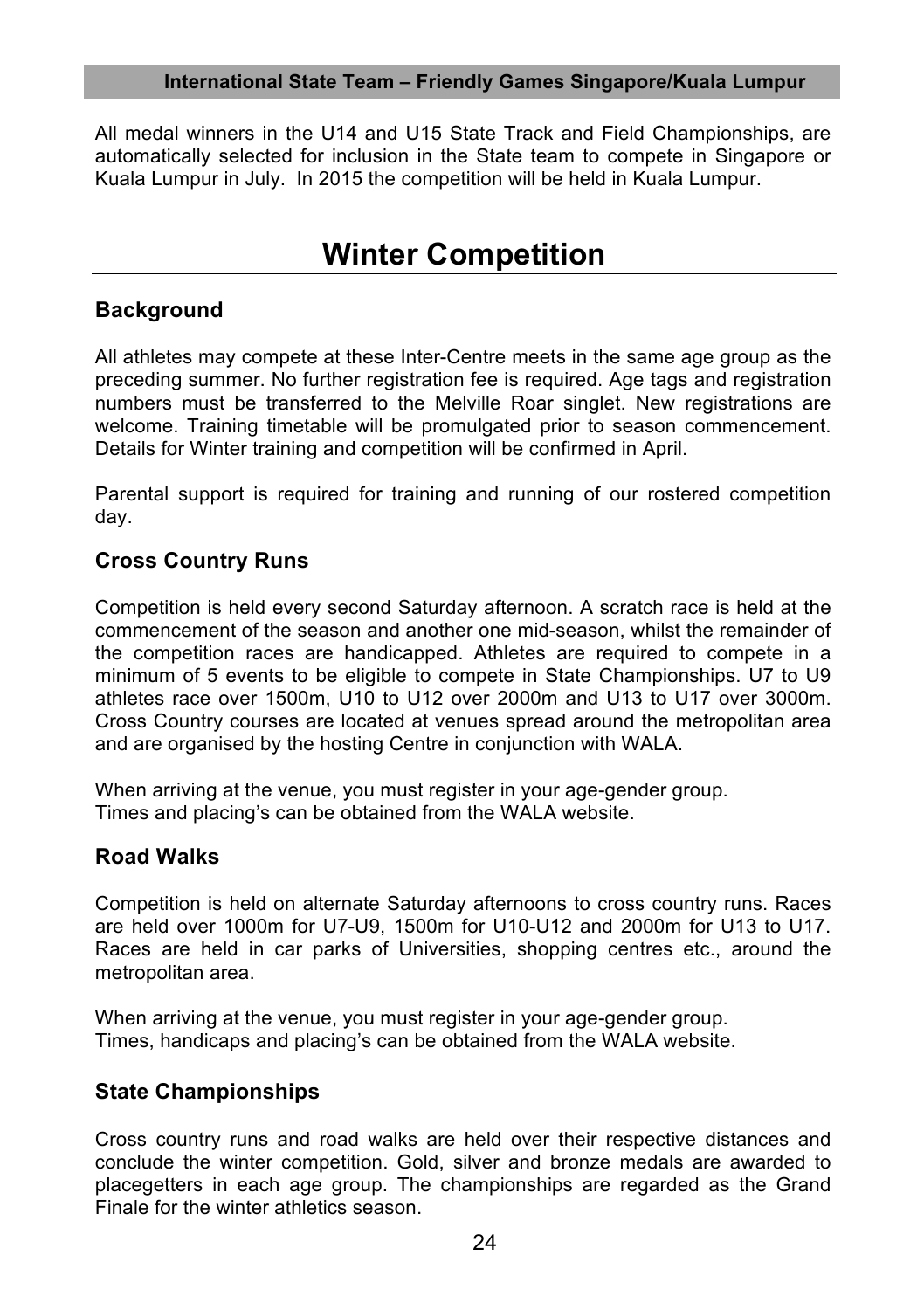### **Club Awards**

Each club, independently of the Centre, has its own trophies, merit and incentive awards, selection criteria and medal presentation ceremonies. Members should consult their Club Manager for details.

#### **Centre Awards and Points**

Centre awards are based on a points system using a central database. Points are awarded for each event the athlete participates in during the Centre competition, excluding Championship weeks. Points are not distributed to competitors as they are used as the basis for Centre awards.

#### **Ribbon Achievements**

The Centre strongly encourages striving for personal achievement through the ribbon achievement system. Each athlete has the opportunity to earn either a green, red or blue ribbon according to their achievement in each event. The ribbon achievement levels are updated every 3-4 years and based on mean accumulated performance over previous years. A ribbon of the corresponding colour can be achieved through the accumulation of a specific number of events as highlighted in the Centre 'Orange Book'. For example, U7 Boys need 4 events in the green level to obtain a green ribbon, 5 events in the red level to obtain a red ribbon, and 6 events in the blue level to obtain a blue ribbon.

The ribbons are presented to athletes, through their clubs up to twice a year, nominally prior to the Christmas break and new achievements at the end of the season.

### **Gold Achievement Award**

An athlete who achieves the blue level in a specific number of events, as detailed in the Centre 'Orange Book', will be presented a Gold Achievement Award at the end of year presentations.

### **Participation Medals**

U7, U8 and U9 athletes who have participated for more than half the season will be presented with a participation medal at the end of year presentations.

### **Centre Championships**

The final two weeks of normal competition are reserved for the Melville Centre Championships. In each age group for each event, the first three place getters will be awarded a medal (except where there are five or less athletes registered, in which case only Gold medals will be handed out). In addition, all athletes who achieve a Personal Best during the championships will receive a PB ribbon. Last year 1183 PB ribbons were awarded over these 2 programs alone and an amazing 7 records over the two weeks - a great result! Any Melville registered athlete may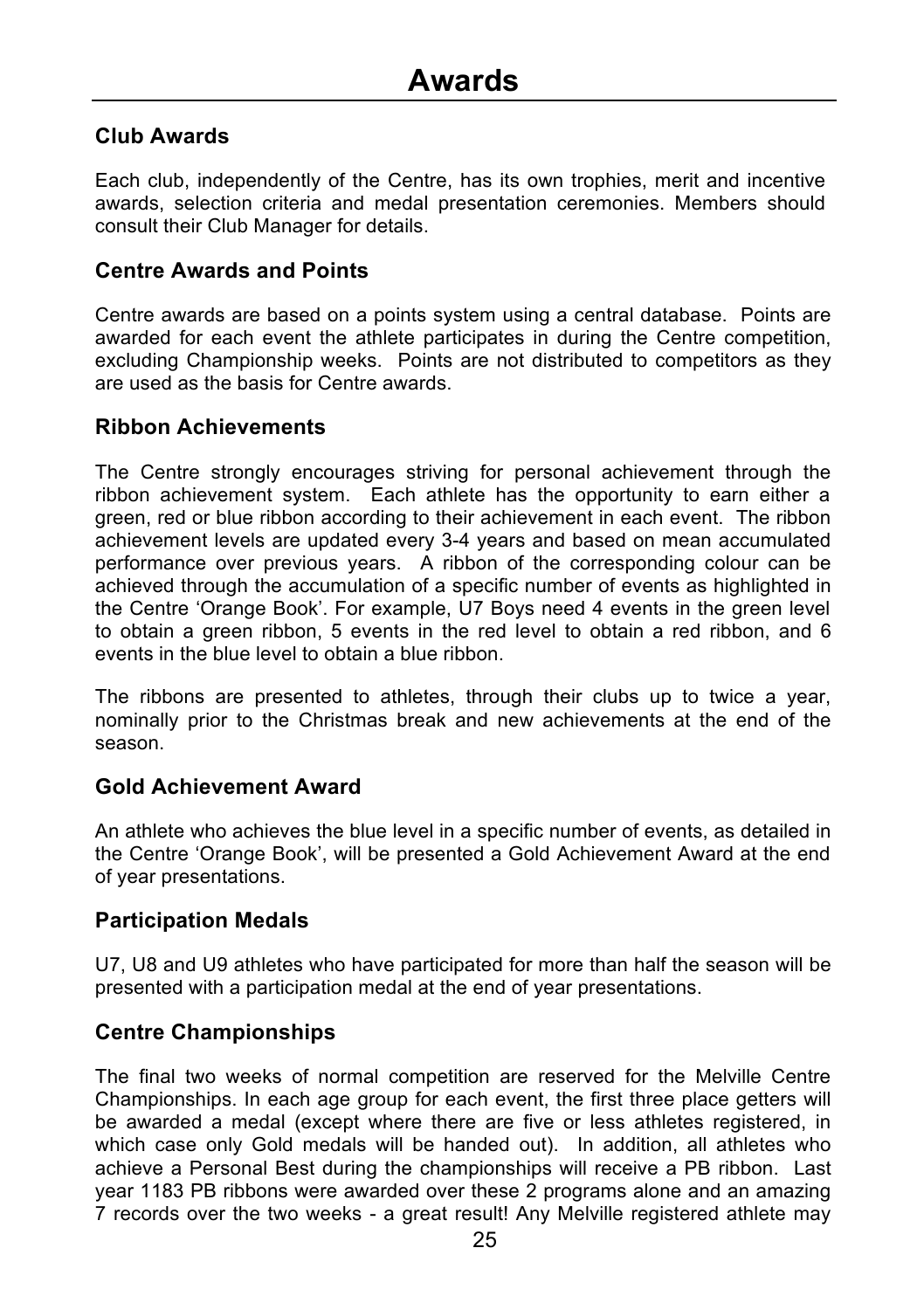compete in any event. This is a separate competition to the weekly competition therefore points from the Centre Championships do not count towards overall champions of each age group, nor are the results accepted for season best achievements.

To be eligible to compete at the Centre Championships, the athlete must have competed at the event a minimum of three times. If an event is cancelled twice during the season beyond the control of the athlete, then committee discretion for purposes of eligibility to compete at Centre Championships will be used.

### **Age Group Champions**

Age Group Champions and Runner Up are awarded each season based on accumulated points. There will be a combined age group champion for U16/U17 if there are five or less athletes in each of these age groups.

### **Personal Best Award**

The MG Bassett trophy will be presented to the athlete who achieves the greatest improvement in performances over the season through Personal Best improvements.

### **Perpetual Centre Awards**

Nominations for Centre Awards are voted on by the Executive Committee. Nominations are to be presented to the Executive Committee by mid season for consideration early in the New Year.

**Tom Wilson Award:** This award was introduced at the conclusion of the 2007/08 season by the Wilson family to honour the memory of their son Tom Wilson who was tragically taken from the MLAC community. This award reflects Tom's funloving enthusiasm for running and being a happy participant no matter the result. The award goes to the athlete who is not necessarily the best athlete but is always happy to try their hardest and do it with a smile.

**Independent Little Athletes of the Year:** This award is presented to an U15 athlete that 'has the potential to go on and possibly become a State or National Champion Athlete.' The recipient will become the Centre's nominee to WALA. The Centre may nominate a maximum of one boy and one girl for this award.

**Centre Sportsmanship Award:** The Sportsmanship award is presented to an U15 athlete who, in the opinion of the Executive Committee, best complies with the criteria for the WALA Doug Hancy Award. The recipient is considered to be a mentor for younger athletes and will become the Centre's nominee for this prestigious award. The nominee must meet the following criteria:

- Competes regularly in all events
- Assists at club and Centre level
- Is respected by other athletes, officials and parents
- Endeavours to uphold the Little Athletics Code of Conduct at all times
- Shows sportsmanship, courage and maintains an effort to do better
- Honest and friendly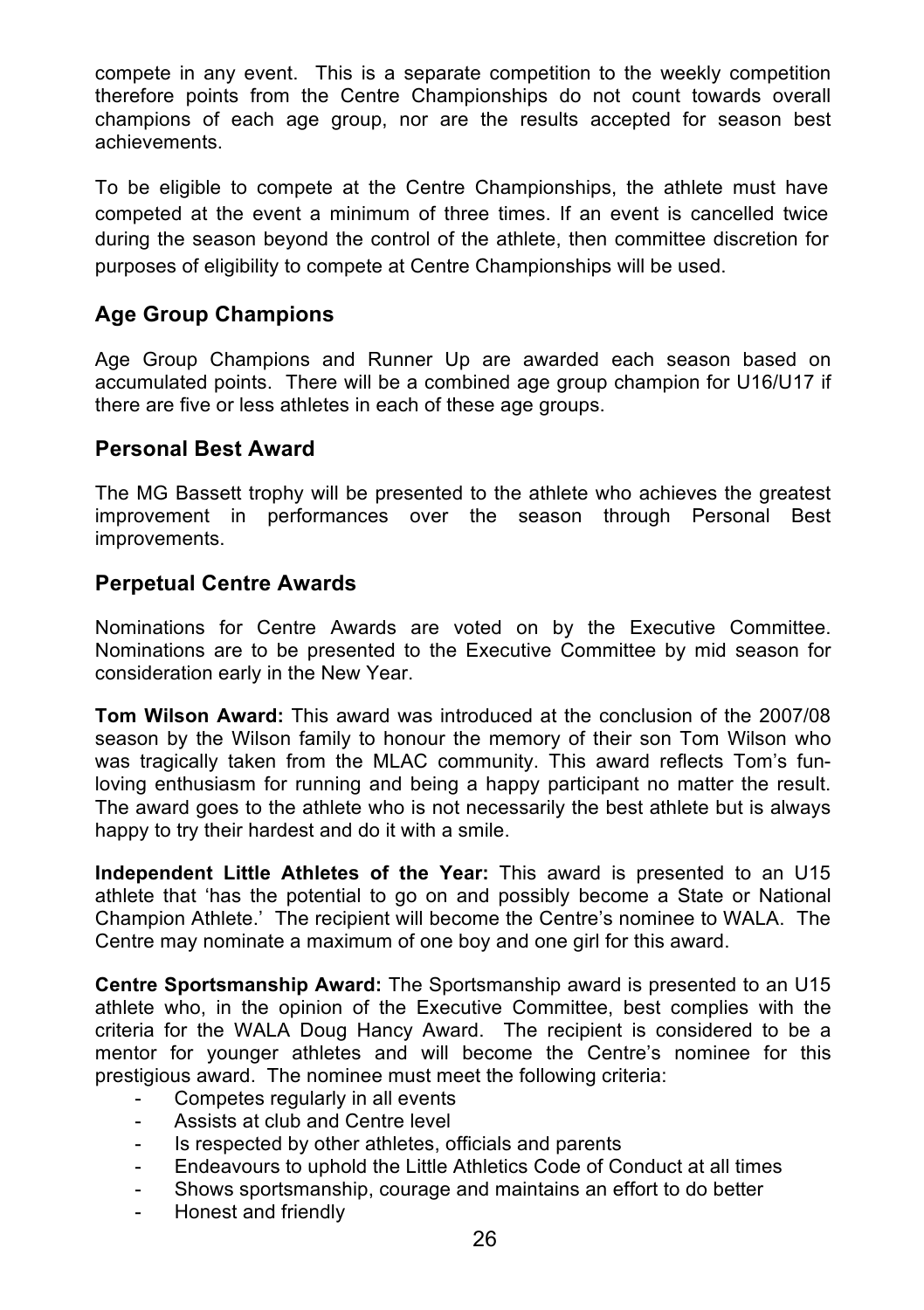The Centre may nominate a maximum of one boy and one girl for this award.

**Open Champion Club:** The Open Champion Club shield is presented to the club with the highest aggregate total of points scored by all its athletes.

**Champion Club:** The Champion Club shield is presented to the club with the highest points, based on the total points scored by all its athletes, divided by the number of registered athletes in the club.

### **Athlete Service Awards**

Melville presents service awards to athletes that have completed 5 year, 9 year and 11 years of service at the Centre. This award is presented in the season it is achieved.

An 8 year athlete service award is presented by WALA and awarded at the State Championships for the completion of 8 years of service. This award is presented in the season following achievement, and subsequently aligns with the Melville 9 year award.

Club registrars and recorders are to ensure this information is forwarded to the Centre Recorder by mid-January each year.

### **Volunteer Service Awards**

In recognition of volunteer support over many years, WALA presents the following awards:

Service Awards-Officials: 3, 6, 10 and 20 year awards. Centre Official, Administrator and Coach of the year award Honour, Merit and Distinguished Merit Awards Life Membership

Clubs must provide nominations to the Executive Committee by last competition prior to Christmas mid-season break to ensure our volunteers are recognised.

### **Winter Awards**

Awards are derived from a placing based points system and calculated over the season performance.

**Cross Country:** Awards are presented to the Champion and Runner-up in the Junior (U7-U9), Intermediate (U10 – U12) and Senior Divisions (U13 – U17) for both boys and girls.

**Road Walking**: Awards are presented to the Champion and Runner-up in the U7- U10 age group and the U11-17 age group.

**Coach's Winter Award**: A coach's award is presented to a winter athlete who shows dedication to the sport.

**Mitchell Allomes Memorial Award:** This perpetual award is presented to a winter athlete who displays enthusiasm over the season and is a regular participant.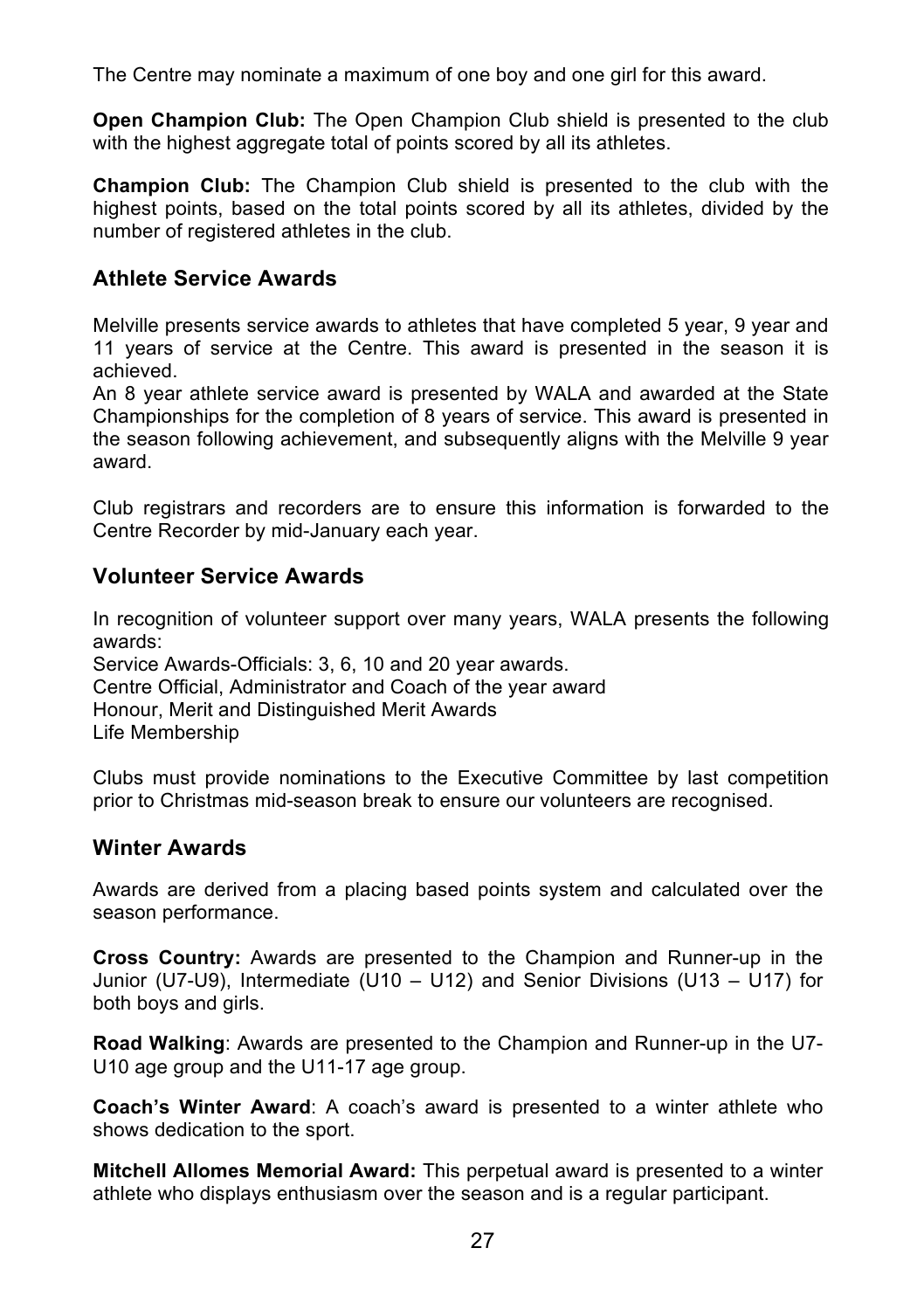History of Season Results can be found on the Melville Roar website: www.melvilleroar.com

#### **CHAMPION CLUB**

| 2007/08 | Olympia |
|---------|---------|
|         |         |

- 
- 2011/12 Bateman/Bullcreek<br>2013/14 Palmyra/Bicton
- **2013/14 Palmyra/Bicton**

2007/08 Olympia 2008/09 Palmyra/Bicton 2009/10 Palmyra/Bicton 2010/11 Leeming

### **OPEN CHAMPION CLUB**

| 2007/08<br>2009/10<br>2011/12 | Olympia<br>Palmyra/Bicton<br>Brentwood | 2012/13 Olympia | 2008/09 Palmyra/Bicton<br>2010/11 Palmyra/Bicton |
|-------------------------------|----------------------------------------|-----------------|--------------------------------------------------|
| 2013/14                       | <b>Palmyra/Bicton</b>                  |                 |                                                  |

### **CENTRE SPORTSMANSHIP AWARD**

| Year    | <b>Name</b>    | Age             | Club      | <b>Sponsor</b>       |
|---------|----------------|-----------------|-----------|----------------------|
| 2008/09 | Michael Craggs | U <sub>15</sub> | BB.       | Steve & John Watters |
| 2009/10 | Gina Natale    | U <sub>15</sub> | <b>PB</b> | Steve & John Watters |
| 2010/11 | Alex Robinson  | U <sub>15</sub> | <b>PB</b> | Steve & John Watters |
| 2011/12 | Nicole Clark   | U <sub>15</sub> | LM        |                      |
| 2012/13 | Nicola Vester  | U <sub>15</sub> | PB        | Shacks Holden        |
| 2013/14 | Andrew Gill    | U <sub>15</sub> | <b>PB</b> | Shacks Holden        |

### **MG BASSETT AWARD for most Personal Best Performances**

Blake Nielsen BW

### **INDEPENDENT LITTLE ATHLETE OF THE YEAR NOMINATION**

Ashlee Glands BB

### **TOM WILSON AWARD**

| 2008/09 Emma Watson   | <b>BW</b> |
|-----------------------|-----------|
| 2009/10 Abbey Vladich | <b>BW</b> |
| 2010/11 Raynor Keane  | <b>BW</b> |
| 2011/12 Ben Shaw      | <b>BW</b> |
| 2012/13 Denzel Bourne | <b>BW</b> |
| 2013/14 Sara Becker   | BВ        |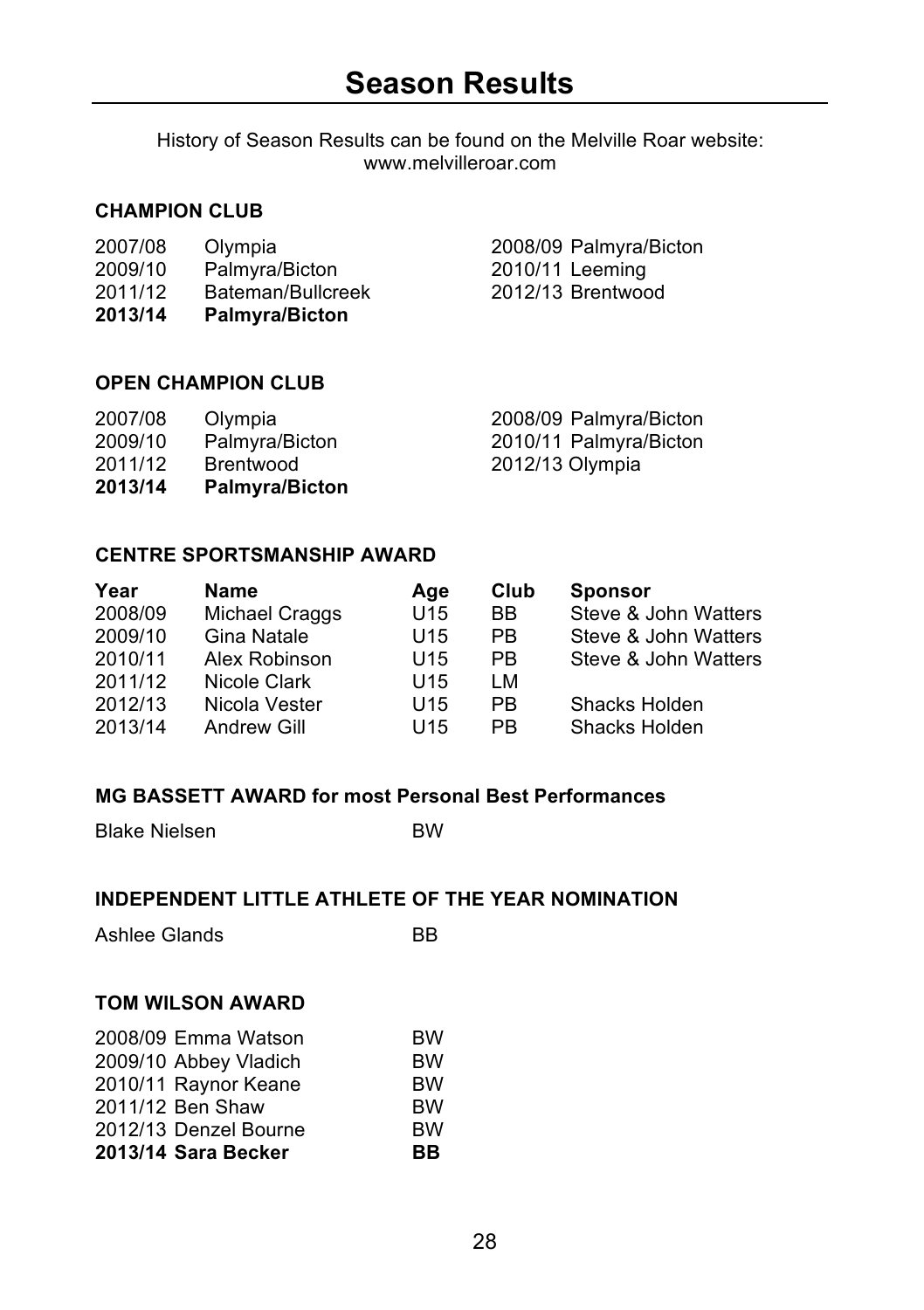### **2013-14 State Track and Field Relay Championships**

| Overall Track Winners - | Melville Girls Relay Teams - 1 <sup>st</sup> |
|-------------------------|----------------------------------------------|
|                         | Melville Boys Relay Teams - 2 <sup>nd</sup>  |
|                         | Melville Field Relay Teams $-3^{\text{rd}}$  |

### **State Track Relay Championships Results**

| $4 \times 100$  | <b>BOYS</b>   | <b>Time</b> | $4 \times 100$  | <b>GIRLS</b>  | <b>Time</b> |
|-----------------|---------------|-------------|-----------------|---------------|-------------|
| U8              |               |             | U8              | <b>Bronze</b> | 1.09.47     |
| U9              | Silver        | 1.01.55     | U9              |               |             |
| U <sub>10</sub> |               |             | U <sub>10</sub> |               |             |
| U11             |               |             | U11             | Gold          | 58.10       |
| U <sub>12</sub> | Gold          | 52.50       | U <sub>12</sub> | Gold          | 54.55       |
| U <sub>13</sub> |               |             | U <sub>13</sub> | <b>Bronze</b> | 54.56       |
| U14             |               |             | U <sub>14</sub> | Gold          | 52.19       |
| U <sub>15</sub> |               |             | U15             | Gold          | 50.53       |
| U16/17          |               |             | U16/17          | Silver        | 51.71       |
|                 |               |             |                 |               |             |
| 4 x 200m        |               |             | 4 x 200m        |               |             |
| U8              | <b>Bronze</b> | 2.19.87     | U8              | <b>Bronze</b> | 2.30.14     |
| U9              | <b>Bronze</b> | 2.12.85     | U9              |               |             |
| U <sub>10</sub> |               |             | U <sub>10</sub> |               |             |
|                 |               |             |                 |               |             |
| 4 x 400m        |               |             | 4 x 400m        |               |             |
| U11             | <b>Bronze</b> | 4.42.34     | U11             | Silver        | 4.55.04     |
| U <sub>12</sub> | Gold          | 4.14.37     | U <sub>12</sub> | <b>Bronze</b> | 4.34.68     |
| U <sub>13</sub> |               |             | U <sub>13</sub> |               |             |
| U14             | Silver        | 3.48.50     | U14             | Silver        | 4.12.10     |
| U <sub>15</sub> | Silver        | 3.43.86     | U15             | Silver        | 4.12.92     |
| U16/17          | Silver        | 3.37.45     | U16/17          | Silver        | 4.09.21     |
|                 |               |             |                 |               |             |

### **State Field Relay Championships Results**

| <b>Boys</b>     |               |        | <b>Girls</b>    |               |        |
|-----------------|---------------|--------|-----------------|---------------|--------|
| U <sub>10</sub> | <b>Bronze</b> | 1124pt | U <sub>10</sub> | Silver        | 838pt  |
| U11             | -             |        | U11             | Gold          | 1734pt |
| U12             | <b>Bronze</b> | 1875pt | U <sub>12</sub> |               |        |
| U13             | -             |        | U <sub>13</sub> | -             | -      |
| U14             | -             |        | U <sub>14</sub> | -             | -      |
| U15             | -             |        | U <sub>15</sub> |               |        |
| U16/17          | -             |        | U16/17          | <b>Bronze</b> | 2078pt |
|                 |               |        |                 |               |        |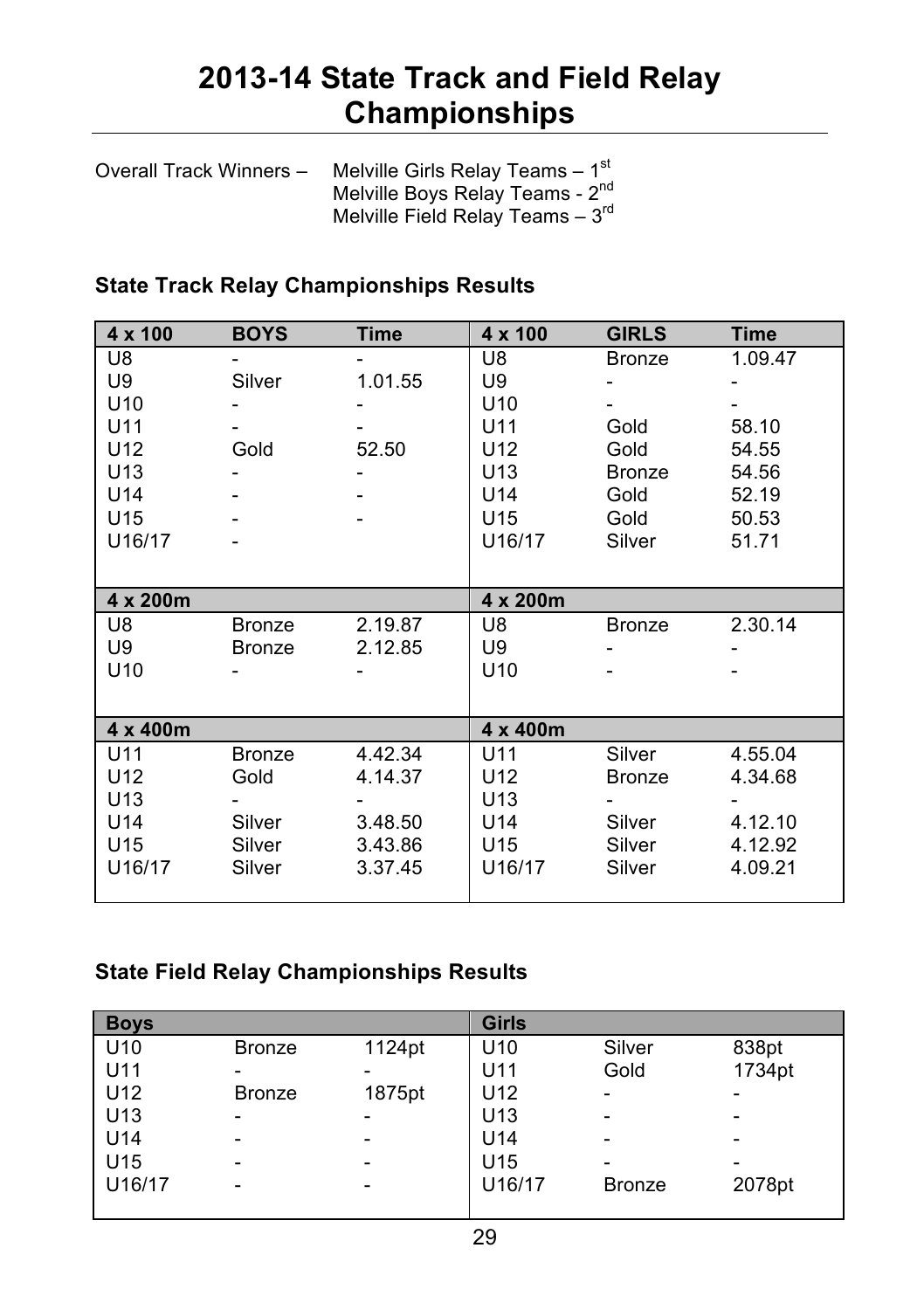### **WALA Multi-Events Championships Medal Winners**

| <b>U15G</b> | Ashlee Glands            | Gold          |
|-------------|--------------------------|---------------|
| <b>U11G</b> | Meg Hebiton              | Silver        |
| <b>U13G</b> | Caitlin Blackman         | Silver        |
| <b>U14G</b> | Imogen Taylor            | Silver        |
| <b>U17G</b> | Amy Reid                 | Silver        |
| <b>U17B</b> | Theodore Kenworthy-Groen | Silver        |
| <b>U12B</b> | Sasha Zhoya              | <b>Bronze</b> |
| <b>U16G</b> | <b>Emily Cowden</b>      | <b>Bronze</b> |
| <b>U17B</b> | Liam Peers               | <b>Bronze</b> |
|             |                          |               |

### **Interstate Teams Championships – U13 Australian Little Athletics Championships (ALAC's)**

Congratulations to Bella Reeves and Ashlee Glands who represented Melville in the WA State team at the 2014 Australian Little Athletics Championships held in Melbourne.

Bella Reeves: 80mH ( $6<sup>th</sup>$ ), 100m ( $6<sup>th</sup>$ ), 200m (10<sup>th</sup>), 4 x 100m Relay (4<sup>th</sup>) Ashlee Glands: Multi Event –  $7^{th}$ 

### **International State Team – Friendly Games Singapore/Kuala Lumpur**

Congratulations to the following athletes who qualified for the 2014 International State Team to compete in Singapore:

James Gallaugher **Imogen** Taylor Nathan George **Cassia Boglio**<br>
Lachlan Fox **Cassia Boglio**<br>
Mikavla Johns Alexander Phua<br>Liam Moore

Mikayla Johns<br>Lara Ilievski Chevenne Yates Holly Ralston Sophie Williams Georgia Boxley Lauren Wright Zayne O'Meara Ashlee Glands Lauren Lowrey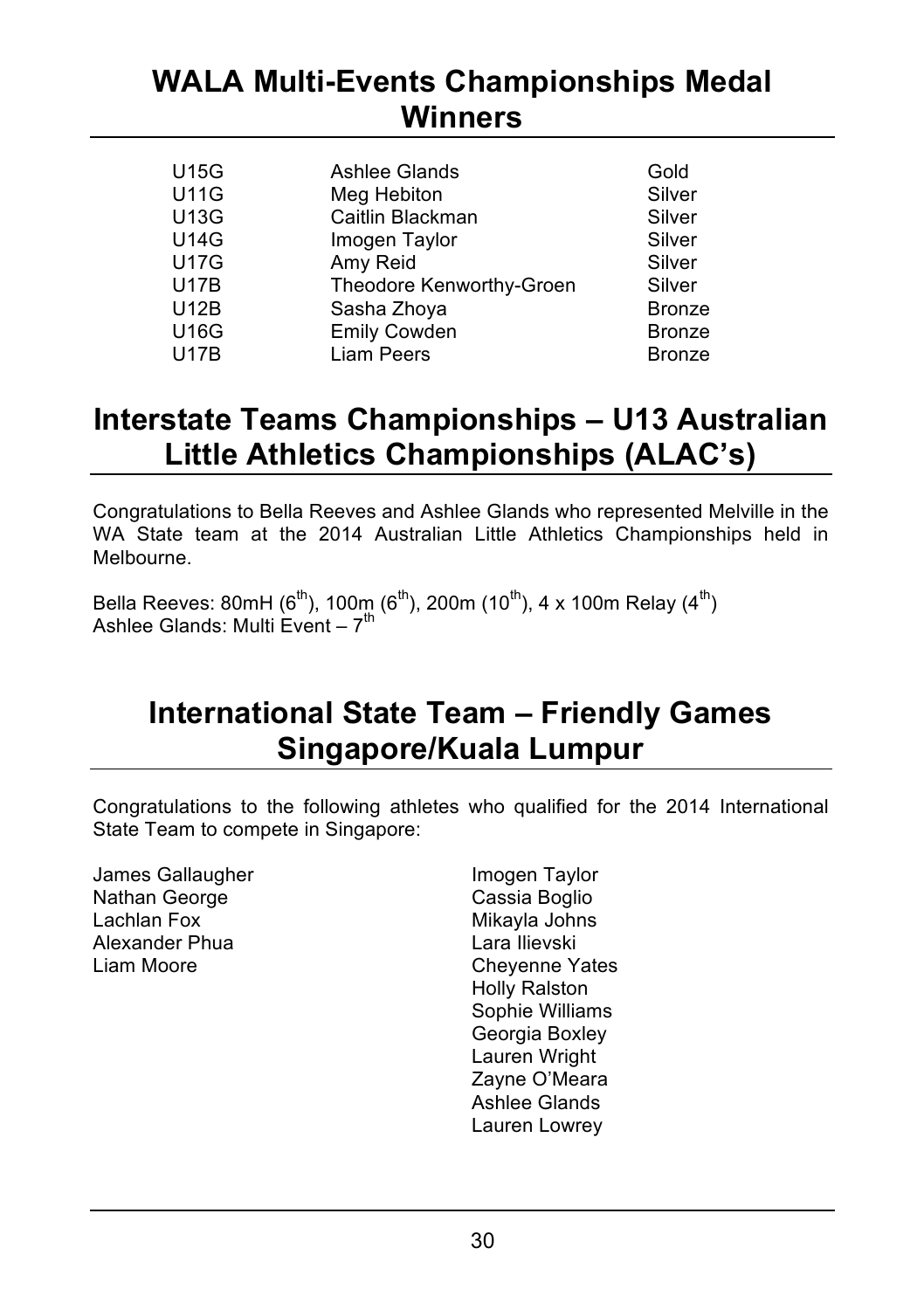### **Zone Championships 2013/2014 - U7, U8 and U9 Medal Winners**

| Age | <b>Athlete</b>       |                      | Event            | Age | <b>Athlete</b>  |                       | Event            |
|-----|----------------------|----------------------|------------------|-----|-----------------|-----------------------|------------------|
|     |                      | <b>GOLD - Boys</b>   |                  |     |                 | <b>GOLD - Girls</b>   |                  |
| U8B | Noah                 | Mellody              | 60mH             | U7G | Amber           | Mott                  | 70 <sub>m</sub>  |
| U8B | Logan                | <b>Burns</b>         | 100m             | U7G | Amber           | Mott                  | 100 <sub>m</sub> |
| U8B | Logan                | <b>Burns</b>         | 200 <sub>m</sub> | U7G | Amber           | Mott                  | 200 <sub>m</sub> |
| U8B | Logan                | <b>Burns</b>         | T-Jav            | U7G | Emma            | Kempson               | T-Jav            |
| U8B | Logan                | <b>Burns</b>         | L-Jump           | U7G | Amber           | Mott                  | L-Jump           |
| U9B | Jack                 | Clutterbuck          | 60mH             | U8G | Maya            | Kenny                 | 60 <sub>mH</sub> |
| U9B | Jack                 | Clutterbuck          | 400m             | U8G | Maya            | Kenny                 | 200 <sub>m</sub> |
| U9B | Jack                 | Clutterbuck          | H-Jump           | U9G | Mia             | Ford                  | 60 <sub>mH</sub> |
|     |                      |                      |                  | U9G | Mia             | Ford                  | 70 <sub>m</sub>  |
|     |                      |                      |                  | U9G | Mia             | Ford                  | 100m             |
|     |                      |                      |                  | U9G | Mia             | Ford                  | 200m             |
|     |                      |                      |                  | U9G | Tia             | McArthur              | 700mW            |
|     |                      |                      |                  | U9G | Quintelle       | Kenworthy-Groen       | T-Jav            |
|     | <b>SILVER - Boys</b> |                      |                  |     |                 | <b>SILVER - Girls</b> |                  |
| U7B | Joshua               | Pye                  | T-Jav            | U7G | Emma            | Kempson               | 70 <sub>m</sub>  |
| U8B | Jaiden               | Palladino            | 70 <sub>m</sub>  | U7G | Ebony           | Rees                  | <b>Discus</b>    |
| U8B | Noah                 | Mellody              | 70 <sub>m</sub>  | U7G | Emma            | Kempson               | Shot             |
| U8B | Кy                   | Hehir                | 100m             | U7G | Ebony           | Rees                  | T-Jav            |
| U8B | Кy                   | Hehir                | 200m             | U8G | Maya            | Kenny                 | 100m             |
| U8B | Noah                 | Mellody              | <b>Discus</b>    | U8G | Maeve           | Lehane                | L-Jump           |
| U8B | Ky                   | Hehir                | L-Jump           | U9G | Beatrice        | Field                 | T-Jav            |
| U9B | Vincent              | Robertson            | 70 <sub>m</sub>  |     |                 |                       |                  |
| U9B | Tane                 | Hasler               | 800m             |     |                 |                       |                  |
| U9B | Vincent              | Robertson            | T-Jav            |     |                 |                       |                  |
|     |                      | <b>BRONZE - Boys</b> |                  |     |                 | <b>BRONZE - Girls</b> |                  |
| U7B | Joshua               | Pye                  | <b>Discus</b>    | U7G | Gemma           | Nielsen               | <b>Discus</b>    |
| U8B | Кy                   | Hehir                | 60 <sub>mH</sub> | U7G | Gemma           | Nielsen               | Shot             |
| U9B | <b>Brian</b>         | Clarke               | 70 <sub>m</sub>  | U7G | Emma            | Kempson               | L-Jump           |
| U9B | Vincent              | Robertson            | 100 <sub>m</sub> | U8G | Maya            | Kenny                 | 70 <sub>m</sub>  |
| U9B | Jack                 | Clutterbuck          | 200 <sub>m</sub> | U8G | Maeve           | Lehane                | 200 <sub>m</sub> |
|     |                      |                      |                  | U9G | <b>Beatrice</b> | Field                 | 200m             |

 

 U9G Tia McArthur Discus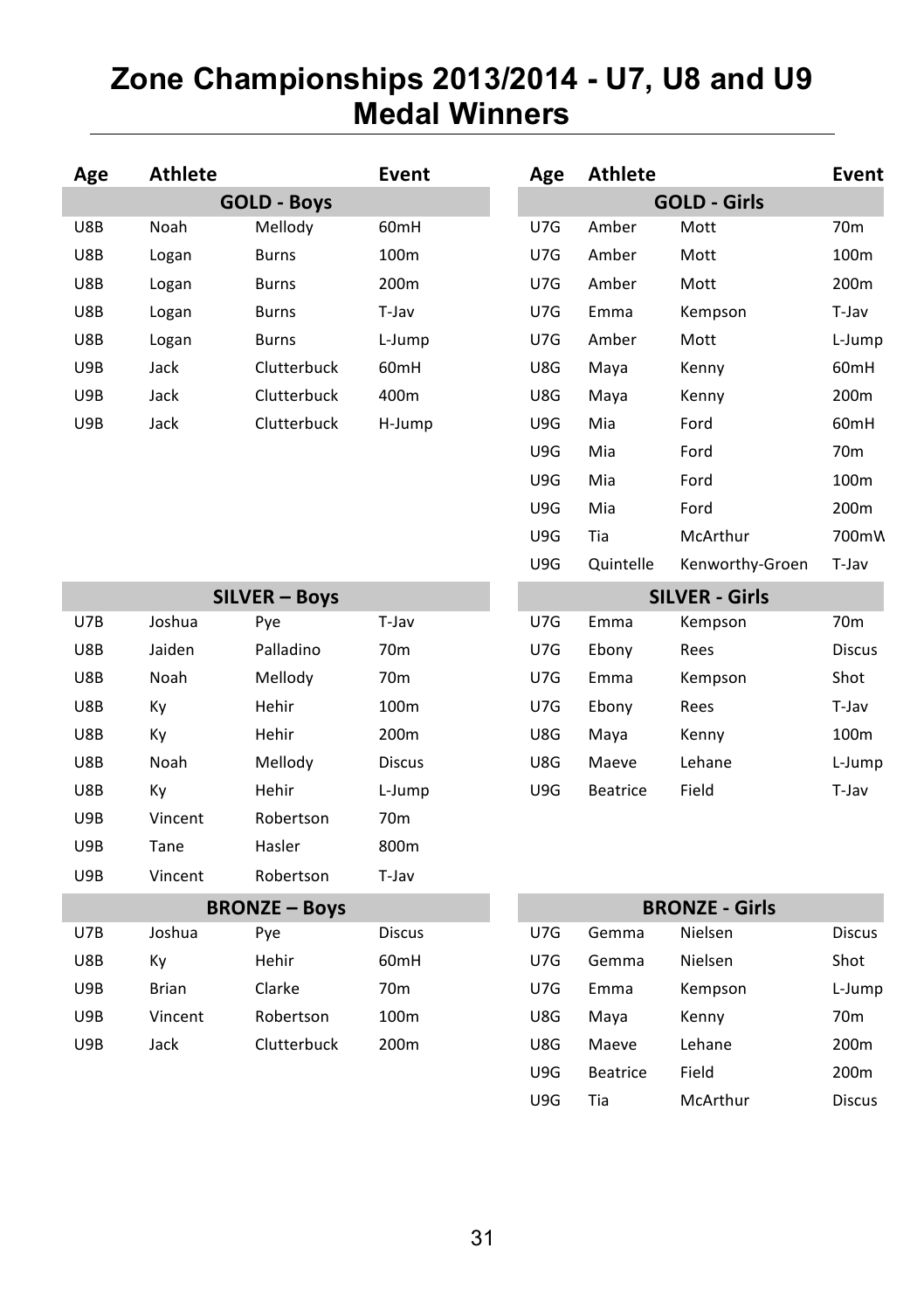### **WALA State Championships 2013/2014 Medal Winners**

| Athlete<br>Age |           |                      | Event            | Age         | <b>Athlete</b> |                       | Event            |
|----------------|-----------|----------------------|------------------|-------------|----------------|-----------------------|------------------|
|                |           | <b>GOLD -Boys</b>    |                  |             |                | <b>GOLD - Girls</b>   |                  |
| <b>U10B</b>    | Mason     | Bradwell             | 1100mW           | U10G        | Cleo           | Kenny                 | 400m             |
| <b>U10B</b>    | Jackson   | <b>McManus</b>       | Shot             | <b>U10G</b> | Cleo           | Kenny                 | 800m             |
| U10B           | Jackson   | <b>McManus</b>       | Javelin          | U12G        | Sophie         | White                 | 60mH             |
| U11B           | Toby      | Field                | L-Jump           | U12G        | Sophie         | White                 | T-Jump           |
| U12B           | Sasha     | Zhoya                | 60 <sub>mH</sub> | U13G        | Isabella       | Reeves                | 100m             |
| U12B           | Luke      | Shaw                 | 400m             | U14G        | Cassia         | <b>Boglio</b>         | 1500m            |
| U12B           | Luke      | Shaw                 | 800m             | U14G        | Mikayla        | Johns                 | 1500mW           |
| <b>U14B</b>    | James     | Gallaugher           | 100m             | U14G        | Lara           | Ilievski              | <b>Discus</b>    |
| U14B           | James     | Gallaugher           | 200m             | U14G        | Imogen         | Taylor                | Shot             |
| <b>U14B</b>    | Nathan    | George               | 400m             | U15G        | Sophie         | Williams              | 200 <sub>m</sub> |
| <b>U14B</b>    | Nathan    | George               | 800m             | U15G        | Ashlee         | Glands                | L-Jump           |
| U14B           | James     | Gallaugher           | L-Jump           | U15G        | Ashlee         | Glands                | T-Jump           |
| <b>U15B</b>    | Alexander | Phua                 | 100m             | U16G        | Holly          | Hughes                | 1500mW           |
| U15B           | Alexander | Phua                 | 200m             | U16G        | Annie          | Gibbs                 | L-Jump           |
| U15B           | Liam      | Moore                | 400m             | U16G        | Annie          | Gibbs                 | T-Jump           |
| U16B           | Kai       | Metzner              | 800m             | U17G        | Amy            | Reid                  | 100mH            |
| U17B           | Theodore  | Kenworthy-           | 400m             | U17G        | Kate           | Holt                  | 1500mW           |
| <b>U17B</b>    | Theodore  | Groen                | 800m             |             |                |                       |                  |
|                |           | Kenworthy-<br>Groen  |                  |             |                |                       |                  |
| U17B           | Theodore  | Kenworthy-           | 1500m            |             |                |                       |                  |
|                |           | Groen                |                  |             |                |                       |                  |
| <b>U17B</b>    | Liam      | Peers                | 110mH            |             |                |                       |                  |
|                |           | <b>SILVER - Boys</b> |                  |             |                | <b>SILVER - Girls</b> |                  |
| U10B           | Chase     | Bourne               | 60mH             | U10G        | Cleo           | Kenny                 | 200m             |
| U11B           | Marcus    | Henderson            | 100m             | U10G        | Amy            | Ellul                 | Javelin          |
| U12B           | Sasha     | Zhoya                | 100m             | U12G        | Sophie         | White                 | 100m             |
| U12B           | Luke      | Shaw                 | 200m             | U12G        | Sophie         | White                 | 200m             |
| <b>U12B</b>    | Lyndon    | Kenworthy-<br>Groen  | Javelin          | U12G        | Courtney       | Johns                 | 1500mW           |
| U12B           | Sasha     | Zhoya                | L-Jump           | U13G        | Isabella       | Reeves                | 80 <sub>mH</sub> |
| U12B           | Sasha     | Zhoya                | T-Jump           | U13G        | Isabella       | Reeves                | 200mH            |
| U13B           | Oliver    | Bodlovich            | 200mH            | U13G        | Caitlin        | Blackman              | L-Jump           |
| U14B           | Nathan    | George               | 200m             | U13G        | Caitlin        | Blackman              | T-Jump           |
| <b>U14B</b>    | Lachlan   | Fox                  | H-Jump           | U14G        | Imogen         | Taylor                | 80mH             |
| U16B           | Mackenzie | Liddelow             | 200m             | U14G        | Imogen         | Taylor                | 200mH            |
| U16B           | Kai       | Metzner              | 1500m            | U15G        | Sophie         | Williams              | 90mH             |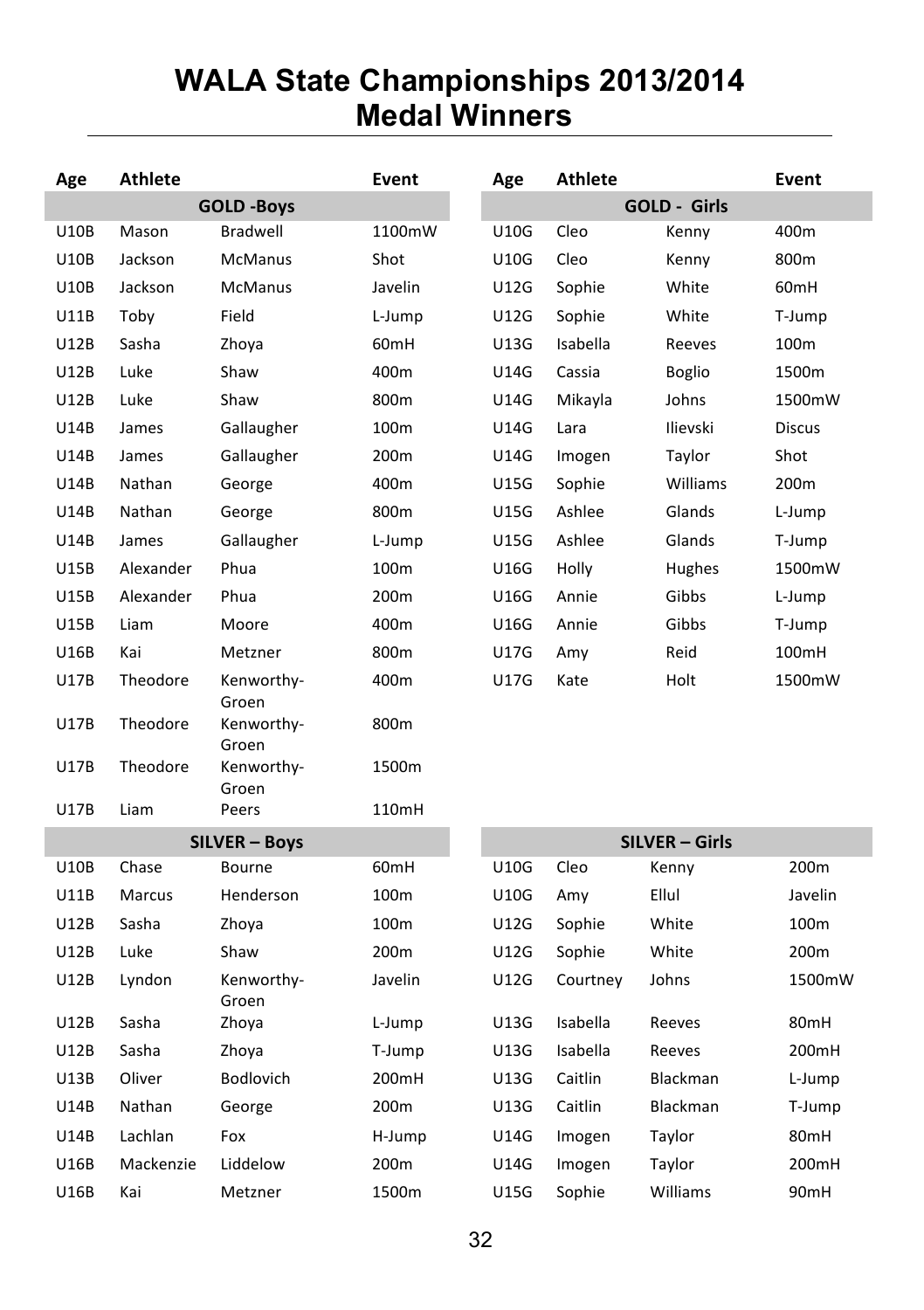| U16B        | Mackenzie | Liddelow | L-Jump        | <b>U15G</b> | Georgia | <b>Boxley</b> | 100m             |
|-------------|-----------|----------|---------------|-------------|---------|---------------|------------------|
| <b>U17B</b> | Liam      | Peers    | 200mH         | U15G        | Lauren  | Wright        | 400m             |
| <b>U17B</b> | Liam      | Peers    | <b>Discus</b> | <b>U15G</b> | Zavne   | O'Meara       | 800m             |
|             |           |          |               | <b>U15G</b> | Ashlee  | Glands        | 200 <sub>m</sub> |
|             |           |          |               | <b>U15G</b> | Lauren  | Lowrey        | H-Jun            |

| U16B | Mackenzie | Liddelow | L-Jump        | U15G        | Georgia | Boxley  | 100 <sub>m</sub> |
|------|-----------|----------|---------------|-------------|---------|---------|------------------|
| U17B | Liam      | Peers    | 200mH         | <b>U15G</b> | Lauren  | Wright  | 400m             |
| U17B | Liam      | Peers    | <b>Discus</b> | <b>U15G</b> | Zayne   | O'Meara | 800 <sub>m</sub> |
|      |           |          |               | <b>U15G</b> | Ashlee  | Glands  | 200mH            |
|      |           |          |               | <b>U15G</b> | Lauren  | Lowrey  | H-Jump           |
|      |           |          |               | U16G        | Emily   | Cowden  | 90 <sub>mH</sub> |
|      |           |          |               | U17G        | Nicole  | Clark   | 200 <sub>m</sub> |
|      |           |          |               | U17G        | Amy     | Reid    | 200mH            |
|      |           |          |               |             |         |         |                  |

| <b>BRONZE - Boys</b> |           |           |               | <b>BRONZE - Girls</b> |          |          |               |
|----------------------|-----------|-----------|---------------|-----------------------|----------|----------|---------------|
| U10B                 | Cooper    | Searle    | 800m          | U11G                  | Kaycee   | Yates    | <b>Discus</b> |
| <b>U10B</b>          | Cameron   | Mulvey    | <b>Discus</b> | U12G                  | Jenna    | Bain     | 100m          |
| U11B                 | Marcus    | Henderson | L-Jump        | U12G                  | Alyssa   | Caswell  | H-Jump        |
| U12B                 | Daniel    | Kempson   | 800m          | U14G                  | Cheyenne | Yates    | <b>Discus</b> |
| U12B                 | Daniel    | Kempson   | 1500m         | <b>U14G</b>           | Lara     | Ilievski | Javelin       |
| U13B                 | Liam      | Fox       | Shot          | U14G                  | Holly    | Ralston  | H-Jump        |
| U16B                 | Lachlan   | Doig      | 400m          | U14G                  | Lara     | Ilievski | T-Jump        |
| U16B                 | Mackenzie | Liddelow  | T-Jump        | U15G                  | Sophie   | Williams | 100m          |
| U17B                 | Liam      | Peers     | H-Jump        | U15G                  | Zayne    | O'Meara  | 400m          |
|                      |           |           |               | U16G                  | Annie    | Gibbs    | 100m          |
|                      |           |           |               | U16G                  | Annie    | Gibbs    | 200m          |
|                      |           |           |               | U16G                  | Emily    | Cowden   | 200mH         |
|                      |           |           |               | U16G                  | Ciara    | Browne   | <b>Discus</b> |
|                      |           |           |               | U17G                  | Nicole   | Clark    | 400m          |
|                      |           |           |               | U17G                  | Nicole   | Clark    | 800m          |
|                      |           |           |               | U17G                  | Kate     | Holt     | 1500m         |
|                      |           |           |               | U17G                  | Isabella | Tolardo  | 1500mW        |

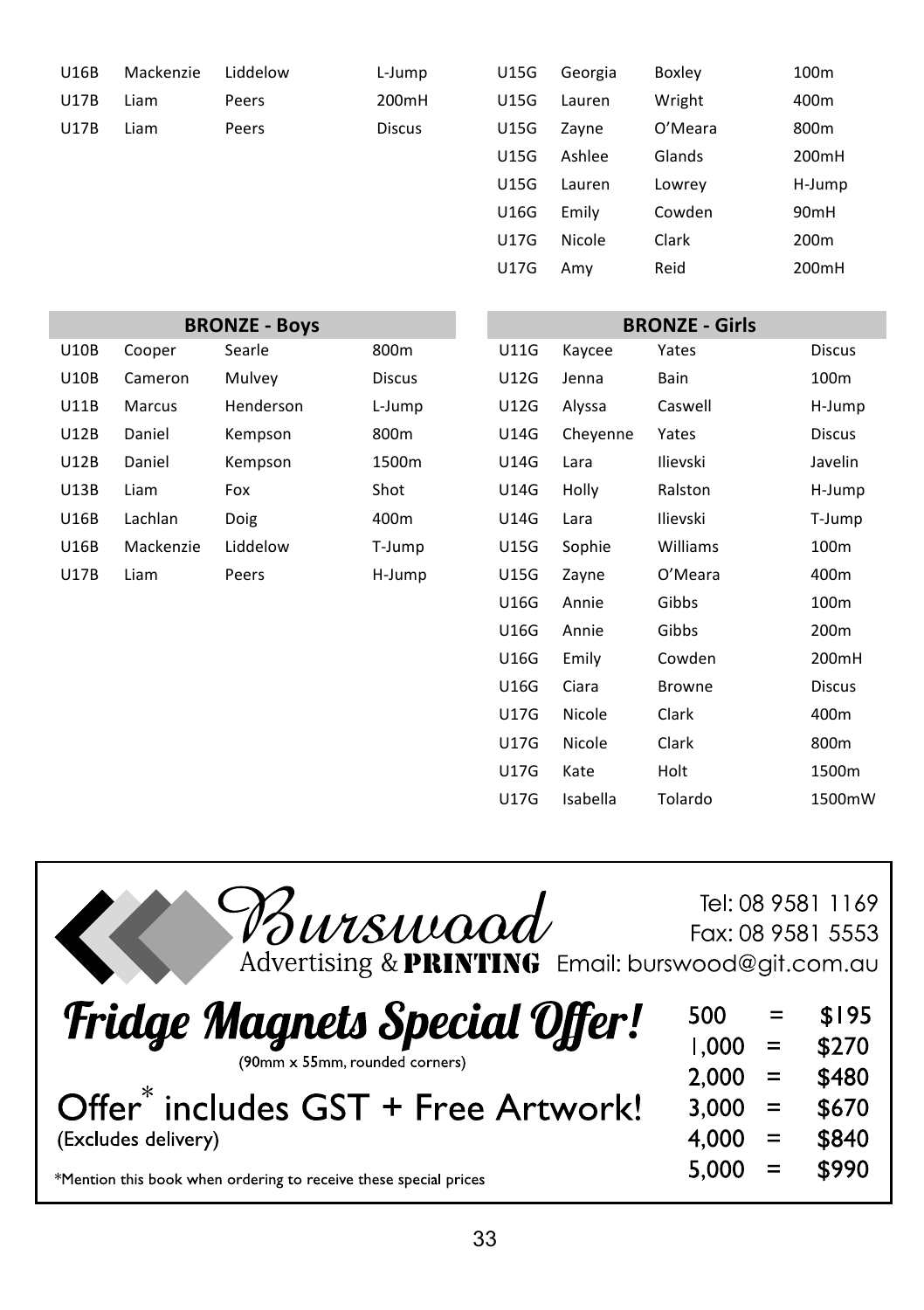### **MLAC Age Group Champion / Runner Up Athletes 2013/2014**

| U7              | <b>Boys</b><br>Girls | Champion<br><b>Runner Up</b><br>Champion<br><b>Runner Up</b> | Cooper Pashby<br>Declan Mould<br>Amber Mott<br>Emma Kempson                      | MW<br>OL<br>LM<br>LM                           |
|-----------------|----------------------|--------------------------------------------------------------|----------------------------------------------------------------------------------|------------------------------------------------|
| U8              | <b>Boys</b><br>Girls | Champion<br><b>Runner Up</b><br>Champion<br><b>Runner Up</b> | Aidan Harvey<br>Logan Burns<br>Maya Kenny<br>Hannah Carmody                      | PB.<br><b>BB</b><br><b>PB</b><br>OL            |
| U9              | <b>Boys</b><br>Girls | Champion<br><b>Runner Up</b><br>Champion<br>Runner Up        | Jack Clutterbuck<br><b>Kye Brindle</b><br>Mia Ford<br><b>Tia McArthur</b>        | <b>BW</b><br><b>BW</b><br><b>PB</b><br>LM      |
| U <sub>10</sub> | <b>Boys</b><br>Girls | Champion<br>Runner Up<br>Champion<br>Runner Up               | Chase Bourne<br><b>Mason Bradwell</b><br><b>Ellie Glands</b><br>Charlotte George | <b>BW</b><br>LM<br>BB<br>BW                    |
| U <sub>11</sub> | <b>Boys</b><br>Girls | Champion<br>Runner Up<br>Champion<br><b>Runner Up</b>        | <b>Toby Field</b><br><b>Blake Nielsen</b><br>Sophie Eastaugh<br>Kaycee Yates     | LM<br><b>BW</b><br>PB.<br><b>BW</b>            |
| U <sub>12</sub> | <b>Boys</b><br>Girls | Champion<br><b>Runner Up</b><br>Champion<br>Runner Up        | Luke Shaw<br>Sasha Zhoya<br>Madison Copeland<br>Courtney Johns                   | <b>BW</b><br><b>PB</b><br>PB.<br>PB            |
| U <sub>13</sub> | <b>Boys</b><br>Girls | Champion<br>Runner Up<br>Champion<br><b>Runner Up</b>        | Oliver Bodlovich<br>Jason Lewins<br>Caitlin Blackman<br>Ella Eastaugh            | P <sub>B</sub><br>BW<br><b>BW</b><br><b>PB</b> |
| U <sub>14</sub> | <b>Boys</b><br>Girls | Champion<br><b>Runner Up</b><br>Champion<br>Runner Up        | Nathan George<br>Lachlan Fox<br>Mikayla Johns<br>Jizelle Kenworthy-Groen         | LM<br><b>BB</b><br>P <sub>B</sub><br>BB        |
| U15             | <b>Boys</b><br>Girls | Champion<br>Runner Up<br>Champion<br><b>Runner Up</b>        | Andrew Gill<br><b>Aidan Lewins</b><br>Ashlee Glands<br>Lauren Lowrey             | PB.<br><b>BW</b><br>BB<br>BW                   |
| U <sub>16</sub> | <b>Boys</b><br>Girls | Champion<br><b>Runner Up</b><br>Champion                     | Lachlan Doig<br>Mackenzie Liddelow<br><b>Emily Cowden</b>                        | <b>BW</b><br>PB<br>LM                          |
| U17             | <b>Boys</b>          | Runner Up<br>Champion<br>Runner Up                           | Ciara Browne<br>Theodore Kenworthy-Groen<br><b>Liam Peers</b>                    | <b>PB</b><br>BВ<br>BB                          |
|                 | Girls                | Champion<br>Runner Up                                        | Amy Reid<br><b>Nicole Clark</b>                                                  | PB<br>LM                                       |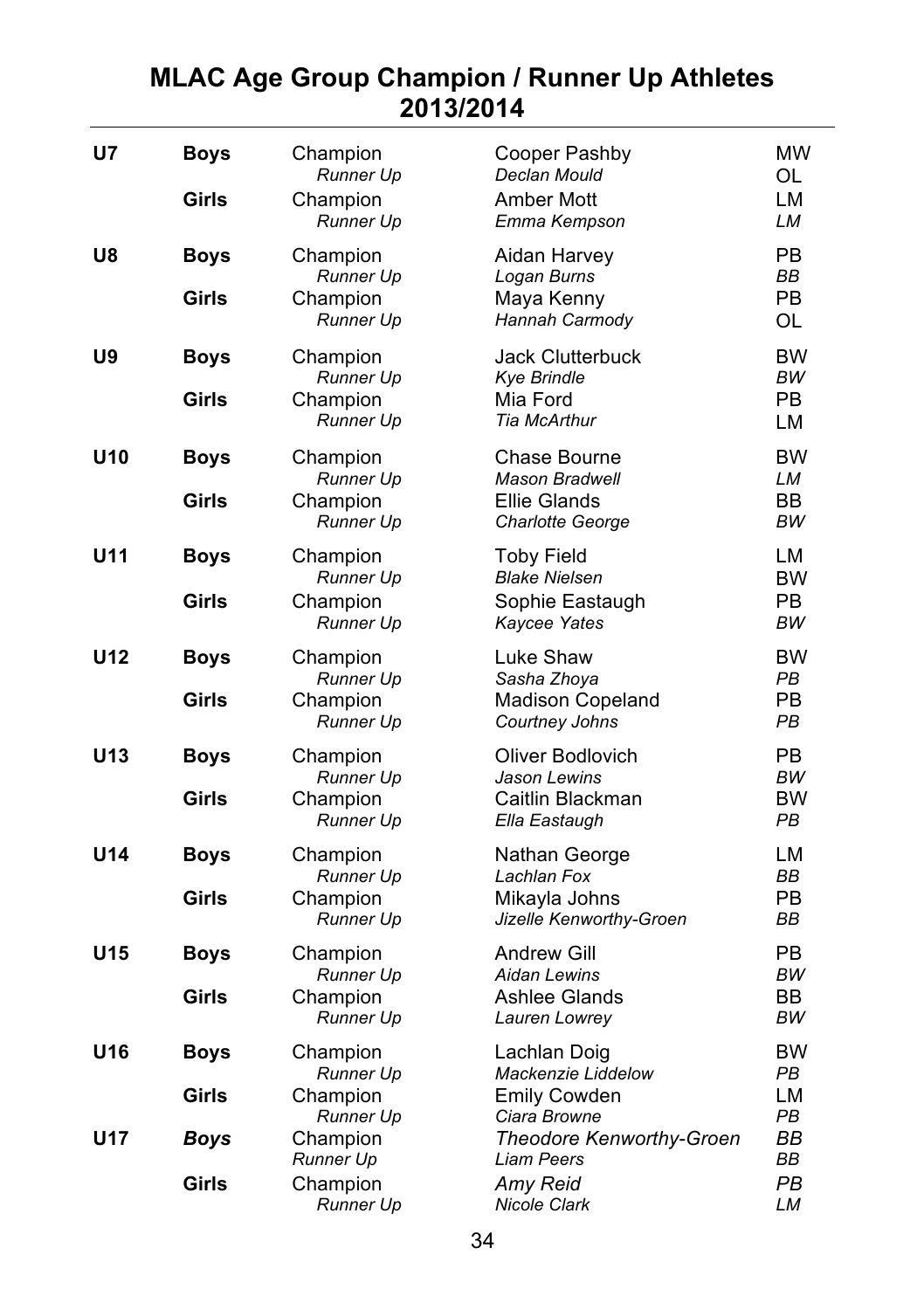### **Gold Achievement Award Recipients 2013/2014**

| U7G | Emma Kempson     | LM        | U10G        | Ellie Glands            | BB        |
|-----|------------------|-----------|-------------|-------------------------|-----------|
| U7G | Amber Mott       | LM        | U10B        | Chase Bourne            | <b>BW</b> |
| U9G | Mia Ford         | PB        | U10B        | Mason Bradwell          | LM        |
| U9B | Kye Brindle      | <b>BW</b> | <b>U12G</b> | <b>Madison Copeland</b> | PB        |
| U9B | Jack Clutterbuck | <b>BW</b> |             |                         |           |

### **MLAC SERVICE AWARDS**

#### **5 YEARS**

| Lachlan Bennett     | <b>BB</b> | Melissa Heane             | LM        |
|---------------------|-----------|---------------------------|-----------|
| Chloe Correa        | <b>BB</b> | <b>Bailey Law</b>         | LM        |
| Reyhana Malekloo    | BB        | Phoebe Law                | LM        |
| Jessica Rolfe       | <b>BB</b> | Joshua Mott               | LM        |
| Hayley Rolfe        | BB        | <b>Rachel Rowbottom</b>   | LM        |
| Layton Bourne       | <b>BW</b> | Rebekah Rowbottom         | LM        |
| <b>Riley Bourne</b> | <b>BW</b> | Ruby Shimmon              | LM        |
| Aaron Crawley       | <b>BW</b> | Kiara Speechley           | LM        |
| Aimee DiVirgilio    | <b>BW</b> | Rosie Lehane              | <b>OL</b> |
| Eloise Hamer        | <b>BW</b> | <b>Fallyn Mitchell</b>    | <b>OL</b> |
| Matilda Hamer       | <b>BW</b> | Arianna Tolardo           | <b>OL</b> |
| Meg Hebiton         | <b>BW</b> | Kaleb Sinclair            | <b>OL</b> |
| Josie Rees          | <b>BW</b> | <b>Brianna Sinclair</b>   | <b>OL</b> |
| Emma Shaw           | <b>BW</b> | <b>Thomas Camporeale</b>  | PB        |
| Luke Shaw           | <b>BW</b> | Elisabeth Camporeale      | <b>PB</b> |
| Hannah Sullivan     | <b>BW</b> | Ruby Minervini            | PB        |
| Kaycee Yates        | <b>BW</b> | Anna Walker               | <b>PB</b> |
| <b>Toby Field</b>   | LM        | <b>Bridie Taylor Wall</b> | PB        |
| Jason George        | LM        | Cassia Boglio             | PB        |
| Nathan George       | LM        | Sasha Zhoya               | PB        |
| Kieran Heane        | LM        |                           |           |
|                     |           |                           |           |

#### **9 YEARS**

| John Craggs              | ВB        |
|--------------------------|-----------|
| Theodore Kenworthy-Groen | ВB        |
| Liam Peers               | <b>BB</b> |
| Fifi Cowden              | I M       |
| Zoe Hinton               | ΩL        |
| <b>Reid Hinton</b>       | ΩL        |

#### **11 YEARS**

| Nicole Clark | I M |
|--------------|-----|
| Kate Holt    | ΩI  |

**B Nicola Vester** PB B Ciara Browne PB B B Holly Hughes PB Fifi 
 Cowden LM 

 Andrew 
 Gill PB L Alice Wardle **Communist Communist Communist Communist Communist Communist Communist Communist Communist Communist Communist Communist PB**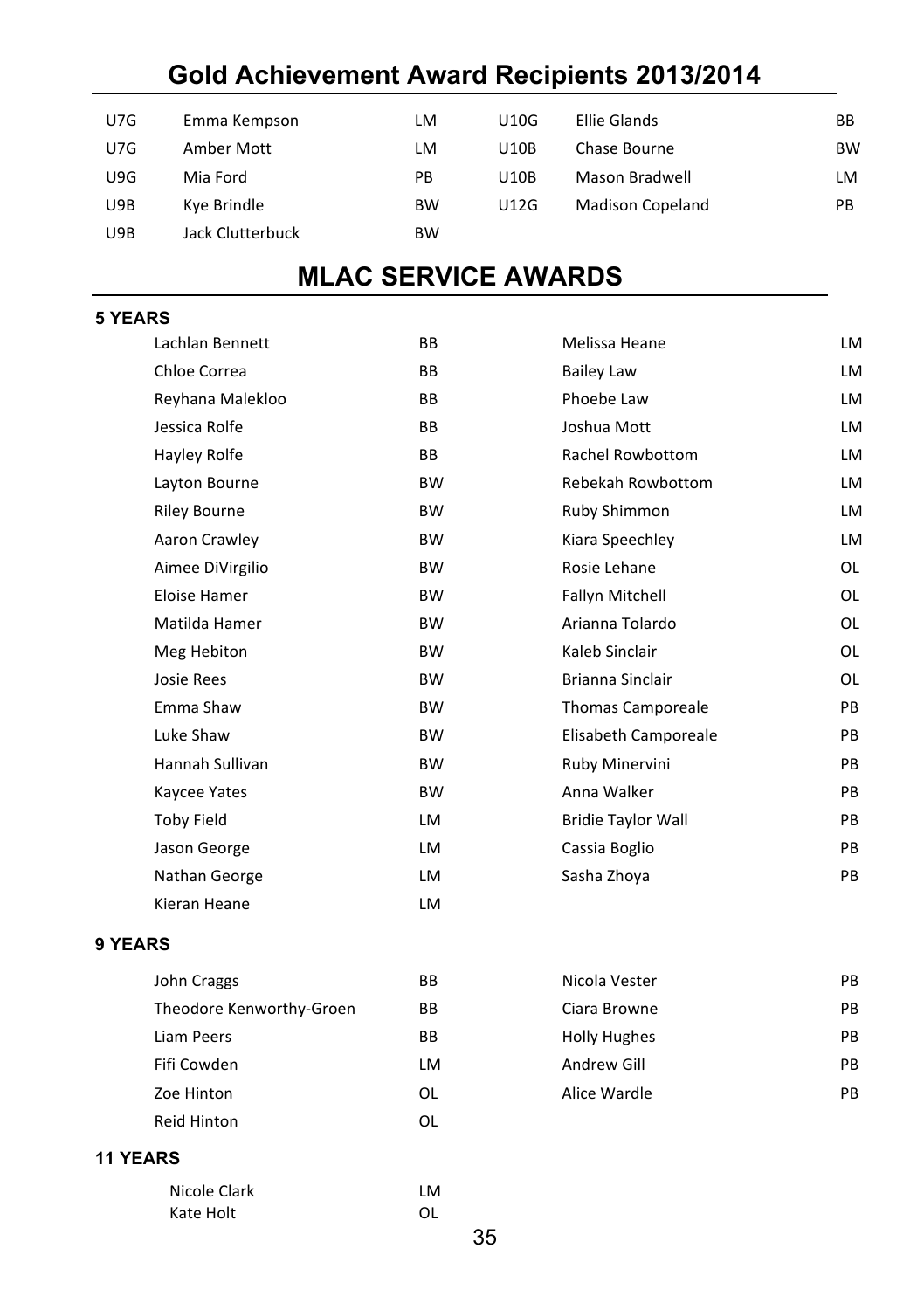Season Best performances are taken from the MLAC season, excluding Centre Championships as this is considered a separate competition with it's own rewards for placegetters and PB's.

|    | <b>BOYS</b>              |       | <b>GIRLS</b>        |       |
|----|--------------------------|-------|---------------------|-------|
|    | <b>50M</b>               |       |                     |       |
| 7  | Jordan Ong               | 9.65  | Amber Mott          | 9.31  |
|    | <b>70M</b>               |       |                     |       |
| 7  | Jake Whitelaw            | 13.42 | Amber Mott          | 12.73 |
| 8  | Logan Burns              | 11.66 | Maya Kenny          | 12.03 |
| 9  | Zac Stevenson            | 11.14 | Mia Ford            | 10.99 |
|    | Sam Molenaar             | 11.14 |                     |       |
|    | <b>100M</b>              |       |                     |       |
| 7  | Cooper Pashby            | 19.49 | Amber Mott          | 17.95 |
| 8  | Logan Burns              | 16.32 | Maya Kenny          | 17.03 |
| 9  | Sam Molenaar             | 15.62 | Mia Ford            | 15.65 |
| 10 | Chase Bourne             | 15.00 | Claire Jones        | 15.93 |
| 11 | Marcus Henderson         | 14.15 | Sophie Eastaugh     | 14.77 |
| 12 | Sasha Zhoya              | 13.24 | Sophie White        | 14.07 |
| 13 | Tashinga Chisenga        | 13.37 | Isabella Reeves     | 13.78 |
| 14 | James Gallaugher         | 11.49 | Zoe Walker          | 13.5  |
| 15 | Alexander Phua           | 11.88 | Sophie Williams     | 12.84 |
| 16 | Jordan Handcock          | 12.23 | <b>Emily Cowden</b> | 13.71 |
| 17 | Theodore Kenworthy-Groen | 12.33 | Nicole Clark        | 13.81 |
|    | <b>200M</b>              |       |                     |       |
| 7  | Cooper Pashby            | 40.35 | Amber Mott          | 37.24 |
| 8  | Logan Burns              | 34.14 | Maya Kenny          | 33.40 |
| 9  | Zac Stevenson            | 31.95 | Mia Ford            | 33.89 |
| 10 | Chase Bourne             | 31.18 | Cleo Kenny          | 32.77 |
| 11 | Marcus Henderson         | 29.34 | Sophie Eastaugh     | 30.74 |
| 12 | Sasha Zhoya              | 27.35 | Melissa Heane       | 29.65 |
| 13 | Tashinga Chisenga        | 27.34 | Caitlin Blackman    | 28.43 |
| 14 | Nathan George            | 24.48 | Imogen Taylor       | 27.65 |
| 15 | Alexander Phua           | 23.99 | Sophie Williams     | 26.77 |
| 16 | Dylan Watson             | 24.89 | Annie Gibbs         | 27.94 |
| 17 | Liam Peers               | 24.97 | Nicole Clark        | 27.88 |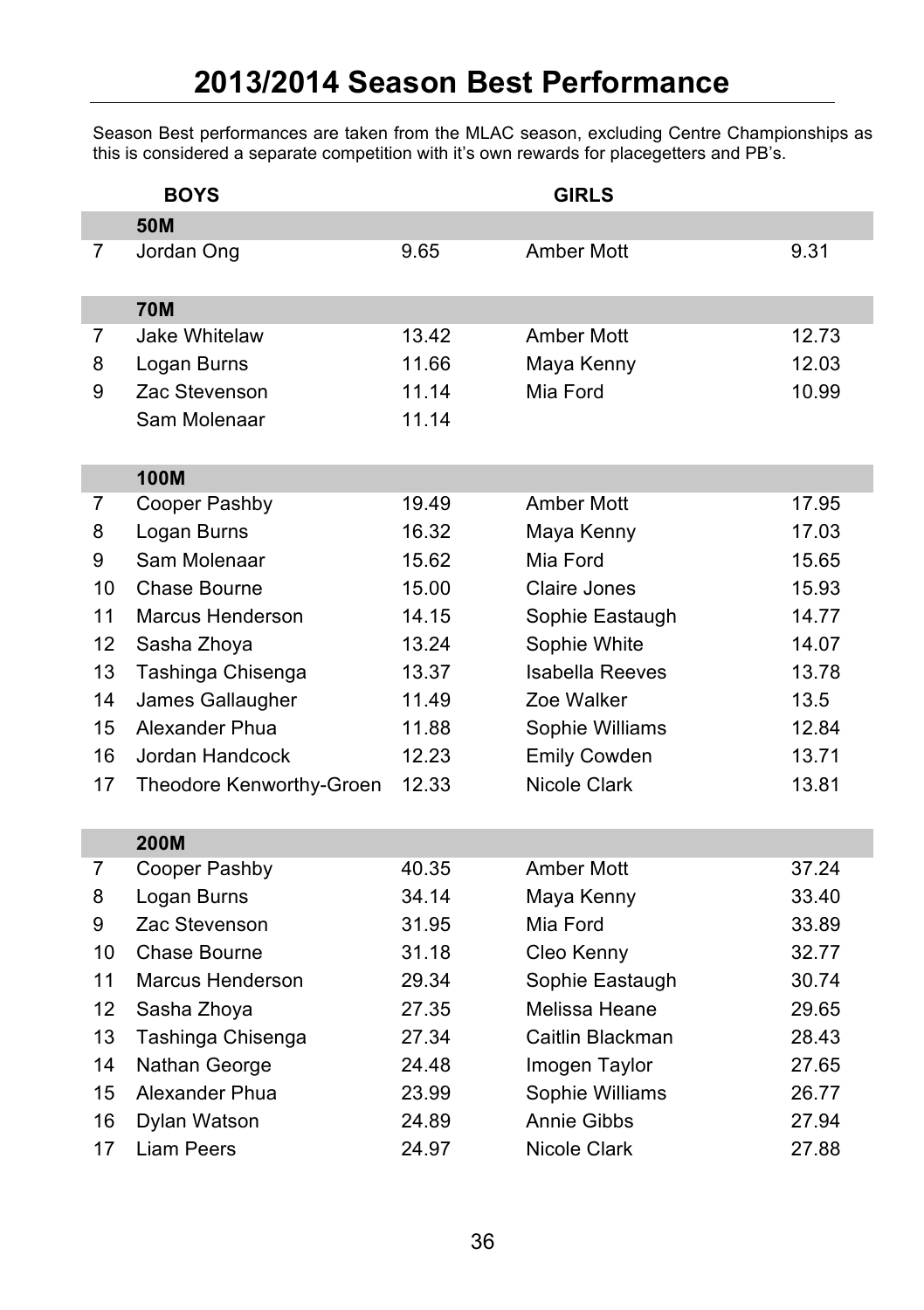|    | 300M                     |         |                         |         |
|----|--------------------------|---------|-------------------------|---------|
| 8  | Logan Burns              | 55.12   | Maya Kenny              | 55.40   |
|    |                          |         |                         |         |
|    | 400M                     |         |                         |         |
| 9  | <b>Jack Clutterbuck</b>  | 1.17.27 | Annikka Postlethwaite   | 1.21.33 |
| 10 | Cooper Searle            | 1.11.43 | Ellie Glands            | 1.13.78 |
| 11 | <b>Toby Field</b>        | 1.08.39 | Hannah Sullivan         | 1.14.31 |
| 12 | Luke Shaw                | 59.99   | Sophie White            | 1.06.51 |
| 13 | Jason Lewins             | 1.03.59 | Caitlin Blackman        | 1.05.83 |
| 14 | Nathan George            | 53.06   | Jizelle Kenworthy-Groen | 1.02.12 |
| 15 | Alexander Phua           | 54.01   | Lauren Wright           | 1.02.89 |
| 16 | Mackenzie Liddelow       | 55.39   | Emily Cowden            | 1.04.69 |
| 17 | Theodore Kenworthy-Groen | 53.20   | Nicole Clark            | 1.02.05 |
|    |                          |         |                         |         |
|    | 800M                     |         |                         |         |
| 9  | Jack Clutterbuck         | 2.53.22 | <b>Tia McArthur</b>     | 3.09.32 |
| 10 | Cooper Searle            | 2.44.08 | Ellie Glands            | 2.49.35 |
| 11 | <b>Blake Nielsen</b>     | 2.40.51 | Matilda Sayer           | 2.55.15 |
| 12 | Luke Shaw                | 2.23.92 | Madison Copeland        | 2.44.54 |
| 13 | Caleb Spence             | 2.30.77 | Abigail Needham         | 2.43.62 |
| 14 | Nathan George            | 2.15.86 | Jizelle Kenworthy-Groen | 2.32.02 |
| 15 | Liam Moore               | 2.15.79 | Zayne O'Meara           | 2.35.47 |
| 16 | Kai Metzner              | 2.05.78 | Zoe Hinton              | 2.34.99 |
| 17 | Theodore Kenworthy-Groen | 2.03.43 | Nicole Clark            | 2.35.54 |
|    |                          |         |                         |         |
|    | <b>1500M</b>             |         |                         |         |
| 11 | <b>Blake Nielsen</b>     | 5.26.42 | Matilda Sayer           | 5.55.69 |
| 12 | Luke Shaw                | 5.06.33 | Madison Copeland        | 5.43.74 |
| 13 | Caleb Spence             | 5.12.88 | Amelia Hayward          | 5.46.34 |
| 14 | Nathan George            | 4.57.76 | Cassia Boglio           | 5.19.53 |
| 15 | Aidan Lewins             | 5.00.65 | Zayne O'Meara           | 5.47.01 |
| 16 | Kai Metzner              | 4.25.06 | Zoe Hinton              | 5.24.33 |
| 17 | Theodore Kenworthy-Groen | 4.27.69 | Kate Holt               | 5.28.79 |
|    |                          |         |                         |         |
|    | 700m Walk                |         |                         |         |
| 9  | <b>Jack Clutterbuck</b>  | 4.24.65 | Annikka Postlethwaite   | 4.42.38 |
|    | Kai Shephard             | 4.24.65 |                         |         |
|    | 1100m Walk               |         |                         |         |
| 10 | <b>Mason Bradwell</b>    | 6.56.24 | <b>Ellie Glands</b>     | 6.45.80 |
| 11 | <b>Matthew Flowers</b>   | 6.45.75 | Kaycee Yates            | 6.42.64 |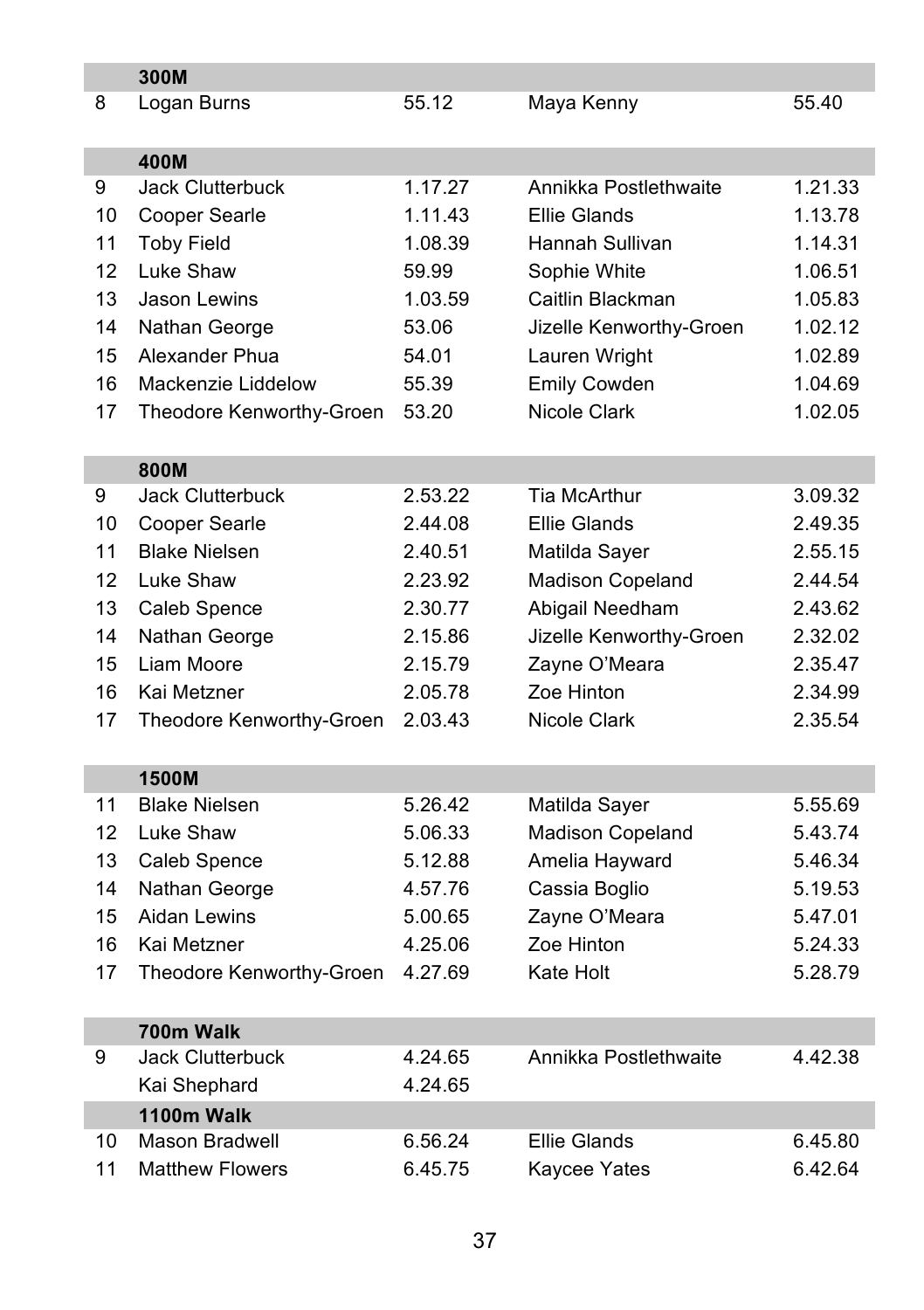|    | 1500m Walk                        |         |                        |          |
|----|-----------------------------------|---------|------------------------|----------|
| 12 | <b>Riley Bourne</b>               | 9.34.71 | Courtney Johns         | 8.30.89  |
| 13 | Cameron Broughton                 | 8.50.74 | Alana Rees             | 10.02.40 |
| 14 |                                   |         | Mikayla Johns          | 7.53.73  |
| 15 | $\blacksquare$                    |         | Lauren Lowrey          | 9.25.57  |
| 16 |                                   |         | <b>Holly Hughes</b>    | 7.55.96  |
| 17 |                                   |         | Kate Holt              | 8.08.34  |
|    |                                   |         |                        |          |
|    | 60m HURDLES                       |         |                        |          |
| 7  | Jake Whitelaw                     | 13.39   | Amber Mott             | 13.65    |
| 8  | Aidan Harvey                      | 11.87   | Maya Kenny             | 12.08    |
| 9  | <b>Jack Clutterbuck</b>           | 11.06   | Mia Ford               | 11.53    |
| 10 | Chase Bourne                      | 11.22   | Claudia Palladino      | 12.46    |
| 11 | <b>Toby Field</b>                 | 10.70   | Meg Hebiton            | 11.28    |
| 12 | Sasha Zhoya                       | 9.80    | Sophie White           | 10.42    |
|    |                                   |         |                        |          |
|    | 80m HURDLES                       |         |                        |          |
| 13 | Oliver Bodlovich                  | 14.50   | Ella Eastaugh          | 14.18    |
| 14 | ------                            | ------  | Ruby Rankin            | 13.87    |
|    |                                   |         |                        |          |
|    | 90m HURDLES                       |         |                        |          |
| 14 | Lachlan Fox                       | 14.32   |                        |          |
| 15 | ------                            | -----   | Ashlee Glands          | 14.82    |
| 16 | ------                            |         | Emily Cowden           | 15.23    |
|    |                                   |         |                        |          |
|    | <b>100m HURDLES</b>               |         |                        |          |
| 15 | <b>Andrew Gill</b>                | 15.84   |                        |          |
| 16 | Lachlan Doig                      | 15.19   | -------                | -------  |
| 17 | ------                            |         | Amy Reid               | 16.27    |
|    |                                   |         |                        |          |
| 17 | 110m HURDLES<br><b>Liam Peers</b> | 15.64   |                        |          |
|    |                                   |         |                        |          |
|    | 200m HURDLES                      |         |                        |          |
| 13 | Tashinga Chisenga                 | 30.19   | <b>Isabella Reeves</b> | 31.43    |
| 14 | Lachlan Fox                       | 28.54   | Imogen Taylor          | 31.17    |
| 15 | Liam Moore                        | 30.61   | <b>Ashlee Glands</b>   | 30.23    |
| 16 | Kai Metzner                       | 27.26   | <b>Emily Cowden</b>    | 31.14    |
|    |                                   |         |                        |          |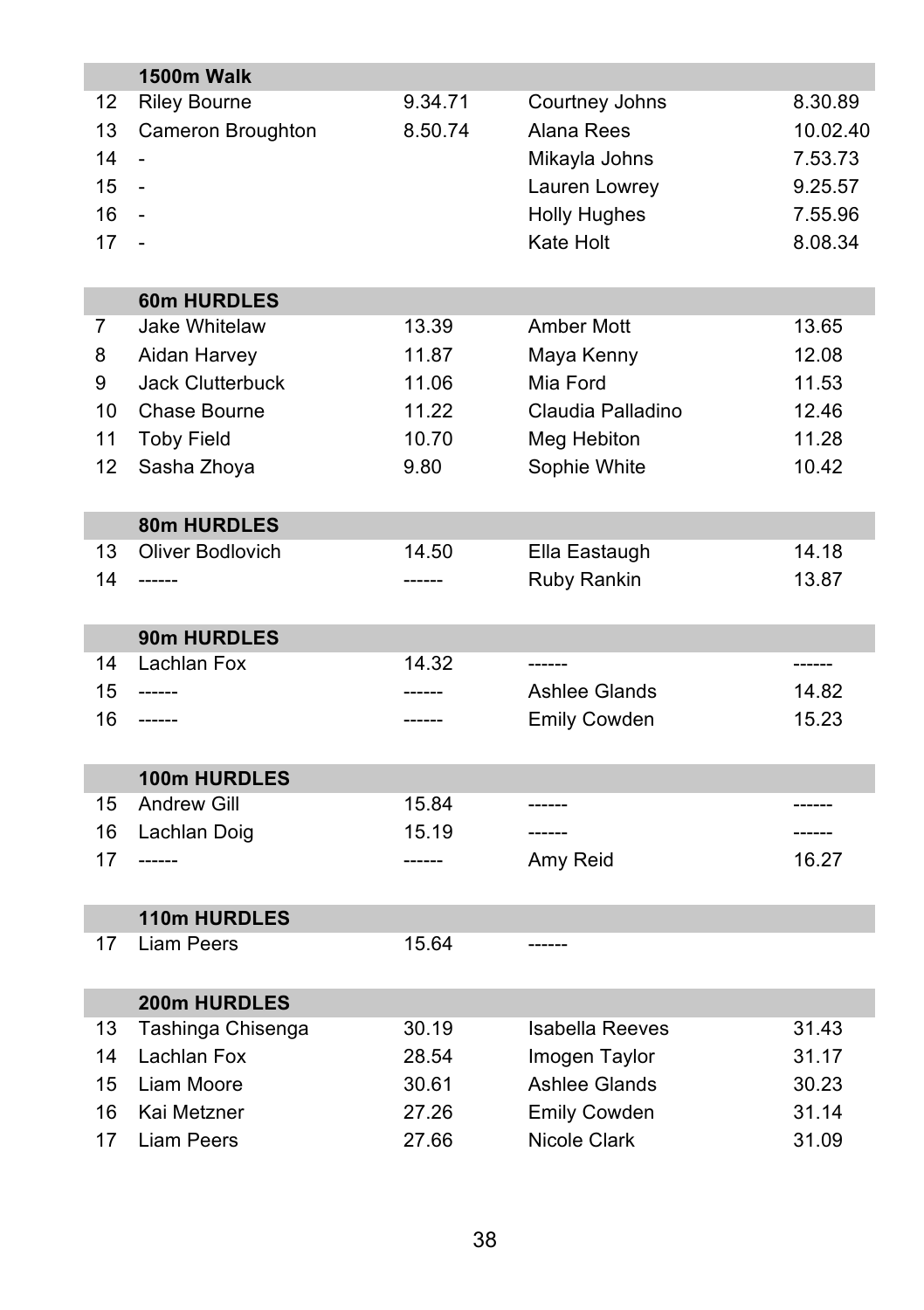|    | <b>DISCUS</b>                  |       |                         |       |
|----|--------------------------------|-------|-------------------------|-------|
| 7  | Aidan Hancy                    | 13.11 | Isabelle Lanza Cariccio | 11.57 |
| 8  | Aidan Harvey                   | 16.45 | Jessica Price           | 11.03 |
| 9  | Zac Stevenson                  | 18.91 | Mia Ford                | 16.07 |
| 10 | Cameron Mulvey                 | 27.16 | Amy Ellul               | 18.49 |
| 11 | <b>Toby Field</b>              | 21.76 | Kaycee Yates            | 22.16 |
| 12 | Sasha Zhoya                    | 26.55 | Courtney Johns          | 21.60 |
| 13 | Oliver Bodlovich               | 24.20 | Caitlin Blackman        | 25.35 |
| 14 | John Craggs                    | 36.98 | Lara Ilievski           | 32.65 |
| 15 | <b>Andrew Gill</b>             | 30.70 | <b>Ashlee Glands</b>    | 25.32 |
| 16 | Mackenzie Liddelow             | 37.34 | Ciara Browne            | 28.93 |
| 17 | Liam Peers                     | 36.31 | Kate Holt               | 26.19 |
|    |                                |       |                         |       |
|    | <b>HIGH JUMP</b>               |       |                         |       |
| 9  | Jack Clutterbuck               | 1.07  | Mia Ford                | 1.02  |
| 10 | Jackson McManus                | 1.18  | <b>Ellie Glands</b>     | 1.16  |
| 11 | <b>Toby Field</b>              | 1.30  | Sophie Eastaugh         | 1.24  |
| 12 | Sasha Zhoya                    | 1.40  | Melissa Heane           | 1.39  |
| 13 | Cameron Alexander              | 1.44  | Caitlin Blackman        | 1.41  |
| 14 | Aidan Correa                   | 1.65  | <b>Holly Ralston</b>    | 1.55  |
| 15 | <b>Andrew Gill</b>             | 1.50  | Lauren Lowrey           | 1.54  |
| 16 | Mackenzie Liddelow             | 1.75  | Ciara Browne            | 1.32  |
| 17 | <b>Liam Peers</b>              | 1.82  | Amy Reid                | 1.40  |
|    |                                |       |                         |       |
| 7  | <b>TURBO JAV</b><br>Joshua Pye | 11.81 | Emma Kempson            | 10.96 |
| 8  | Logan Burns                    | 15.43 | Maya Kenny              | 10.78 |
| 9  | Vincent Robertson              | 20.49 | <b>Tia McArthur</b>     | 16.46 |
|    |                                |       |                         |       |
|    | <b>JAVELIN</b>                 |       |                         |       |
| 10 | Chase Bourne                   | 25.74 | <b>Ellie Glands</b>     | 18.50 |
| 11 | <b>Toby Field</b>              | 30.71 | Kaycee Yates            | 21.74 |
| 12 | Daniel Kempson                 | 31.24 | Courtney Johns          | 24.85 |
| 13 | <b>Tyler Glands</b>            | 29.51 | Piper Irwin             | 22.80 |
| 14 | John Craggs                    | 33.90 | Lara Ilievski           | 38.94 |
| 15 | <b>Andrew Gill</b>             | 34.67 | Ashlee Glands           | 25.92 |
| 16 | Dylan Watson                   | 21.64 | Emma Calder             | 24.94 |
| 17 | <b>Tyler Gill</b>              | 39.43 | Isabella Tolardo        | 16.32 |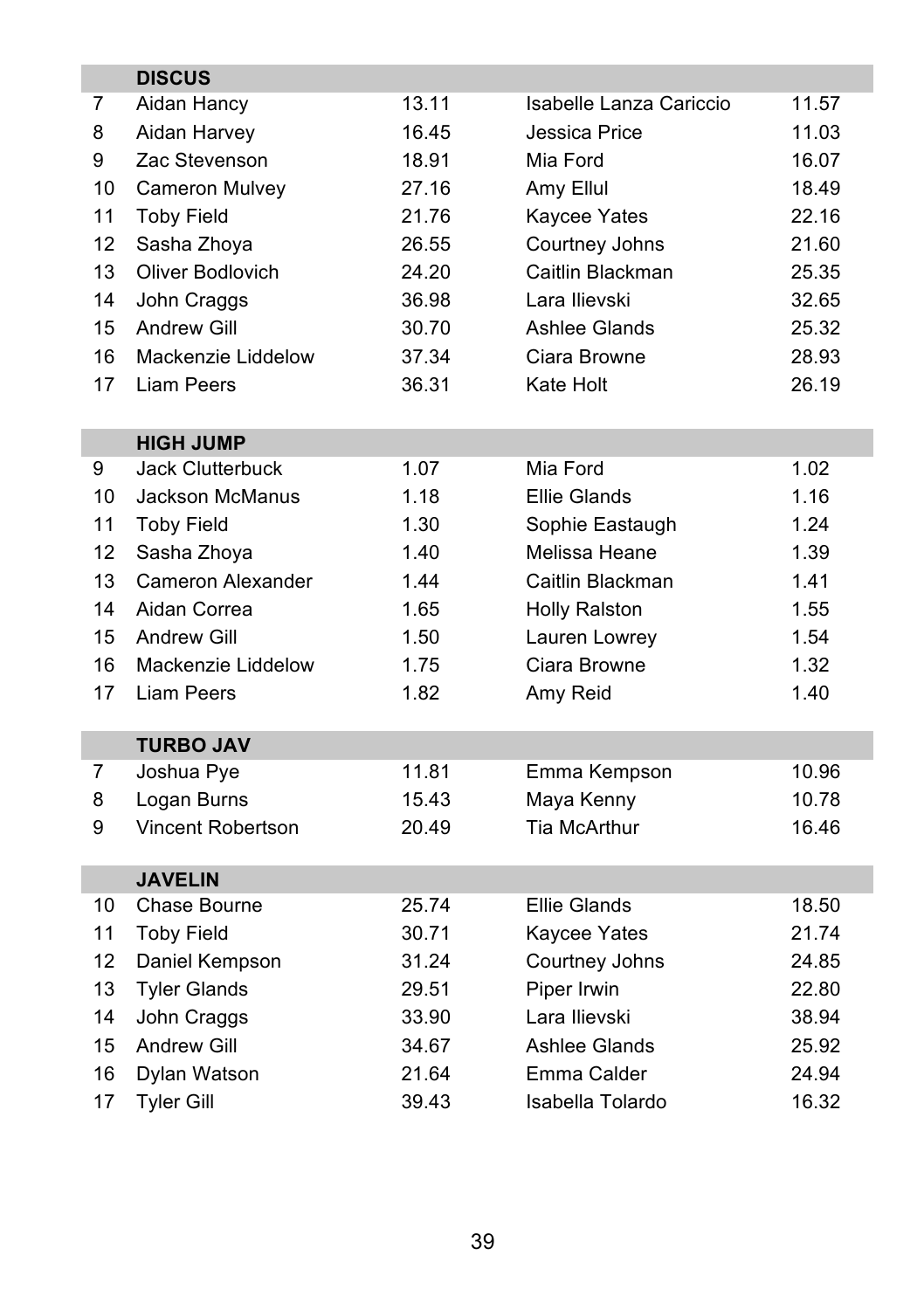|    | <b>LONG JUMP</b>        |       |                           |       |
|----|-------------------------|-------|---------------------------|-------|
| 7  | Jake Whitelaw           | 2.83  | Amber Mott                | 3.00  |
| 8  | Logan Burns             | 3.83  | Maeve Lehane              | 3.26  |
| 9  | Zac Stephenson          | 3.91  | Mia Ford                  | 3.64  |
| 10 | <b>Brandon George</b>   | 4.47  | <b>Ellie Glands</b>       | 3.75  |
| 11 | <b>Toby Field</b>       | 4.67  | Hannah Sullivan           | 4.60  |
| 12 | Sasha Zhoya             | 5.27  | Sophie White              | 5.09  |
| 13 | Tashinga Chisenga       | 5.15  | Caitlin Blackman          | 5.14  |
| 14 | Callan Howe-Robinson    | 5.29  | Lara Ilievski             | 4.97  |
| 15 | Alexander Phua          | 5.53  | Ashlee Glands             | 5.19  |
| 16 | Mackenzie Liddelow      | 6.40  | Annie Gibbs               | 5.16  |
| 17 | <b>Liam Peers</b>       | 5.54  | Amy Reid                  | 4.35  |
|    |                         |       |                           |       |
|    | <b>SHOT PUT</b>         |       |                           |       |
| 7  | Jarell Haere            | 5.00  | Emma Kempson              | 4.72  |
| 8  | Aidan Harvey            | 6.58  | Jessica Price             | 4.97  |
| 9  | <b>Jack Clutterbuck</b> | 6.19  | Olivia Muir               | 5.24  |
| 10 | <b>Jackson McManus</b>  | 8.18  | <b>Ellie Glands</b>       | 6.25  |
| 11 | <b>Toby Field</b>       | 9.90  | Jessica Ellul             | 8.21  |
| 12 | Nathan Fenn             | 8.90  | <b>Bridie Taylor-Wall</b> | 9.39  |
| 13 | Liam Fox                | 10.54 | Ella Eastaugh             | 8.11  |
| 14 | Nathan George           | 12.60 | Imogen Taylor             | 11.53 |
| 15 | Aidan Lewins            | 9.61  | Reyhana Malekloo          | 9.45  |
| 16 | Marcus Wells            | 11.27 | Emily Cowden              | 9.15  |
| 17 | <b>Liam Peers</b>       | 10.31 | Isabella Tolardo          | 9.61  |
|    |                         |       |                           |       |
|    | <b>TRIPLE JUMP</b>      |       |                           |       |
| 10 | Chase Bourne            | 8.81  | <b>Ellie Glands</b>       | 7.67  |
| 11 | <b>Toby Field</b>       | 9.54  | Meg Hebiton               | 8.59  |
| 12 | Sasha Zhoya             | 10.69 | Melissa Heane             | 10.23 |
| 13 | Tashinga Chisenga       | 10.10 | Caitlin Blackman          | 10.80 |
| 14 | Aidan Correa            | 11.26 | Lara Ilievski             | 10.37 |
| 15 | <b>Andrew Gill</b>      | 11.00 | Ashlee Glands             | 11.06 |
| 16 | Mackenzie Liddelow      | 13.25 | Annie Gibbs               | 10.42 |
| 17 | <b>Tyler Gill</b>       | 10.98 | Isabella Tolardo          | 7.64  |

Melville Little Athletics Centre sincerely thanks **Heliwest** 2-4 Harvard Rd Jandakot, Ph: 08 9499 7700 for the generous donation of the helicopter lolly drop our Centre Wind-up last season.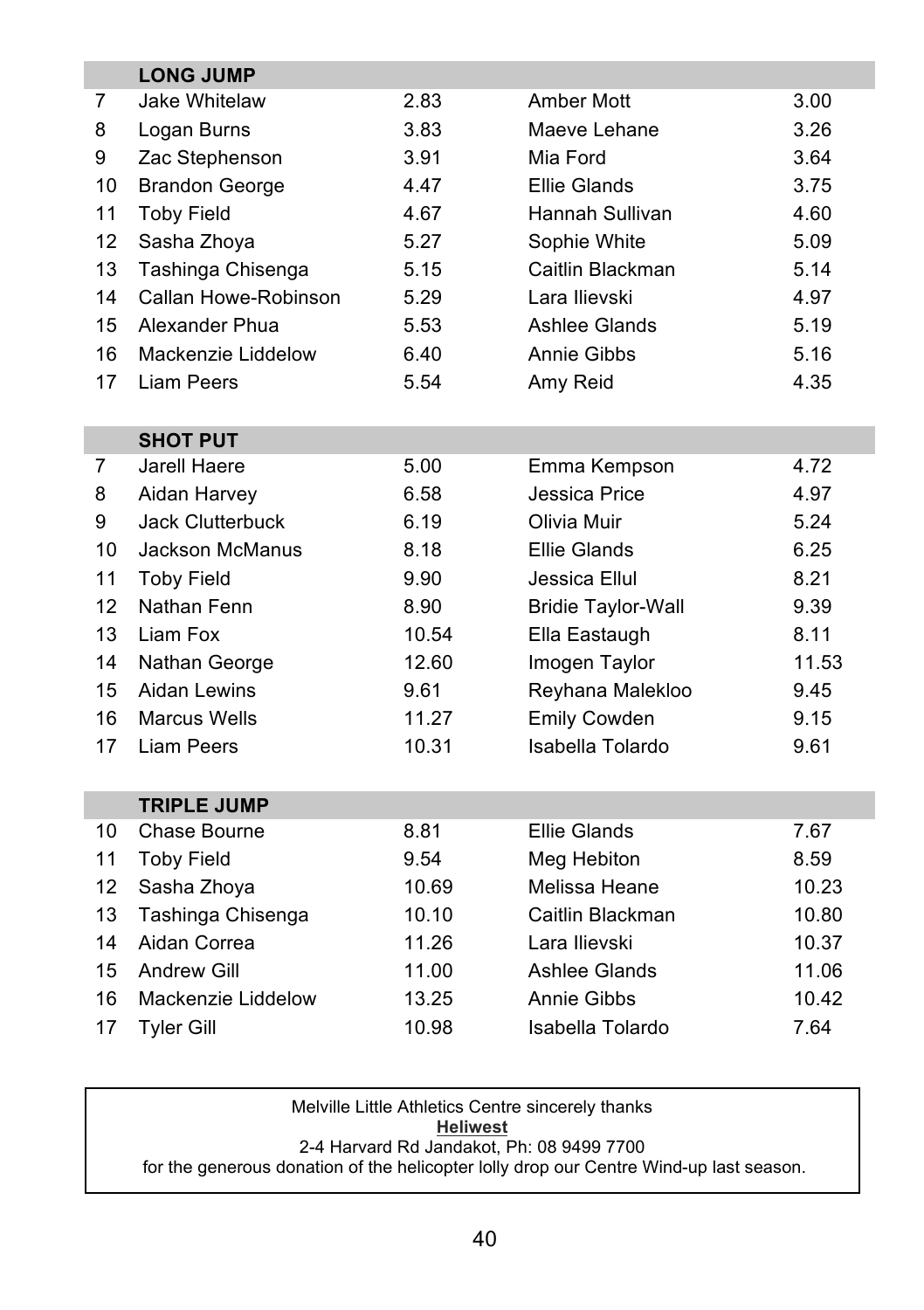### **State Championships Winter Medals 2014**

|    | <b>ROAD WALKING</b>  |               |    |               |               |  |  |  |  |  |  |
|----|----------------------|---------------|----|---------------|---------------|--|--|--|--|--|--|
|    |                      |               |    |               |               |  |  |  |  |  |  |
| 12 | Courtney Johns       | Gold          | 17 | Kate Holt     | Gold          |  |  |  |  |  |  |
| 14 | Mikayla Johns        | Gold          | 9  | Tia McArthur  | Silver        |  |  |  |  |  |  |
| 16 | <b>Holly Hughes</b>  | Gold          | 9  | Declan Johns  | <b>Bronze</b> |  |  |  |  |  |  |
|    |                      |               |    |               |               |  |  |  |  |  |  |
|    | <b>CROSS COUNTRY</b> |               |    |               |               |  |  |  |  |  |  |
|    |                      |               |    |               |               |  |  |  |  |  |  |
| 11 | <b>Blake Neilson</b> | Gold          | 10 | Cleo Kenny    | Silver        |  |  |  |  |  |  |
| 12 | Luke Shaw            | Gold          | 7  | Emma Kempson  | <b>Bronze</b> |  |  |  |  |  |  |
| 16 | Kai Metzner          | Gold          | 9  | Tia McArthur  | <b>Bronze</b> |  |  |  |  |  |  |
| 11 | <b>Malachy Davis</b> | <b>Bronze</b> | 10 | Ellie Glands  | <b>Bronze</b> |  |  |  |  |  |  |
| 12 | Daniel Kempson       | <b>Bronze</b> | 14 | Cassia Boglio | Bronze        |  |  |  |  |  |  |
| 13 | Alec Davison         | <b>Bronze</b> |    |               |               |  |  |  |  |  |  |
| 14 | Joshua Mott          | <b>Bronze</b> |    |               |               |  |  |  |  |  |  |

### **MLAC Winter Award Winners 2014**

| <b>Cross Country</b>                   |                              | <b>Boys</b>                            | Girls                         |  |  |
|----------------------------------------|------------------------------|----------------------------------------|-------------------------------|--|--|
| Junior                                 | Champion<br>Runner Up        | Cooper Pashby<br><b>Tane Hasler</b>    | Ebony Rees<br>Maya Kenny      |  |  |
| Intermediate                           | Champion<br>Runner Up        | Luke Shaw<br>Daniel Kempson            | Ellie Glands<br>Cleo Kenny    |  |  |
| <b>Senior</b>                          | Champion<br>Runner Up        | Kai Metzner<br>Joshua Mott             | Nicole Clark<br>Zayne O'Meara |  |  |
| Walk                                   |                              |                                        |                               |  |  |
| <b>U7-U10</b>                          | Champion<br><b>Runner Up</b> |                                        | Declan Johns<br>Tia McArthur  |  |  |
| U11-U17                                | Champion<br>Runner Up        | Mikayla Johns<br><b>Courtney Johns</b> |                               |  |  |
| <b>Coach's Winter Award</b>            |                              | Beau Pashby                            |                               |  |  |
| <b>Mitchell Allomes Memorial Award</b> |                              | Gemma Nielsen                          |                               |  |  |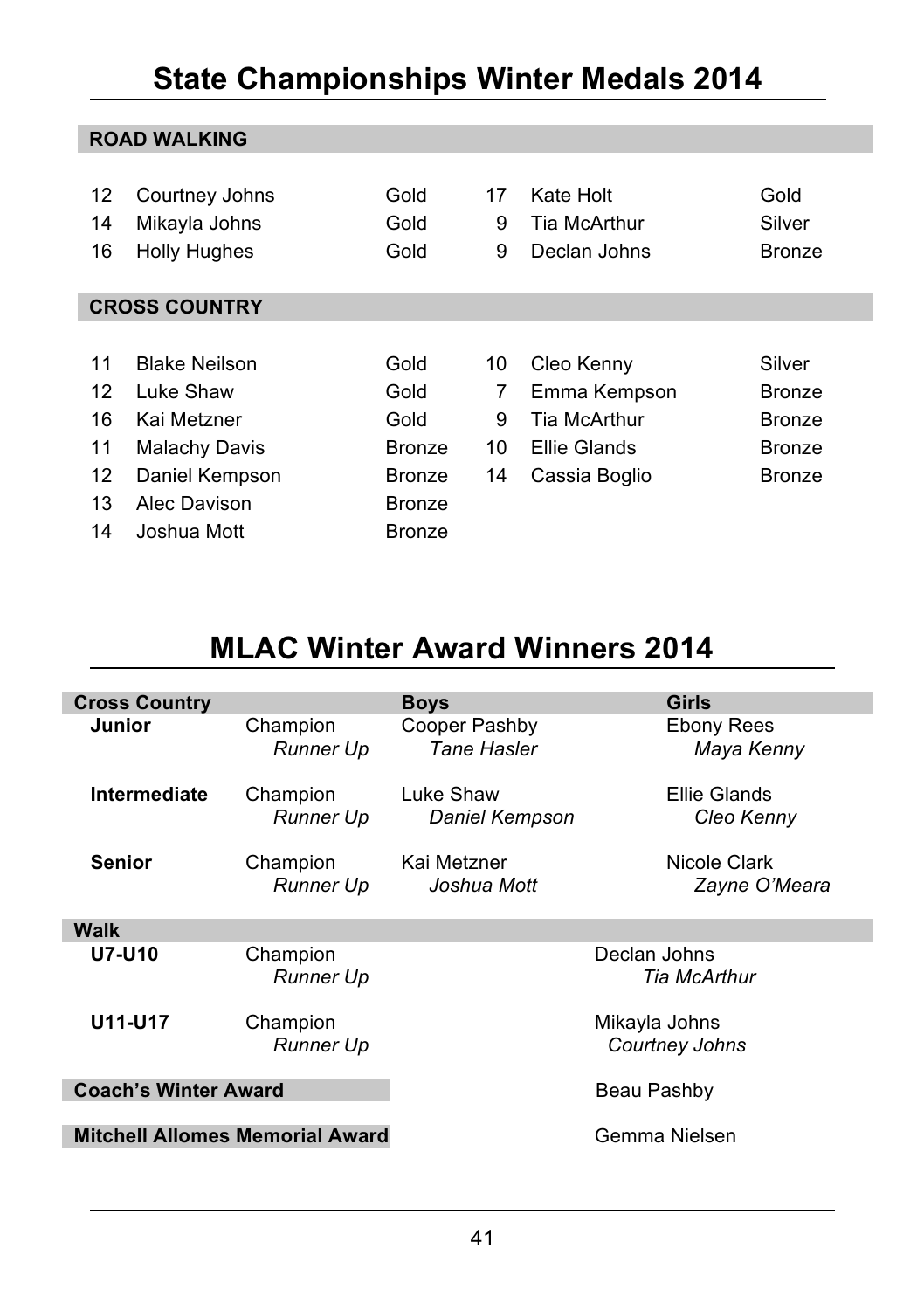### **Centre Records**

### (Records achieved in a MLAC competition by a Melville athlete)

#### Abbreviations:

| Attadale<br>AT<br>Olympia<br>0L<br>Leeming<br>LM<br>ARD Ardross | MT Mount Pleasant<br>Brentwood<br><b>BW</b><br>CW Carawatha/Willagee<br>COO Coolbellup | <b>BB</b> Bateman/Bullcreek<br>RM Rossmoyne<br>MW Melway/Winthrop<br>HL Hilton |
|-----------------------------------------------------------------|----------------------------------------------------------------------------------------|--------------------------------------------------------------------------------|
| Lynwood<br><b>LYN</b><br>Kardinya<br>KD<br><b>BTM Bateman</b>   | Spearwood<br>SP<br>PB Palmyra/Bicton                                                   | KIT Kitchener (split into<br>Melway & Olympia)                                 |

Note: 1. Timing gates were purchased and introduced in 2006/07 season. Centre records that have been broken using electronic timing since are indicated with an (e).

Note: 2. Only records for current events are shown. Manual records are maintained for all events and are held by Centre Recorder.

Note 3. Records achieved in the previous season are in *Bold*

| <b>Boys</b>     |      |               |           |               | <b>Girls</b>    |                |            |               |
|-----------------|------|---------------|-----------|---------------|-----------------|----------------|------------|---------------|
| Age             | Year | <b>Name</b>   | Club      | <b>Result</b> | Year            | Name           | Club       | <b>Result</b> |
| 50 <sub>m</sub> |      |               |           |               | 50 <sub>m</sub> |                |            |               |
| U7              | 1996 | <b>B</b> Abel | <b>LM</b> | 8.7           | 2009            | H Sullivan     | <b>LM</b>  | 8.78(e)       |
|                 | 2007 | C Reeves      | <b>PB</b> | 8.94(e)       |                 |                |            |               |
| 70m             |      |               |           |               | 70m             |                |            |               |
| U7              | 2007 | C Reeves      | <b>PB</b> | 12.12(e)      | 2009            | H Sullivan     | <b>LM</b>  | 12.25(e)      |
| U8              | 1981 | N Mansfield   | <b>MW</b> | 10.6          | 1992            | J Hofsink      | AT         | 11.2          |
| U9              | 2007 | L McDermott   | PB        | 10.32(e)      | 1982            | D Evans        | OL         | 10.7          |
| 100m            |      |               |           |               | 100m            |                |            |               |
| U7              | 2007 | C Reeves      | PB        | 17.26(e)      | 2012            | M Kenny        | PB         | 17.47(e)      |
| U8              | 1972 | M Bradley     | <b>RM</b> | 14.8          | 1971            | J Richmond     | AT         | 15.9          |
|                 |      |               |           |               | 1974            | C Smith        | <b>PB</b>  | 15.9          |
| U9              | 1972 | K Atkinson    | <b>CW</b> | 14.1          | 1975            | C Smith        | <b>PB</b>  | 14.6          |
| U <sub>10</sub> | 1971 | S Kinniment   | <b>BW</b> | 13.0          | 1992            | A Harding      | <b>BB</b>  | 14.3          |
| U11             | 1975 | R McKinnon    | <b>MW</b> | 13.1          | 2013            | N Darwin       | <b>BB</b>  | 13.96(e)      |
| U12             | 1978 | F Martin      | <b>PB</b> | 12.5          | 1975            | M Fowler       | <b>MW</b>  | 12.9          |
| U <sub>13</sub> | 2013 | J Gallaugher  | <b>OL</b> | 12.03(e)      | 1976            | M Sands        | <b>ARD</b> | 12.6          |
| U14             | 2014 | J Gallaugher  | <b>OL</b> | 11.49(e)      | 1998            | S Oksuz        | <b>BW</b>  | 12.6          |
| U15             | 2013 | L McDermott   | <b>PB</b> | 11.47(e)      | 1999            | S Oksuz        | <b>BW</b>  | 12.5          |
| U16             | 2001 | M Dawson      | <b>BB</b> | 11.3          | 2011            | R Vester       | <b>PB</b>  | 13.03(e)      |
| U17             | 2011 | M.Craggs      | ВB        | 11.65(e)      | 2012            | R Vester       | PB         | 12.93(e)      |
| 200m            |      |               |           |               | 200m            |                |            |               |
| U7              | 1988 | N Hebbard     | LM        | 35.6          | 1991            | J Hofsink      | AT         | 35.6          |
| U8              | 1985 | G Meadowcroft | <b>OL</b> | 31.4          | 2014            | <b>M</b> Kenny | PВ         | 33.40(e)      |
| U9              | 1996 | A Minchin     | LM        | 30.8          | 1977            | M Eldrid       | <b>MW</b>  | 31.5          |
| U10             | 1977 | F Martin      | <b>PB</b> | 28.6          | 1977            | M Ashley       | <b>LYN</b> | 29.7          |
| U11             | 1977 | F Martin      | <b>PB</b> | 26.5          | 1974            | M Fowler       | <b>MW</b>  | 28.4          |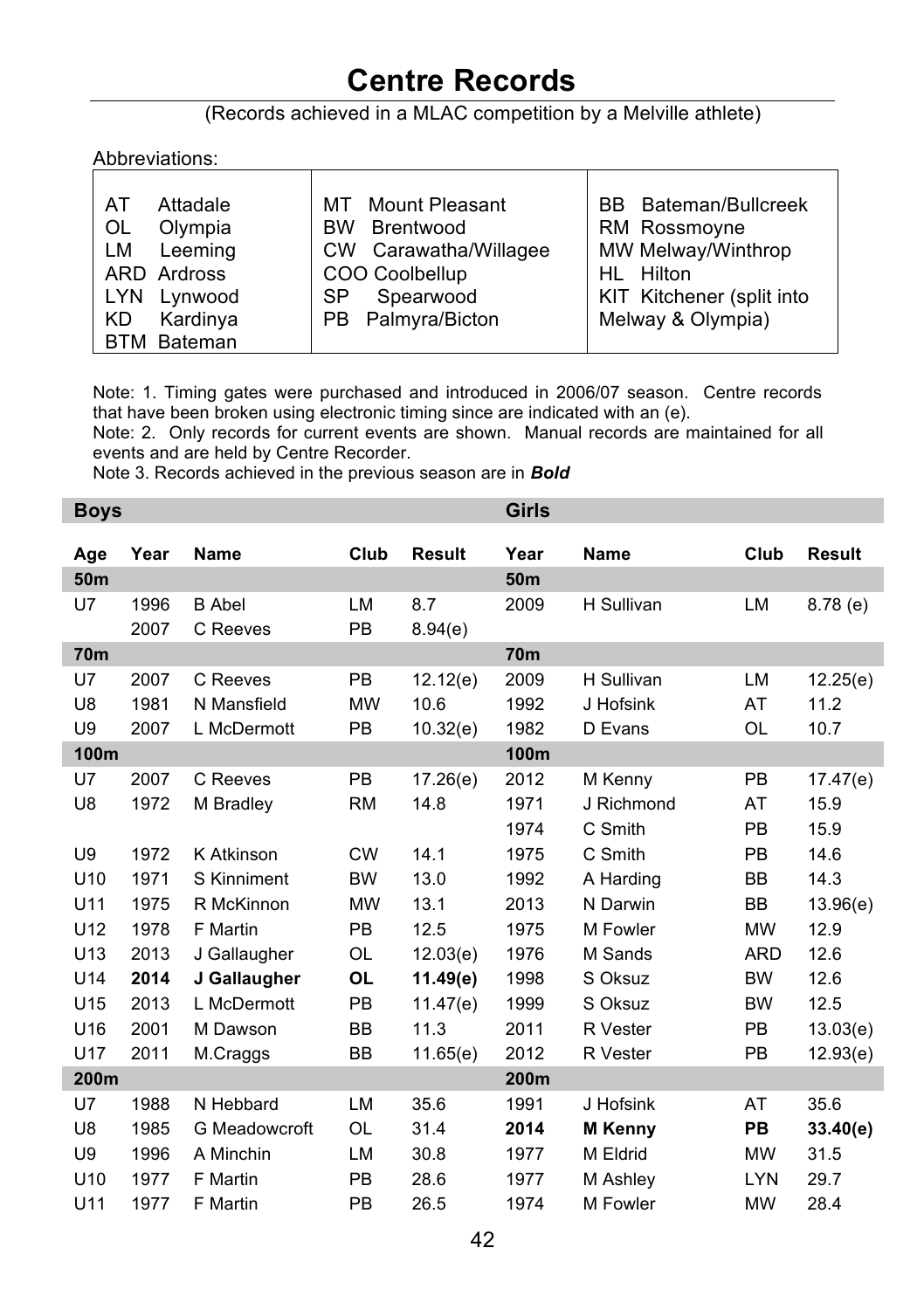| U12   | 1979        | F Martin                 | PB        | 25.3     | 1975        | M Fowler        | <b>MW</b>  | 27.3       |
|-------|-------------|--------------------------|-----------|----------|-------------|-----------------|------------|------------|
| U13   | 2013        | J Gallaugher             | OL        | 24.34(e) | 1975        | M Fowler        | <b>MW</b>  | 26.5       |
| U14   | 2013        | N George                 | LМ        | 24.48(e) | 2008        | <b>B</b> Pires- | PB         | 26.09(e)   |
| U15   | 2013        | L McDermott              | PB        | 23.74(e) | 1999        | <b>B</b> Wood   | OL         | 25.3       |
| U16   | 1999        | C Troode                 | BB        | 23.5     | 2005        | E Longo         | OL         | 26.3       |
| U17   | 2001        | M Simon                  | OL        | 23.5     | 2013        | R Vester        | PB         | 27.32(e)   |
| 300m  |             |                          |           |          | 300m        |                 |            |            |
| U8    | 2011        | C Bourne                 | BW        | 52.40    | 2014        | <b>M</b> Kenny  | PB         | 54.74      |
| 400m  |             |                          |           |          | 400m        |                 |            |            |
| U9    | 1972        | K Atkinson               | <b>CW</b> | 1:09.3   | 1971        | L Quail         | <b>LYN</b> | 1:13.0     |
| U10   | 1975        | D Wright                 | MP        | 1:05.7   | 1982        | M Miragliotta   | PB         | 1:08.7     |
| U11   | 1977        | F Martin                 | PB        | 1:02.3   | 1974        | M Fowler        | <b>MW</b>  | 1:04.9     |
| U12   | 2011        | N George                 | LM        | 59.16(e) | 1975        | M Fowler        | <b>MW</b>  | 1:00.4     |
| U13   | 2013        | N George                 | LM        | 54.56(e) | 1975        | M Fowler        | <b>MW</b>  | 1:00.4     |
| U14   | 2014        | N George                 | LМ        | 53.06(e) | 2002        | R Francisco     | OL         | 0:59.1     |
| U15   | 1991        | J Watters                | PB        | 52.8     | 2012        | M Hollick       | OL         | 0:58.6     |
| U16   | 1999        | C Troode                 | BB        | 50.9     | 2012        | N Clark         | LM         | 1:01.19(e) |
| U17   | 2001        | M Simon                  | OL        | 52.8     | 2013        | N Clark         | LM         | 1:02.05(e) |
| 800m  |             |                          |           |          | 800m        |                 |            |            |
| U9    | 1994        | K Taylor                 | OL        | 2:40.6   | 2013        | C Kenny         | PB         | 2:53.63    |
| U10   | 1991        | M Colegate               | OL        | 2:35.3   | 2007        | N Clark         | LM         | 2:44.0     |
| U11   | 1974        | S Francis                | <b>MP</b> | 2:25.7   | 1974        | M Fowler        | <b>MW</b>  | 2:33.7     |
| U12   | 1975        | <b>K</b> Davies          | <b>RM</b> | 2:19.6   | 1980        | D Barnett       | <b>MW</b>  | 2:29.8     |
|       | 1975        | S Francis                | MP        | 2:19.6   |             |                 |            |            |
| U13   | 2012        | N George                 | LM        | 2:13.41  | 2002        | M Hollick       | OL         | 2:22.0     |
| U14   | 2011        | E Williams               | PB        | 2:12.95  | 2003        | M Hollick       | OL         | 2:18.8     |
| U15   | 1990        | S Hair                   | KD        | 2:06.8   | 2004        | M Hollick       | OL         | 2:21.6     |
| U16   | 2011        | A Tharle                 | OL        | 2:04.15  | 2006        | M Hollick       | OL         | 2:25.8     |
| U17   | 2013        | T Kenworthy-Groen        | BВ        | 2:03.43  | 2012        | K Audsley       | MW         | 2.27.26    |
| 1500m |             |                          |           |          | 1500m       |                 |            |            |
| U11   | 1974        | S Francis                | <b>MP</b> | 5:00.7   | 1979        | M Lang          | <b>MW</b>  | 5:24.2     |
| U12   | 1975        | K Davies                 | <b>RM</b> | 4:43.3   | 1981        | M Lang          | <b>MW</b>  | 5:16.7     |
|       | 1975        | S Francis                | MP        | 4:43.3   |             |                 |            |            |
| U13   | 1976        | <b>K</b> Davies          | <b>RM</b> | 4:38.5   | 2002        | M Hollick       | OL         | 5:07.0     |
| U14   | 2012        | E Williams               | PB        | 4:35.59  | 1999        | A Anderson      | LM         | 5:00.8     |
| U15   | 1997        | <b>B</b> Johnson         | OL        | 4:30.9   | 2004        | M Hollick       | OL         | 4:54.5     |
| U16   | 2013        | <b>K</b> Metzner         | BB        | 4:25.06  | 2005        | M Hollick       | OL         | 5:06.5     |
| U17   | 2013        | <b>T Kenworthy-Groen</b> | BВ        | 4:27.69  | 2013        | K Audsley       | <b>MW</b>  | 5.13.98    |
|       | 60m Hurdles |                          |           |          | 60m Hurdles |                 |            |            |
| U7    | 1989        | L Rush                   | <b>MW</b> | 11.9     | 1990        | L Cubitt        | BB         | 12.3       |
| U8    | 2011        | C Bourne                 | BW        | 11.38(e) | 2009        | I Reeves        | PB         | 11.74(e)   |
| U9    | 2012        | T Field                  | LM        | 10.69(e) | 1991        | A Harding       | BB         | 10.7       |
| U10   | 2008        | L McDermott              | PB        | 10.99(e) | 1999        | M Hollick       | OL         | 11.2       |
| U11   | 2012        | S Zhoya                  | LM        | 9.60(e)  | 2000        | M Hollick       | OL         | 10.2       |
| U12   | 2013        | S Zhoya                  | <b>PB</b> | 9.80(e)  | 2009        | R D'Cunha       | <b>MW</b>  | 10.19(e)   |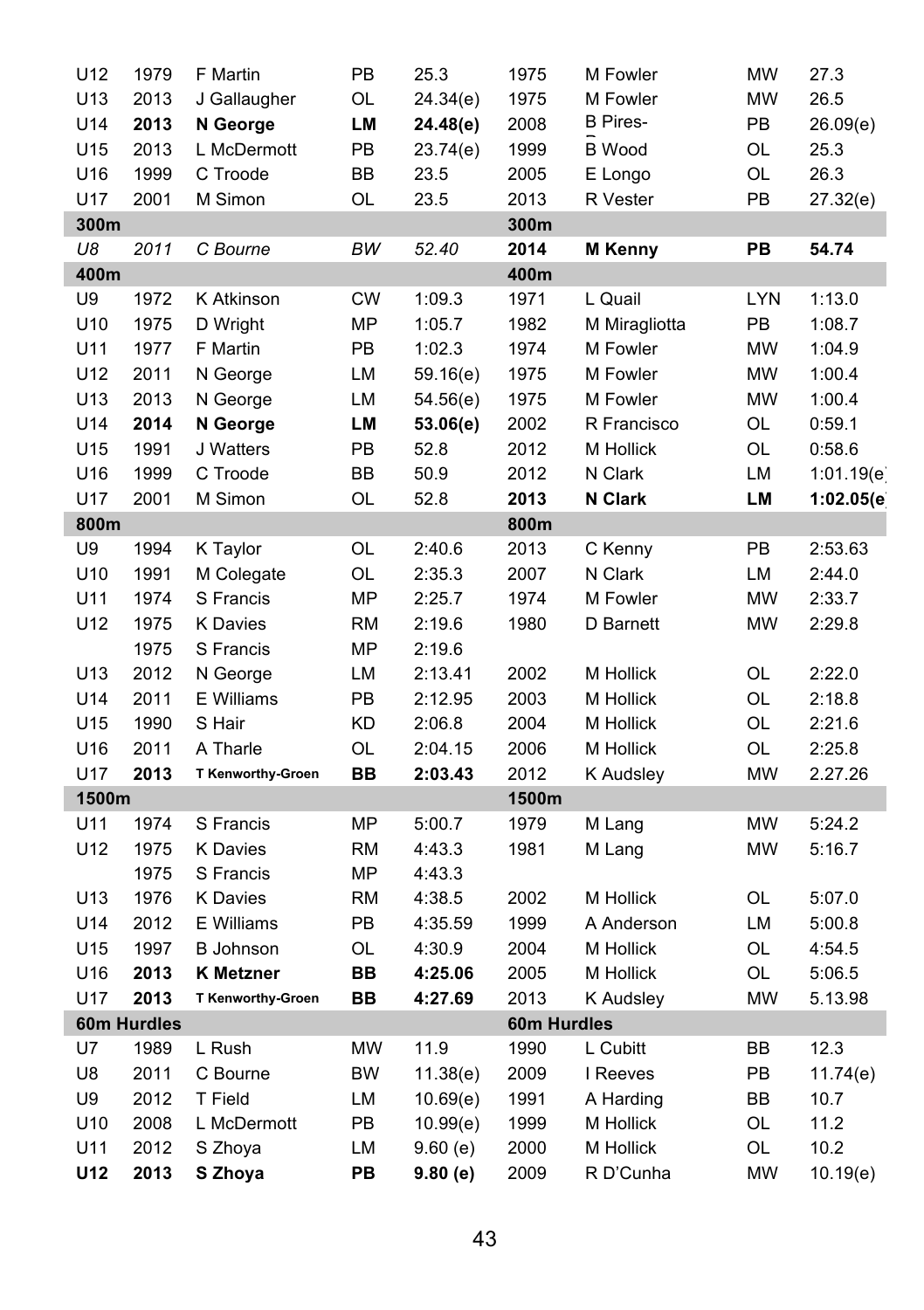|                 | 80m Hurdles              |                   |           |          | 80m Hurdles      |                |           |                |
|-----------------|--------------------------|-------------------|-----------|----------|------------------|----------------|-----------|----------------|
| U <sub>13</sub> | 1997                     | <b>B</b> Jewell   | PB        | 12.3     | 2010             | C Gibson       | PB        | 13.20(e)       |
| U14             | $\overline{a}$           | $\overline{a}$    | $---$     | ---      | 1999             | T Pollard      | PB        | 13.3           |
|                 | 90m Hurdles              |                   |           |          | 90m Hurdles      |                |           |                |
| U14             | 1999                     | C Jovanovic       | PB        | 12.8     | $\overline{a}$   |                | ---       | $\overline{a}$ |
| U15             | $\overline{a}$           |                   | $---$     | ---      | 1999             | J Hofsink      | PB        | 13.6           |
| U <sub>16</sub> | $\overline{\phantom{a}}$ | ---               | ---       | ---      | 2012             | A Reid         | PB        | 14.10(e)       |
|                 | 100m Hurdles             |                   |           |          |                  |                |           |                |
| U15             | 2000                     | J Surjan          | PB        | 13.6     | $\overline{a}$   | ---            | $---$     | ---            |
|                 | 2000                     | C Jovanovic       | PB        | 13.6     | $\overline{a}$   | $---$          | ---       | ---            |
| U16             | 2010                     | M Craggs          | <b>BB</b> | 13.84    | $\overline{a}$   |                | ---       | $\overline{a}$ |
| U17             | 2000                     | <b>G</b> Artemis  | OL        | 13.6     | 2014             | A Reid         | PВ        | 15.83          |
|                 | 110m Hurdles             |                   |           |          |                  |                |           |                |
| U <sub>17</sub> | 2011                     | M Craggs          | BB        | 14.88(e) | ---              |                | ---       | ---            |
|                 | 200m Hurdles             |                   |           |          | 200m Hurdles     |                |           |                |
| U <sub>13</sub> | 2007                     | J Mapstone        | LM        | 28.44    | 2002             | M Hollick      | OL        | 29.3           |
| U14             | 2000                     | D Prigmore        | PB        | 27.7     | 2003             | M Hollick      | OL        | 29.1           |
| U15             | 2000                     | C Jovanovic       | PB        | 25.6     | 2004             | M Hollick      | OL        | 29.0           |
| U16             | 2004                     | Z Farrow          | OL        | 25.9     | 2005             | S McCann       | OL        | 29.4           |
| U17             | 2011                     | M Craggs          | BB        | 26.01(e) | 2006             | S McCann       | OL        | 29.0           |
|                 | 700m Walk                |                   |           |          | 700m Walk        |                |           |                |
| U9              | 1989                     | D Schmidberger    | LM        | 3:46.8   | 1983             | H Walsh        | <b>BB</b> | 3:48.8         |
|                 | 1100m Walk               |                   |           |          | <b>1100 Walk</b> |                |           |                |
| U <sub>10</sub> | 1996                     | T Hellings        | OL        | 5:34.4   | 2009             | M Johns        | PB        | 5:41.84        |
| U11             | 1995                     | J Klauz           | OL        | 5:44.4   | 2010             | M Johns        | PB        | 5:41.90        |
|                 | 1500m Walk               |                   |           |          | 1500m Walk       |                |           |                |
| U12             | 1997                     | N Avery           | BB        | 7:08.4   | 2012             | M Johns        | PB        | 7:36.07        |
| U <sub>13</sub> | 1997                     | N Avery           | <b>BB</b> | 6:51.1   | 2008             | H Watson       | <b>BW</b> | 7:12.8         |
| U14             | 1999                     | N Avery           | BB        | 6:47.1   | 2008             | H Watson       | <b>BW</b> | 6:57:70        |
| U15             | 1995                     | J Gawley          | BB        | 6:28.6   | 2009             | H Watson       | <b>BW</b> | 7:05.75        |
| U16             | 2000                     | J Klauz           | OL        | 6:22.3   | 2010             | H Watson       | BW        | 7.05.00        |
| U17             | 2000                     | J Klauz           | OL        | 6:42.7   | 2012             | H Watson       | <b>BW</b> | 7.08.00        |
| U7              | Long Jump                |                   |           |          | Long Jump        |                |           | 3.17           |
|                 | 1996                     | D Chan            | OL        | 3.36     | 2014             | A Mott         | LM        |                |
| U8              | 1985                     | G Meadowcroft     | OL        | 3.90     | 2011             | H Sullivan     | LM        | 3.64           |
| U9              | 1986                     | G Meadowcroft     | OL        | 4.29     | 2009             | Z Walker       | PB        | 3.99           |
| U <sub>10</sub> | 1987                     | G Meadowcroft     | OL        | 4.51     | 1993             | <b>B</b> Wood  | OL        | 4.41<br>4.84   |
| U11             | 1981                     | M Hamilton        | <b>CW</b> | 5.16     | 1972             | L Richmond     | AT        |                |
| U12             | 1987                     | A Wong            | <b>MW</b> | 5.27     | 2014             | <b>S</b> White | PB        | 5.09           |
|                 | 2013                     | S Zhoya           | PB        | 5.27     |                  |                |           |                |
| U13             | 1980                     | F Martin          | PB        | 6.26     | 1996             | S Oksuz        | <b>BW</b> | 5.22           |
| U14             | 1984                     | A Ritchie         | PB        | 5.92     | 2013             | A Glands       | ВB        | 5.36           |
| U15             | 2000                     | J Surjan          | PB        | 6.28     | 1999             | S Oksuz        | <b>BW</b> | 5.64           |
| U16             | 2014                     | <b>M Liddelow</b> | PB        | 6.40     | 2014             | A Gibbs        | OL        | 5.21           |
| U17             | 2011                     | M Craggs          | BB        | 6.60     | 2012             | R Vester       | PB        | 5.19           |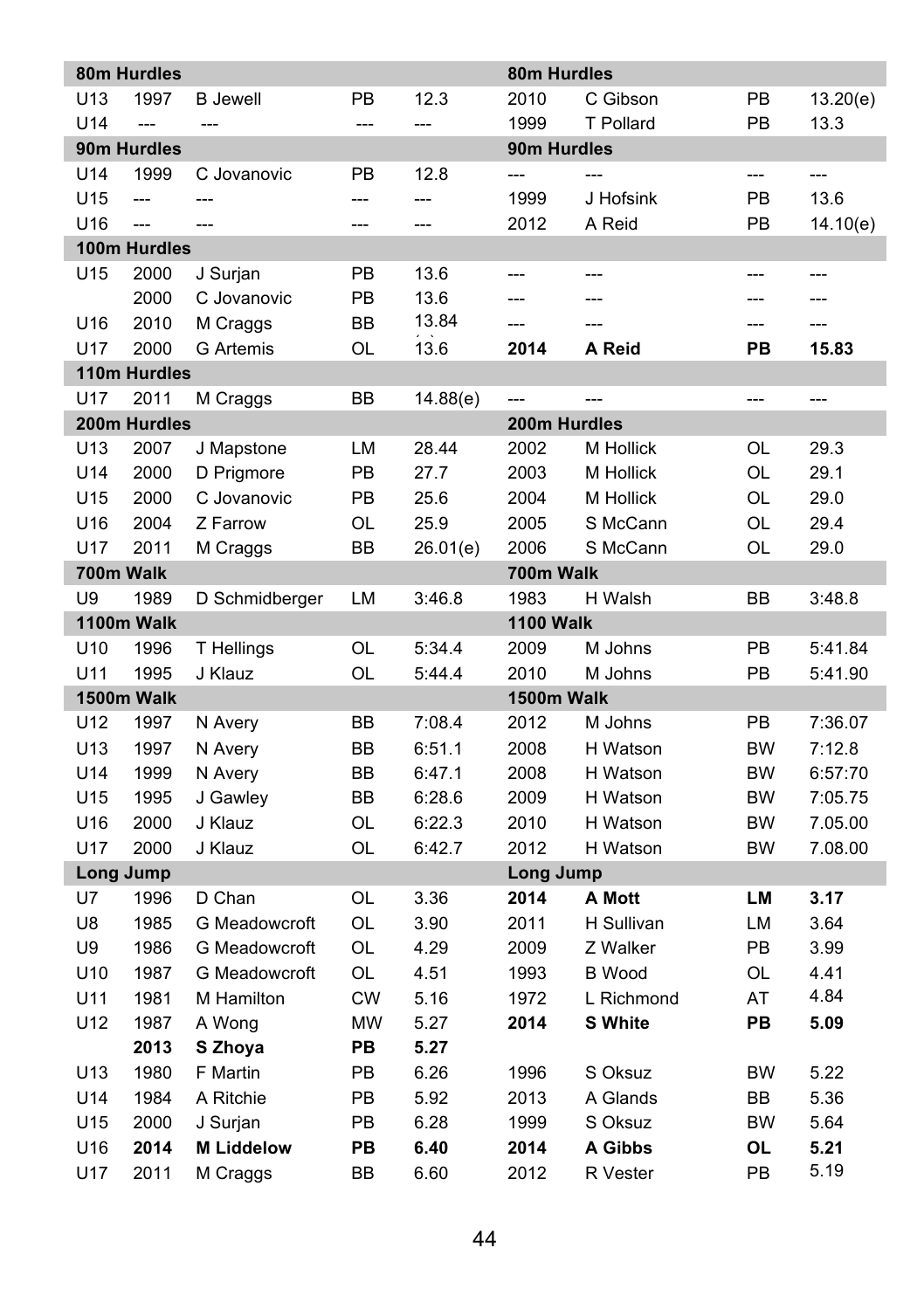|                      | <b>Triple Jump</b>       |                   |           |                          | <b>Triple Jump</b> |                          |           |                |
|----------------------|--------------------------|-------------------|-----------|--------------------------|--------------------|--------------------------|-----------|----------------|
| U <sub>10</sub>      | 1984                     | M Cattalini       | OL        | 9.34                     | 1993               | <b>B</b> Wood            | OL        | 8.98           |
| U11                  | 2013                     | S Zhoya           | LM        | 9.98                     | 1995               | S Oksuz                  | <b>BW</b> | 9.52           |
| U12                  | 1979                     | G Harvey          | <b>MW</b> | 10.74                    | 2013               | C Blackman               | <b>BW</b> | 10.27          |
| U13                  | 1981                     | G Harvey          | <b>MW</b> | 11.60                    | 2014               | C Blackman               | BW        | 10.83          |
| U14                  | 1992                     | D Davey           | <b>BW</b> | 12.66                    | 2013               | A Glands                 | BB        | 11.03          |
| U15                  | 1990                     | S Hair            | KD        | 13.07                    | 2013               | <b>A Glands</b>          | BВ        | 11.06          |
| U16                  | 2014                     | <b>M Liddelow</b> | PB        | 13.25                    | 2013               | C Chay                   | <b>MW</b> | 10.63          |
| U17                  | 2000                     | <b>G</b> Artemis  | OL        | 13.01                    | 2012               | E Gill                   | PB        | 10.23          |
|                      | <b>High Jump Scissor</b> |                   |           |                          |                    | <b>High Jump Scissor</b> |           |                |
| U9                   | 2011                     | T Field           | LM        | 1.12                     | 2012               | E Glands                 | BB        | 1.12           |
| U10                  | 2011                     | C Fitzgerald      | <b>BW</b> | 1.23                     | 1983               | K Woodward               | <b>KD</b> | 1.25           |
| U11                  | 2012                     | E Vietti          | PB        | 1.36                     | 2005               | K Sexton                 | OL        | 1.28           |
|                      |                          | <b>FLOP</b>       |           |                          |                    | <b>FLOP</b>              |           |                |
| U12                  | 1977                     | D Anderson        | <b>MW</b> | 1.60                     | 1983               | L Shenstone              | <b>BW</b> | 1.57           |
| U13                  | 1978                     | D Anderson        | <b>MW</b> | 1.73                     | 2010               | N Robinson               | PB        | 1.60           |
| U14                  | 2014                     | L Fox             | <b>BB</b> | 1.76                     | 2010               | N Robinson               | PB        | 1.62           |
| U15                  | 2002                     | J Munns           | <b>KD</b> | 1.82                     | 2011               | N Robinson               | PB        | 1.62           |
| U16                  | 2012                     | J Konle           | OL        | 1.87                     | 1999               | S Blackney               | ВB        | 1.60           |
| U17                  | 2013                     | L Peers           | ВB        | 1.82                     | 2005               | S McCann                 | OL        | 1.50           |
| <b>Turbo Javelin</b> |                          |                   |           | <b>Turbo Javelin</b>     |                    |                          |           |                |
| U7                   | 2005                     | H Robinson        | LM        | 17.23                    | 2014               | <b>E</b> Kempson         | LM        | 12.76          |
| U8                   | 2001                     | D Duplock         | <b>CW</b> | 21.11                    | 2004               | A Robinson               | LM        | 18.24          |
| U9                   | 2002                     | M Craggs          | ВB        | 25.76                    | 2005               | A Robinson               | LM        | 21.63          |
|                      | Javelin 400g             |                   |           |                          | Javelin 400g       |                          |           |                |
| U10                  | 1978                     | A Foley           | BB        | 34.12                    | 2005               | A Robinson               | LM        | 26.68          |
| U11                  | 1980                     | A Foley           | BB        | 42.78                    | 2007               | A Robinson               | LM        | 29.29          |
| U12                  | 1980                     | A Foley           | ВB        | 44.96                    | 2008               | A Robinson               | PB        | 34.79          |
| U13                  | $\overline{\phantom{a}}$ | ---               | ---       | ---                      | 2009               | A Robinson               | PB        | 39.42          |
| U14                  | $\overline{a}$           | ---               | ---       | $\overline{\phantom{a}}$ | 2014               | L Ilievski               | <b>BW</b> | 38.94          |
|                      | Javelin 500g             |                   |           |                          | Javelin 500g       |                          |           |                |
| U15                  | $\overline{a}$           | ---               | ---       | ---                      | 2013               | <b>A Glands</b>          | BВ        | 25.92          |
| U16                  | $\overline{a}$           | ---               | ---       | $---$                    | 2013               | <b>E</b> Calder          | <b>OL</b> | 24.94          |
| U17                  | $\overline{a}$           | $\overline{a}$    | ---       | $---$                    | 2013               | A Robinson               | PB        | 36.04          |
|                      | Javelin 600g             |                   |           |                          | Javelin 600g       |                          |           |                |
| U13                  | 1981                     | R Giroud          | <b>MW</b> | 45.06                    | $---$              |                          | ---       | ---            |
| U14                  | 2000                     | D Prigmore        | PB        | 51.18                    | $---$              | ---                      | ---       | ---            |
| U15                  | 1999                     | C Jovanovic       | PB        | 56.7                     | $\overline{a}$     | $---$                    | ---       | $---$          |
|                      | Javelin 700g             |                   |           |                          |                    |                          |           |                |
| U16                  | 2010                     | M Craggs          | ВB        | 51.24                    | ---                | ---                      | ---       | $\overline{a}$ |
| U17                  | 2002                     | A Hofstee         | <b>CW</b> | 52.0                     |                    | ---                      | ---       | ---            |
|                      | Shot Put 1.5kg           |                   |           |                          | Shot Put 1.5kg     |                          |           |                |
| U7                   | 2008                     | O Bodlovich       | BW        | 5.96                     | 1987               | A Christian              | PB        | 5.57           |
| U8                   | 1989                     | N Hebbard         | LM        | 8.29                     | 2004               | A Robinson               | LM        | 6.69           |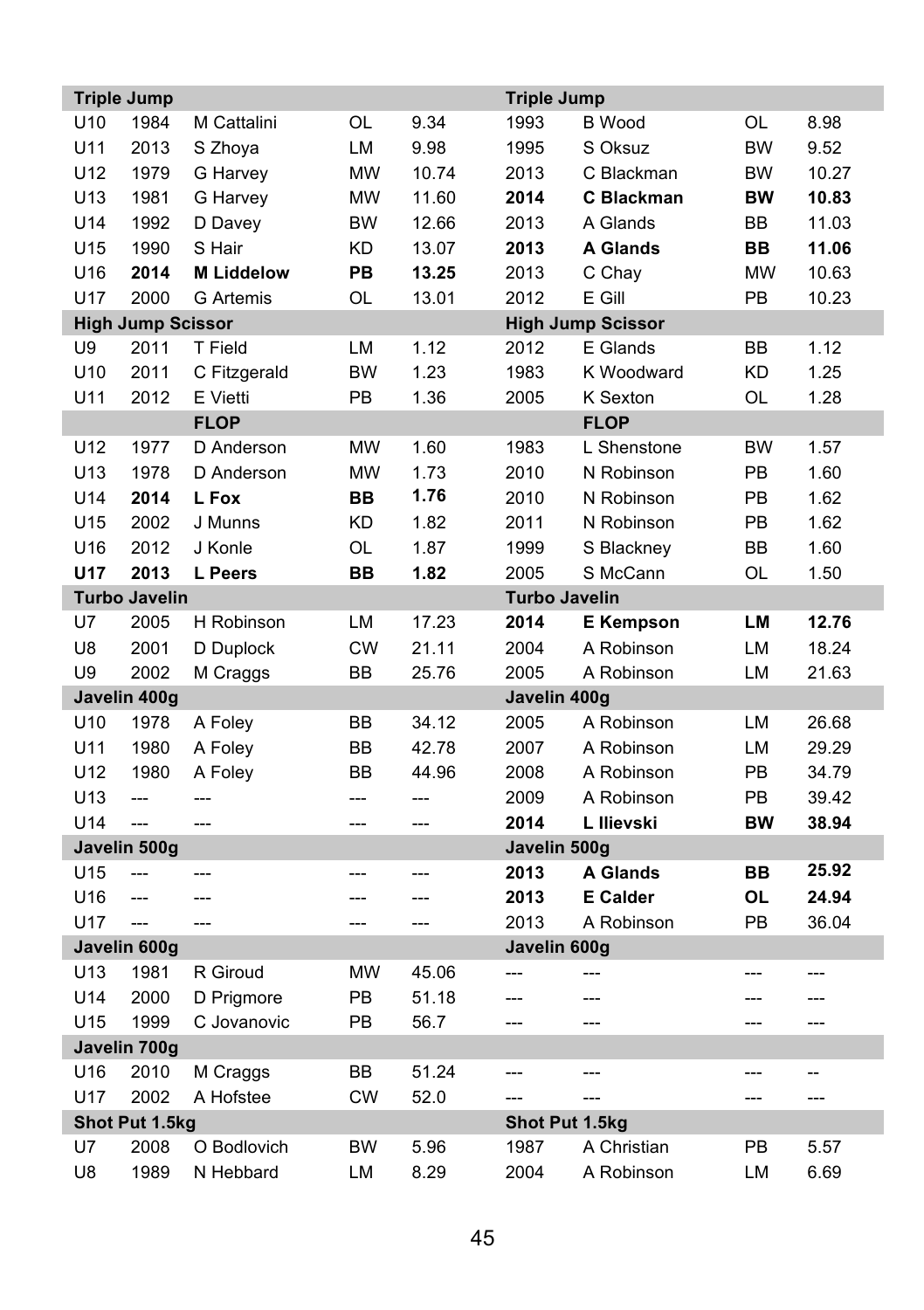|                   | <b>Shot Put 2kg</b> |                |            |                | <b>Shot Put 2kg</b> |                |           |       |
|-------------------|---------------------|----------------|------------|----------------|---------------------|----------------|-----------|-------|
| U9                | 1989                | N Hebbard      | <b>LM</b>  | 8.81           | 2004                | A Robinson     | LM        | 7.26  |
| U <sub>10</sub>   | 1973                | S Fazey        | <b>OL</b>  | 10.18          | 1989                | A Christian    | <b>PB</b> | 8.84  |
| U11               | 1998                | H O'Brien      | PB         | 11.16          | 2012                | J Patterson    | OL        | 9.55  |
| U12               | $\overline{a}$      | $\overline{a}$ | ---        | $\overline{a}$ | 1981                | P Moore        | <b>BB</b> | 12.02 |
|                   | <b>Shot Put 3kg</b> |                |            |                | <b>Shot Put 3kg</b> |                |           |       |
| U12               | 1979                | F Martin       | PB         | 11.65          | ---                 | $---$          | ---       | ---   |
| U13               | 1982                | R Giroud       | <b>MW</b>  | 14.64          | 2000                | L Smith        | LM        | 11.47 |
| U14               | 1984                | A Dunnet       | <b>ATT</b> | 13.20          | 1992                | <b>B</b> Payze | PB        | 12.81 |
| U15               | ---                 | ---            | ---        | ---            | 1993                | <b>B</b> Payze | PB.       | 13.57 |
| U16               | $---$               | ---            | ---        | ---            | 1999                | H Lawson       | <b>MW</b> | 10.84 |
| U17               | $\overline{a}$      | ---            | ---        | ---            | 1999                | J Hazell       | <b>MW</b> | 11.38 |
|                   | <b>Shot Put 4kg</b> |                |            |                | <b>Shot Put 4kg</b> |                |           |       |
| U15               | 2002                | T Grabe        | OL         | 15.99          | $---$               |                | ---       | ---   |
| U16               | 1998                | J Hofstee      | <b>OL</b>  | 15.86          | ---                 | ---            | ---       |       |
|                   | <b>Shot Put 5kg</b> |                |            |                |                     |                |           |       |
| U17               | 2000                | S Leighton     | <b>CW</b>  | 13.23          | $\overline{a}$      | $\overline{a}$ | $---$     | ---   |
|                   | Discus 350g         |                |            |                | Discus 350g         |                |           |       |
| U7                | 2001                | M O'Brien      | <b>BTM</b> | 19.79          | 1993                | S Dunnet       | PB        | 15.09 |
|                   | Discus 500g         |                |            |                | Discus 500g         |                |           |       |
| U8                | 1992                | A Prince       | PB         | 24.7           | 1994                | S Dunnet       | PB        | 19.72 |
| U9                | 1989                | N Hebbard      | LM         | 29.73          | 1988                | A Christian    | PB        | 22.86 |
| U <sub>10</sub>   | 1979                | N Hancy        | OL         | 32.96          | 1989                | A Christian    | PB        | 27.24 |
|                   | Discus 750g         |                |            |                | Discus 750g         |                |           |       |
| U11               | 1980                | R Giroud       | <b>MW</b>  | 31.64          | 1991                | A Christian    | PB        | 30    |
| U12               | 1981                | A Foley        | BB         | 40.04          | 1995                | L Smith        | OL        | 32.74 |
| U <sub>13</sub>   | $\overline{a}$      | ---            | ---        | ---            | 1991                | <b>B</b> Payze | PB        | 37.42 |
| <b>Discus 1kg</b> |                     |                |            |                | <b>Discus 1kg</b>   |                |           |       |
| U13               | 2006                | M O'Brien      | PB         | 38.53          | $---$               | $---$          | $---$     | $---$ |
| U14               | 2000                | D Prigmore     | PB         | 51.18          | 1992                | <b>B</b> Payze | PB        | 37.8  |
| U15               | 1991                | A Casey        | PB         | 47.1           | 1992                | <b>B</b> Payze | PB        | 38.89 |
| U16               | $---$               | ---            | ---        | ---            | 2003                | L Smith        | LM        | 40.55 |
| U17               | $\overline{a}$      | ---            | ---        | ---            | 2009                | S Fenwick      | OL        | 38.03 |
|                   | Discus 1.5kg        |                |            |                |                     |                |           |       |
| U16               | 2004                | M Malone       | OL         | 46.66          |                     |                |           |       |
| U17               | 2010                | M Craggs       | <b>BB</b>  | 38.00          | ---                 | $---$          | ---       | ---   |

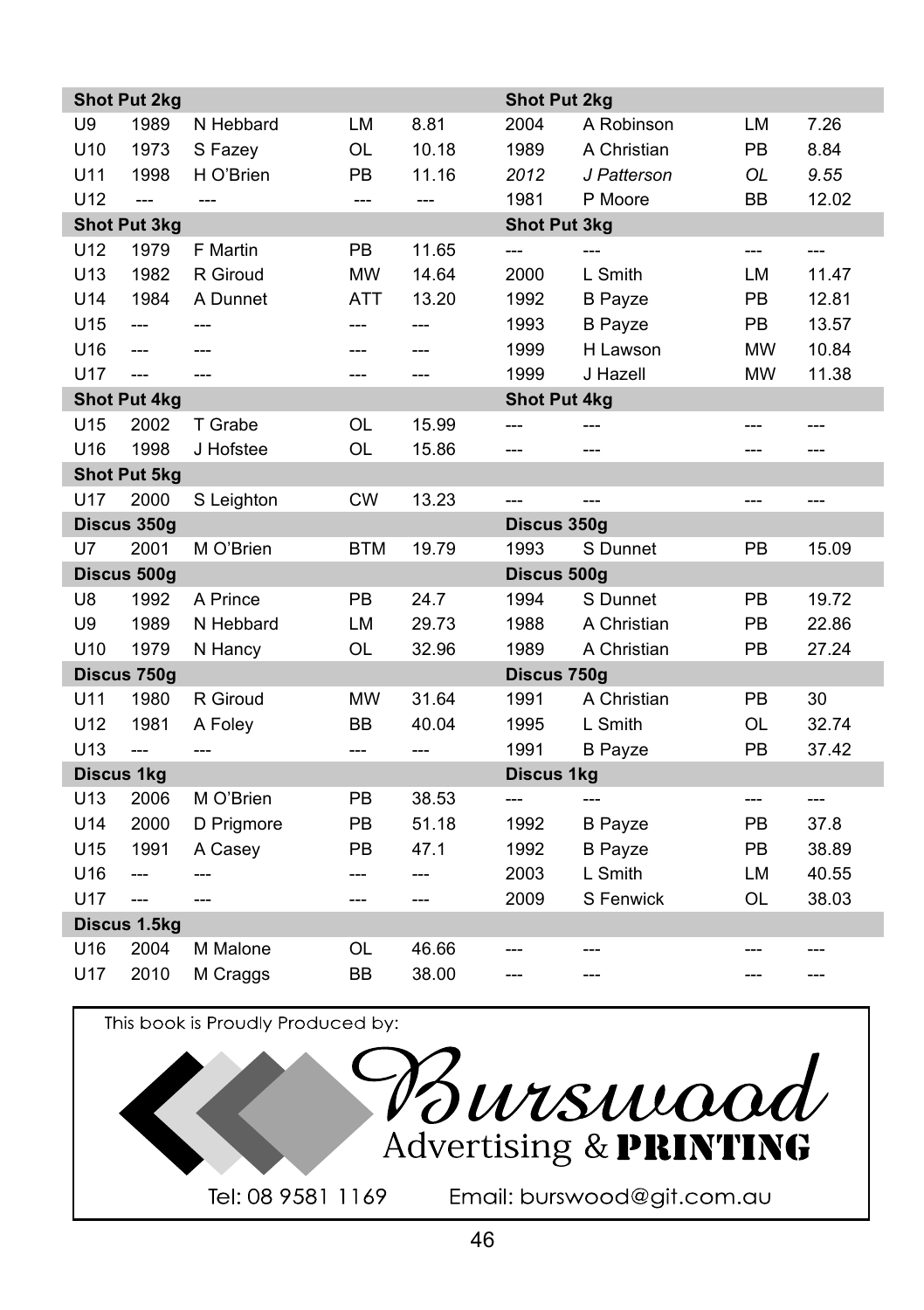### **Open Records**

| AT Attadale                  | LM Leeming           | <b>MP Mount Pleasant</b> |
|------------------------------|----------------------|--------------------------|
| <b>BB Bateman/Bull Creek</b> | MW Melway/Winthrop   | OL Olympia               |
| <b>BW Brentwood</b>          | COO Coolbellup       | PB Palmyra/Bicton        |
| KD Kardinya                  | LYN Lynwood          | <b>RM Rossmoyne</b>      |
| CW Carawatha/Willagee        | <b>ARD Ardross</b>   | <b>HIL Hilton</b>        |
| SP Spearwood                 | <b>KIT Kitchener</b> |                          |

### **TO CLAIM A RECORD:**

Any Melville Little Athletics Centre athlete who can provide proof of a better performance in any event at any authorized WALA or Little Athletics National Competition, excluding country meets, should contact the Centre Recorder.

| <b>Boys</b>     |      |               |           |               | <b>Girls</b> |                 |           |               |
|-----------------|------|---------------|-----------|---------------|--------------|-----------------|-----------|---------------|
|                 |      |               |           |               |              |                 |           |               |
| Age             | Year | <b>Name</b>   | Clu       | <b>Result</b> | Year         | <b>Name</b>     | Club      | <b>Result</b> |
| 50 <sub>m</sub> |      |               |           |               | 50m          |                 |           |               |
| U7              | 1996 | <b>B</b> Abel | <b>LM</b> | 8.7           | 1990         | A Harding       | BB        | 8.6           |
| <b>70m</b>      |      |               |           |               | 70m          |                 |           |               |
| U7              | 2011 | J Cleaver     | <b>BW</b> | 11.64         | 2014         | A Mott          | LM        | 11.99         |
| U8              | 1986 | G Meadowcroft | OL        | 10.4          | 1981         | D Evans         | <b>OL</b> | 11            |
|                 |      |               |           |               | 1997         | <b>K Elliss</b> | <b>PB</b> | 11            |
| U9              | 2007 | L McDermott   | <b>PB</b> | 9.7           | 1977         | M Eldrid        | <b>MW</b> | 10.1          |
| 100m            |      |               |           |               | 100m         |                 |           |               |
| U7              | 1988 | N Hebbard     | LM        | 16.6          | 2014         | A Mott          | LM        | 17.09         |
|                 |      |               |           |               | 2010         | H Sullivan      | LM        | 17.3          |
| U8              | 1986 | G Meadowcroft | <b>OL</b> | 14.5          | 1991         | A Harding       | <b>BB</b> | 15.7          |
| U9              | 1987 | G Meadowcroft | <b>OL</b> | 13.9          | 1975         | C Smith         | PB        | 14.6          |
| U10             | 1971 | S Kinniment   | <b>BW</b> | 13            | 2010         | Z Walker        | PB        | 13.98         |
| U11             | 1978 | F Martin      | PB        | 12.9          | 2013         | N Darwin        | <b>BB</b> | 13.16         |
| U <sub>12</sub> | 1979 | F Martin      | PB        | 12.4          | 2011         | G Boxley        | PB        | 12.5          |
| U13             | 1980 | F Martin      | <b>PB</b> | 11.4          | 2012         | G Boxley        | PB        | 12.49         |
| U14             | 2014 | J Gallaugher  | <b>OL</b> | 11.09         | 2013         | G Boxley        | <b>PB</b> | 11.99         |
| U <sub>15</sub> | 2013 | L McDermott   | PB        | 10.89         | 1999         | S Oksuz         | <b>BW</b> | 12.3          |
| U16             | 2002 | M Dawson      | <b>PB</b> | 10.9          | 2006         | E Longo         | OL        | 12.2          |
| U17             | 2003 | M Dawson      | PB        | 11.2          | 2010         | R O'Kane        | <b>BB</b> | 12.53         |
| 200m            |      |               |           |               | 200m         |                 |           |               |
| U7              | 1987 | N Hebbard     | <b>LM</b> | 35.6          | 1991         | J Hofsink       | AT        | 35.6          |
| U8              | 1986 | G Meadowcroft | OL        | 31            | 1992         | A Chequer       | <b>BW</b> | 32.9          |
| U9              | 1987 | G Meadowcroft | OL        | 29.4          | 1992         | A Harding       | <b>BB</b> | 30.4          |
| U10             | 1973 | K Atkinson    | <b>CW</b> | 28            | 2000         | M Hollick       | OL        | 29.2          |
| U11             | 1978 | F Martin      | PB        | 26.3          | 2001         | M Hollick       | OL        | 27.2          |
|                 | 2013 | S Zhoya       | LM        | 26.3          |              |                 |           |               |
| U12             | 1979 | F Martin      | PB        | 24.7          | 2002         | M Hollick       | OL        | 26.6          |
| U <sub>13</sub> | 1980 | F Martin      | PB        | 23.6          | 2010         | J Cianfrini     | <b>MW</b> | 25.77         |
|                 |      |               |           |               |              |                 |           |               |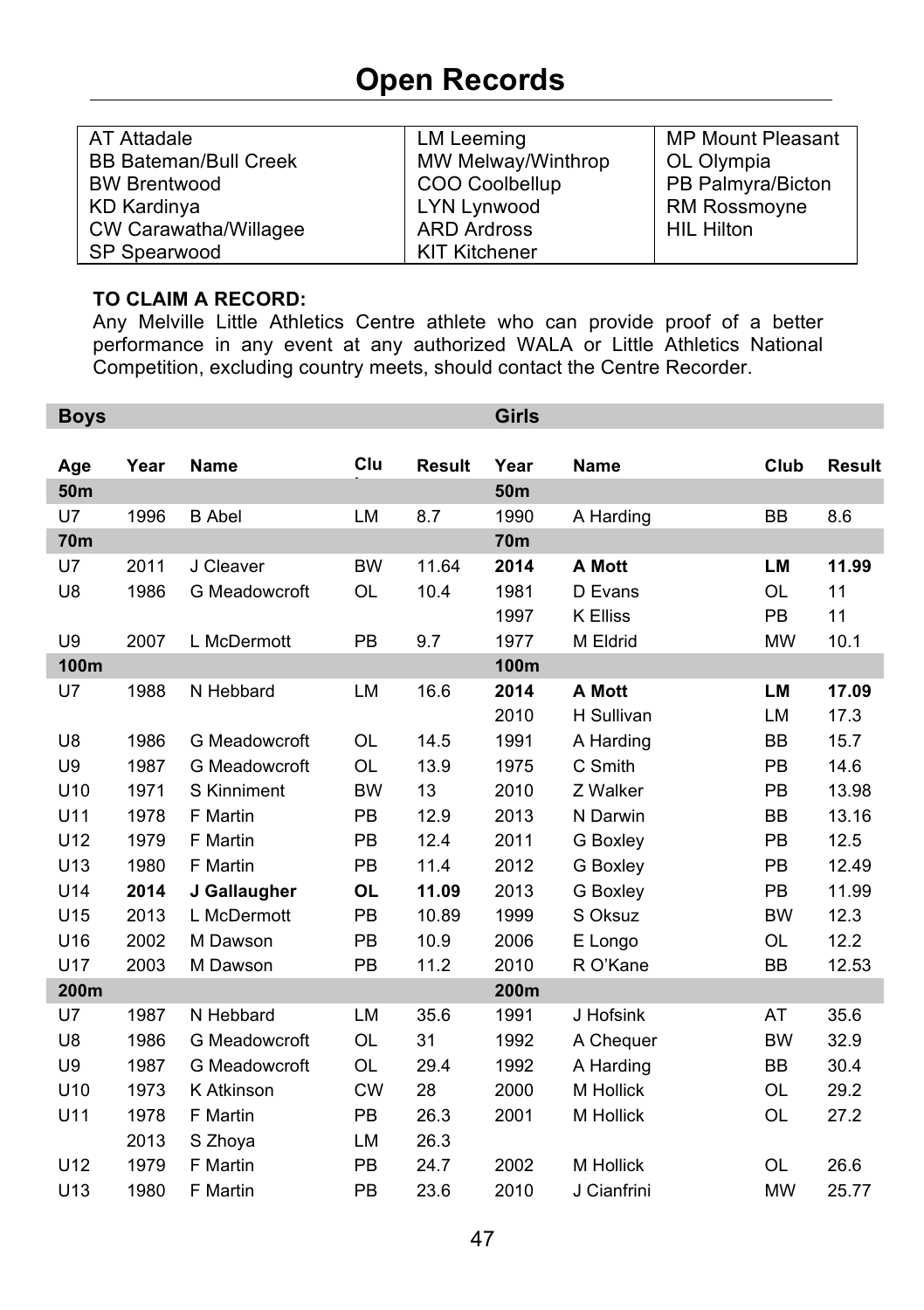| U14         | 2014         | J Gallaugher            | OL        | 22.6              | 1990         | L Miller                | <b>MW</b> | 25.2             |
|-------------|--------------|-------------------------|-----------|-------------------|--------------|-------------------------|-----------|------------------|
| U15         | 2013         | L McDermott             | PB        | 22.52             | 1999         | <b>B</b> Wood           | OL        | 25.3             |
| U16         | 1998         | C Troode                | ВB        | 23.1              | 2006         | E Longo                 | OL        | 25.4             |
| U17         | 2002         | M Simon                 | OL        | 23.2              | 2014         | N Clark                 | PB        | 26.3             |
| 400m        |              |                         |           |                   | 400m         |                         |           |                  |
| U9          | 1972         | K Atkinson              | <b>CW</b> | 1:09.3            | 1984         | L Chadwick              | BB        | 1:12.70          |
| U10         | 1986         | J Watters               | PB        | 1:04.4            | 1982         | M Miragliotta           | PB        | 1:05.70          |
| U11         | 1978         | F Martin                | PB        | 1:00.6            | 2001         | M Hollick               | OL        | 1:03.0           |
| U12         | 1979         | F Martin                | PB        | 55.0              | 1975         | M Fowler                | <b>MW</b> | 1:00.4           |
| U13         | 1980         | F Martin                | PB        | 51.9              | 1995         | C Cochrane              | <b>MW</b> | 59.4             |
|             |              |                         |           |                   | 2003         | M Hollick               | OL        | 59.4             |
| U14         | 2014         | N George                | LМ        | 50.83             | 2002         | M Wheatley              | PB        | 57.8             |
| U15         | 2000         | C Jovanovic             | PB        | 51.1              | 1999         | <b>B</b> Wood           | OL        | 57.6             |
| U16         | 1998         | C Troode                | ВB        | 50.6              | 2006         | E Longo                 | <b>OL</b> | 1:00.1           |
| U17         | 2002         | M D Simon               | OL        | 51.3              | 2014         | N Clark                 | LM        | 59.52            |
| 800m        |              |                         |           |                   | 800m         |                         |           |                  |
| U9          | 1994         | K Taylor                | OL        | 2:38.9            | 2006         | N Clark                 | LM        | 2:50.1           |
| U10         | 2004         | J Mapstone              | LM        | 2:31.1            | 2007         | N Clark                 | LM        | 2:37.9           |
| U11<br>U12  | 1986         | O Dartnall              | MΡ        | 2:21.9            | 2008         | N Clark                 | LM        | 2:29.4           |
| U13         | 2012<br>2007 | N George                | LM        | 2:14.55<br>2:09.8 | 1998<br>2003 | A Anderson<br>M Hollick | LM<br>OL  | 2:25.4<br>2:15.6 |
| U14         | 2008         | J Mapstone              | LM        | 2:08.3            | 2003         | M Hollick               | <b>OL</b> |                  |
| U15         | 1998         | J Mapstone<br>M McNally | LM<br>ВB  | 2:03.5            | 2005         | M Hollick               | OL        | 2:18.8<br>2:15.9 |
|             |              | T Kenworthy-            |           |                   |              |                         |           |                  |
| U16         | 2013         | Groen                   | <b>BB</b> | 2:02.58           | 2012         | K Audsley               | MW        | 2:21.22          |
| U17         | 2014         | T Kenworthy-<br>Groen   | BB        | 1:59.29           | 2013         | K Audsley               | <b>MW</b> | 2:22.01          |
| 1500m       |              |                         |           |                   | 1500m        |                         |           |                  |
| U11         | 1986         | O Dartnall              | ΜP        | 4:47.2            | 2008         | N Clark                 | LM        | 5:10.8           |
| U12         | 1987         | O Dartnall              | MΡ        | 4:41.1            | 2004         | C O'Donnell             | <b>MW</b> | 5:11.4           |
| U13         | 2007         | J Mapstone              | LM        | 4:27.6            | 2009         | K Audsley               | <b>MW</b> | 4:58.4           |
| U14         | 1996         | <b>B</b> Pattinson      | PB        | 4:31.5            | 2000         | A Anderson              | LM        | 4:51.1           |
| U15         | 1992         | <b>B</b> Prosser        | MP        | 4:17.8            | 2001         | A Anderson              | LM        | 4:48.8           |
| U16         | 2014         | <b>K</b> Metzner        | BВ        | 4:15.93           | 2012         | K Audsley               | <b>MW</b> | 5:04.55          |
| U17         | 2014         | T Kenworthy-<br>Groen   | BВ        | 4.22.13           | 2013         | K Audsley               | MW        | 5:01.37          |
| 60m Hurdles |              |                         |           |                   | 60m Hurdles  |                         |           |                  |
| U7          | 1989         | L Rush                  | <b>MW</b> | 11.9              | 1990         | L Cubitt                | BВ        | 12.3             |
|             |              |                         |           |                   | 1990         | A Harding               | MW        | 12.3             |
| U8          | 2012         | C Bourne                | <b>BW</b> | 10.56             | 2014         | <b>M</b> Kenny          | PВ        | 11.13            |
| U9          | 2012         | T Field                 | LM        | 9.97              | 1995         | T Brown                 | MW        | 10.6             |
| U10         | 1997         | M Schrader              | LM        | 10.1              | 1997         | C Douglas               | OL        | 10.3             |
|             | 2012         | S Zhoya                 | LM        | 10.1              |              |                         |           |                  |
| U11         | 2013         | S Zhoya                 | LM        | 9.13              | 2001         | M Hollick               | OL        | 9.5              |
| U12         | 2014         | S Zhoya                 | PВ        | 9.10              | 2014         | <b>S</b> White          | PВ        | 9.6              |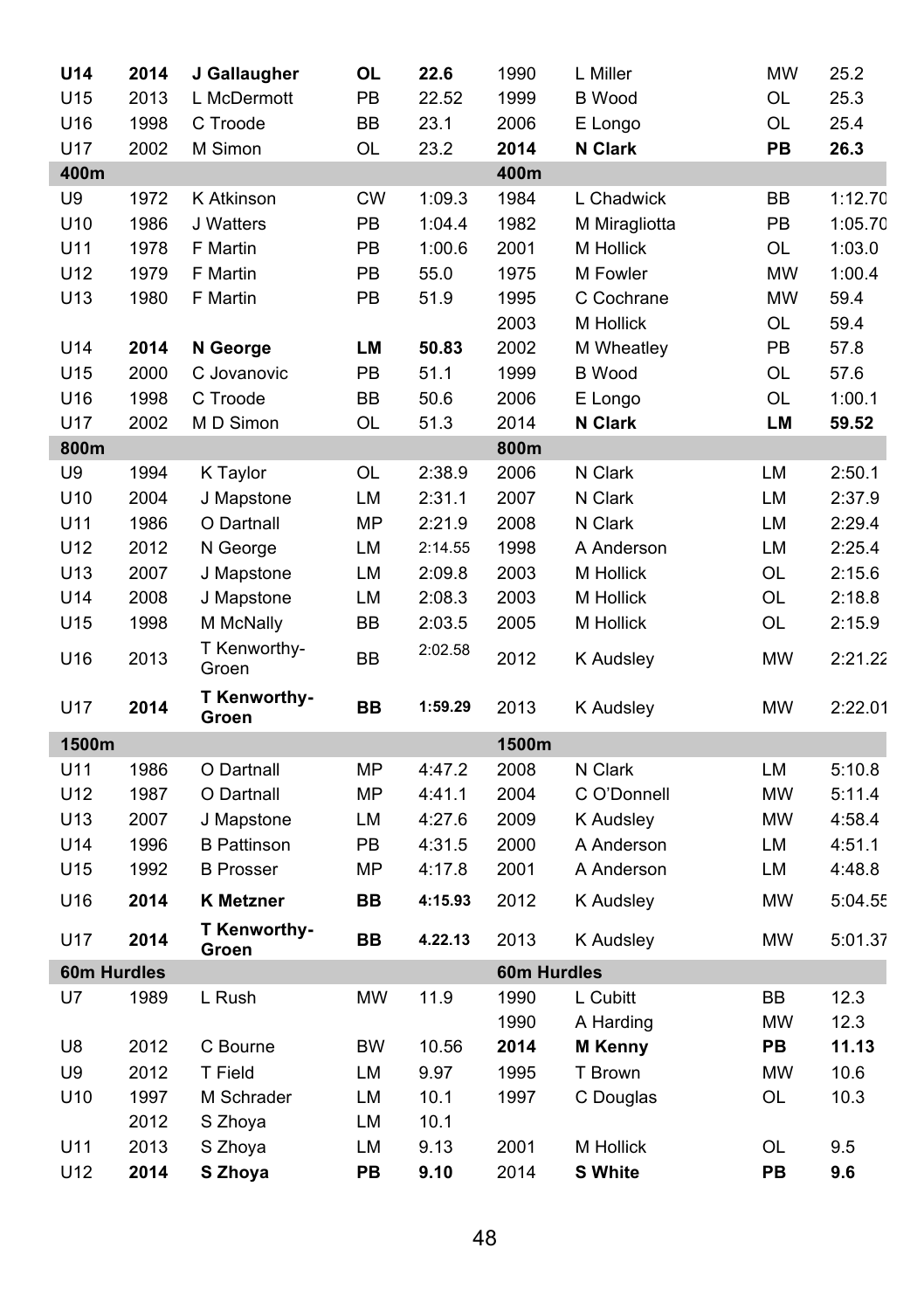|                 | 80m Hurdles    |                   |           |                | 80m Hurdles              |                          |           |                |
|-----------------|----------------|-------------------|-----------|----------------|--------------------------|--------------------------|-----------|----------------|
| U13             | 1998           | <b>B</b> Jewell   | PB        | 12.3           | 1997                     | A Chequer                | BW        | 12.6           |
| U14             | $\overline{a}$ | $\overline{a}$    | ---       |                | 1997                     | A Harding                | LM        | 12.7           |
|                 |                |                   |           |                | 2000                     | <b>T</b> Pollard         | PB        | 12.7           |
|                 | 90m Hurdles    |                   |           |                | 90m Hurdles              |                          |           |                |
| U14             | 2012           | L McDermott       | PB        | 12.74          | $\overline{a}$           | $\overline{\phantom{a}}$ | $---$     | $\overline{a}$ |
| U15             | $---$          | $---$             | ---       | ---            | 2014                     | <b>S Williams</b>        | <b>BB</b> | 12.99          |
| U16             | $\overline{a}$ | $\overline{a}$    | $---$     | $\overline{a}$ | 2005                     | K Robinson               | <b>MW</b> | 13.4           |
|                 | 100m Hurdles   |                   |           |                | 100m Hurdles             |                          |           |                |
| U15             | 2000           | J Surian          | PB        | 13.2           | ---                      | $---$                    | ---       | ---            |
|                 | 2000           | C Jovanovic       | PB        | 13.2           |                          |                          |           |                |
| U16             | 2003           | C Artemis         | <b>CW</b> | 13.4           | ---                      | $---$                    |           |                |
| U17             | $\overline{a}$ | ---               | ---       | ---            | 2014                     | A Reid                   | PB        | 15.24          |
|                 | 110m Hurdles   |                   |           |                |                          |                          |           |                |
| U17             | 2011           | M Craggs          | BB        | 14.00          | $\overline{\phantom{a}}$ | $\overline{a}$           | $---$     | $---$          |
|                 | 200m Hurdles   |                   |           |                | 200m Hurdles             |                          |           |                |
| U <sub>13</sub> | 2010           | A Lawson          | <b>MW</b> | 27.03          | 2014                     | I Reeves                 | PB        | 29.12          |
| U14             | 2008           | M Craggs          | BB        | 26.2           | 2000                     | A Oksuz                  | <b>BW</b> | 28.5           |
| U15             | 2000           | C Jovanovic       | PB        | 25.1           | 2004                     | K Crerie                 | PB        | 27.4           |
| U16             | 2010           | M Craggs          | <b>BB</b> | 24.23          | 2013                     | A Reid                   | PB        | 28.6           |
| U17             | 2014           | L Peers           | BB        | 25.38          | 2006                     | S McCann                 | OL        | 28.7           |
| 700m Walk<br>U9 | 1983           | A Fitzgerald      | <b>MW</b> | 3:36.3         | 700m Walk<br>1992        | A Thevenau               | BB        | 3:41.3         |
|                 | 1100m Walk     |                   |           |                | 1100m Walk               |                          |           |                |
| U10             | 1996           | T Hellings        | OL        | 5:34.4         | 2009                     | M Johns                  | PB        | 5:41.84        |
| U11             | 1995           | J Klauz           | OL        | 5:37.3         | 2008                     | K Holt                   | OL        | 5:34.1         |
|                 | 1500m Walk     |                   |           |                | 1500m Walk               |                          |           |                |
| U12             | 1997           | N Avery           | ВB        | 7:08.4         | 1999                     | S Avery                  | BB        | 7:13.8         |
| U13             | 1997           | N Avery           | ВB        | 6:51.1         | 2008                     | H Watson                 | <b>BW</b> | 7:00.5         |
| U14             | 1999           | N Avery           | BB        | 6:47.1         | 2009                     | H Watson                 | BW        | 6:48.2         |
| U15             | 1995           | J Gawley          | <b>BB</b> | 6:28.4         | 2009                     | H Watson                 | <b>BW</b> | 6:54.30        |
| U16             | 2000           | J Klauz           | OL        | 6:21.9         | 2011                     | H Watson                 | BW        | 7.05.00        |
| U17             | 2001           | J Klauz           | OL        | 6:42.7         | 2012                     | H Watson                 | <b>BW</b> | 6:59.85        |
| Long Jump       |                |                   |           |                | Long Jump                |                          |           |                |
| U7              | 1996           | D Chan            | OL        | 3.36           | 1990                     | L Smith                  | OL        | 3.2            |
| U8              | 1986           | G Meadowcroft     | OL        | 4.09           | 1983                     | L Miller                 | <b>CW</b> | 3.7            |
| U9              | 1987           | G Meadowcroft     | <b>OL</b> | 4.37           | 2009                     | Z Walker                 | PB        | 3.99           |
| U <sub>10</sub> | 1987           | M Chequer         | BW        | 4.67           | 1993                     | <b>B</b> Wood            | OL        | 4.41           |
| U11             | 1981           | M Hamilton        | CW        | 5.16           | 1972                     | L Richmond               | AT        | 4.84           |
| U12             | 2014           | S Zhoya           | PB        | 5.48           | 2014                     | <b>S</b> White           | PB        | 5.09           |
| U13             | 1980           | F Martin          | PB        | 6.41           | 2002                     | J McKinnon               | BВ        | 5.34           |
| U14             | 2014           | J Gallaugher      | OL        | 6.38           | 1998                     | S Oksuz                  | BW        | 5.59           |
| U15             | 1998           | W Surjan          | PB        | 6.32           | 1999                     | S Oksuz                  | <b>BW</b> | 6.19           |
| U16             | 1999           | <b>G</b> Artemis  | OL        | 6.40           | 2014                     | A Gibbs                  | OL        | 5.21           |
| U16             | 2014           | <b>M Liddelow</b> | PB        | 6.40           |                          |                          |           |                |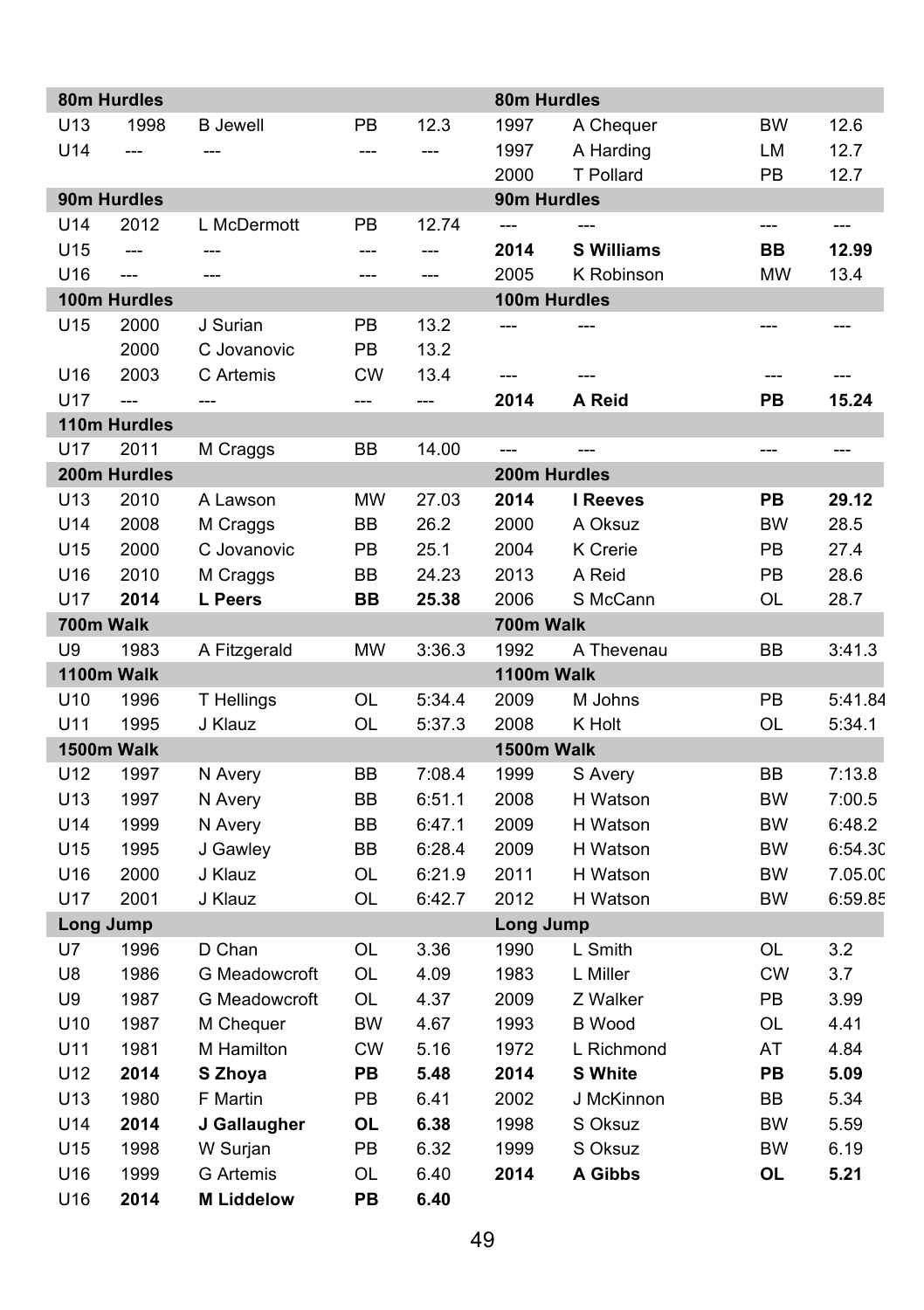| U17              | 2011                 | M Craggs         | <b>BB</b> | 6.69           | 2013                 | R Vester         | PB        | 5.19  |
|------------------|----------------------|------------------|-----------|----------------|----------------------|------------------|-----------|-------|
|                  | <b>Triple Jump</b>   |                  |           |                | <b>Triple Jump</b>   |                  |           |       |
| U10              | 1988                 | G Meadowcroft    | OL        | 9.82           | 2011                 | C Blackman       | <b>BW</b> | 9.53  |
| U11              | 2013                 | S Zhoya          | LM        | 10.89          | 1998                 | C Douglas        | OL        | 10.12 |
| U12              | 1988                 | S Hair           | <b>KD</b> | 11.46          | 2001                 | J McKinnon       | <b>BB</b> | 11.04 |
| U13              | 1979                 | F Martin         | PB        | 12.25          | 2014                 | C Blackman       | <b>BW</b> | 10.83 |
| U14              | 1992                 | D Davey          | <b>BW</b> | 12.66          | 1994                 | <b>B</b> Payze   | PB        | 11.11 |
| U15              | 1991                 | S Hair           | <b>KD</b> | 13.19          | 2014                 | <b>A Glands</b>  | BB        | 11.56 |
| U16              | 2013                 | J Konle          | OL        | 13.90          | 2014                 | A Gibbs          | OL        | 11.00 |
| <b>U17</b>       | 2000                 | <b>G</b> Artemis | OL        | 12.54          | 2005                 | S McCann         | OL        | 10.19 |
| <b>High Jump</b> |                      |                  |           |                | <b>High Jump</b>     |                  |           |       |
| U9               | 1975                 | D Anderson       | <b>MW</b> | 1.28           | 1982                 | J Mullings       | <b>KD</b> | 1.18  |
| U10              | 1980                 | J Cook           | <b>MW</b> | 1.42           | 1983                 | K Woodward       | KD        | 1.25  |
| U11              | 1977                 | D Anderson       | <b>MW</b> | 1.58           | 1982                 | K. Bailey        | MW        | 1.43  |
| U12              | 1978                 | D Anderson       | <b>MW</b> | 1.6            | 1983                 | L Shenstone      | <b>BW</b> | 1.57  |
| U13              | 1979                 | D Anderson       | <b>MW</b> | 1.82           | 2008                 | K Sexton         | OL        | 1.65  |
| U14              | 1997                 | D Singe          | BB        | 1.76           | 2011                 | N Robinson       | PB        | 1.68  |
|                  | 2014                 | L Fox            | <b>BB</b> | 1.76           |                      |                  |           |       |
| U15              | 1990                 | J Pozzi          | MP        | 1.93           | 2012                 | N Robinson       | PB        | 1.65  |
| U16              | 2013                 | J Konle          | OL        | 1.90           | 1999                 | S Blackney       | <b>BB</b> | 1.6   |
| U17              | 2013                 | L Peers          | LM        | 1.82           | 2006                 | S McCann         | <b>OL</b> | 1.50  |
|                  | <b>Turbo Javelin</b> |                  |           |                | <b>Turbo Javelin</b> |                  |           |       |
| U7               | 2005                 | H Robinson       | LM        | 17.23          | 2014                 | <b>E</b> Kempson | LM        | 14.21 |
| U8               | 2002                 | D Duplock        | <b>CW</b> | 24.04          | 2004                 | A Robinson       | LM        | 18.3  |
| U9               | 2001                 | G Derrington     | <b>BW</b> | 28.07          | 2005                 | A Robinson       | LM        | 22.26 |
|                  | Javelin 400g         |                  |           |                | Javelin 400g         |                  |           |       |
| U10              | 1979                 | A Foley          | BB        | 38.9           | 2006                 | A Robinson       | LM        | 27.28 |
| U11              | 1980                 | A Foley          | BB        | 42.78          | 2001                 | J O'Donovan      | <b>BW</b> | 30.74 |
| U12              | 1980                 | A Foley          | BB        | 47.7           | 2008                 | A Robinson       | PB        | 34.79 |
| U13              | $\overline{a}$       | ---              | ---       | ---            | 1996                 | L Smith          | OL        | 40.96 |
| U14              | $\overline{a}$       | ---              | ---       | ---            | 2014                 | L Ilievski       | <b>BW</b> | 38.94 |
|                  | Javelin 500g         |                  |           |                | Javelin 500g         |                  |           |       |
| U15              | $\overline{a}$       | $---$            | ---       | ---            | 2013                 | <b>A Glands</b>  | BВ        | 25.92 |
| U16              | $\overline{a}$       | ---              | ---       | ---            | 2013                 | <b>E</b> Calder  | OL        | 24.94 |
| U17              | $\overline{a}$       | $\overline{a}$   | ---       | $\overline{a}$ | 2013                 | A Robinson       | PB        | 37.45 |
|                  | Javelin 600g         |                  |           |                | Javelin 600g         |                  |           |       |
| U13              | 1998                 | C Jovanovic      | PB        | 46.46          | $\overline{a}$       | $\overline{a}$   | ---       | ---   |
| U14              | 1990                 | C Roebuck        | MW        | 54.56          | ---                  | ---              | ---       | ---   |
| U15              | 1991                 | C Roebuck        | <b>MW</b> | 59.84          | $\overline{a}$       | $---$            | $---$     | $---$ |
|                  | Javelin 700g         |                  |           |                | Javelin 700g         |                  |           |       |
| U16              | 2010                 | M Craggs         | BB        | 51.24          | $\overline{a}$       | $---$            | ---       | $---$ |
| U17              | 2002                 | A Hoftsee        | <b>CW</b> | 52.0           | ---                  | $---$            | ---       | $---$ |
|                  | Shot Put 1.5kg       |                  |           |                |                      | Shot Put 1.5kg   |           |       |
| U7               | 1988                 | N Hebbard        | LM        | 6.4            | 1987                 | A Christian      | PB        | 5.57  |
| U8               | 1989                 | N Hebbard        | LM        | 9.41           | 1988                 | A Christian      | PB        | 7.46  |
|                  | <b>Shot Put 2kg</b>  |                  |           |                | <b>Shot Put 2kg</b>  |                  |           |       |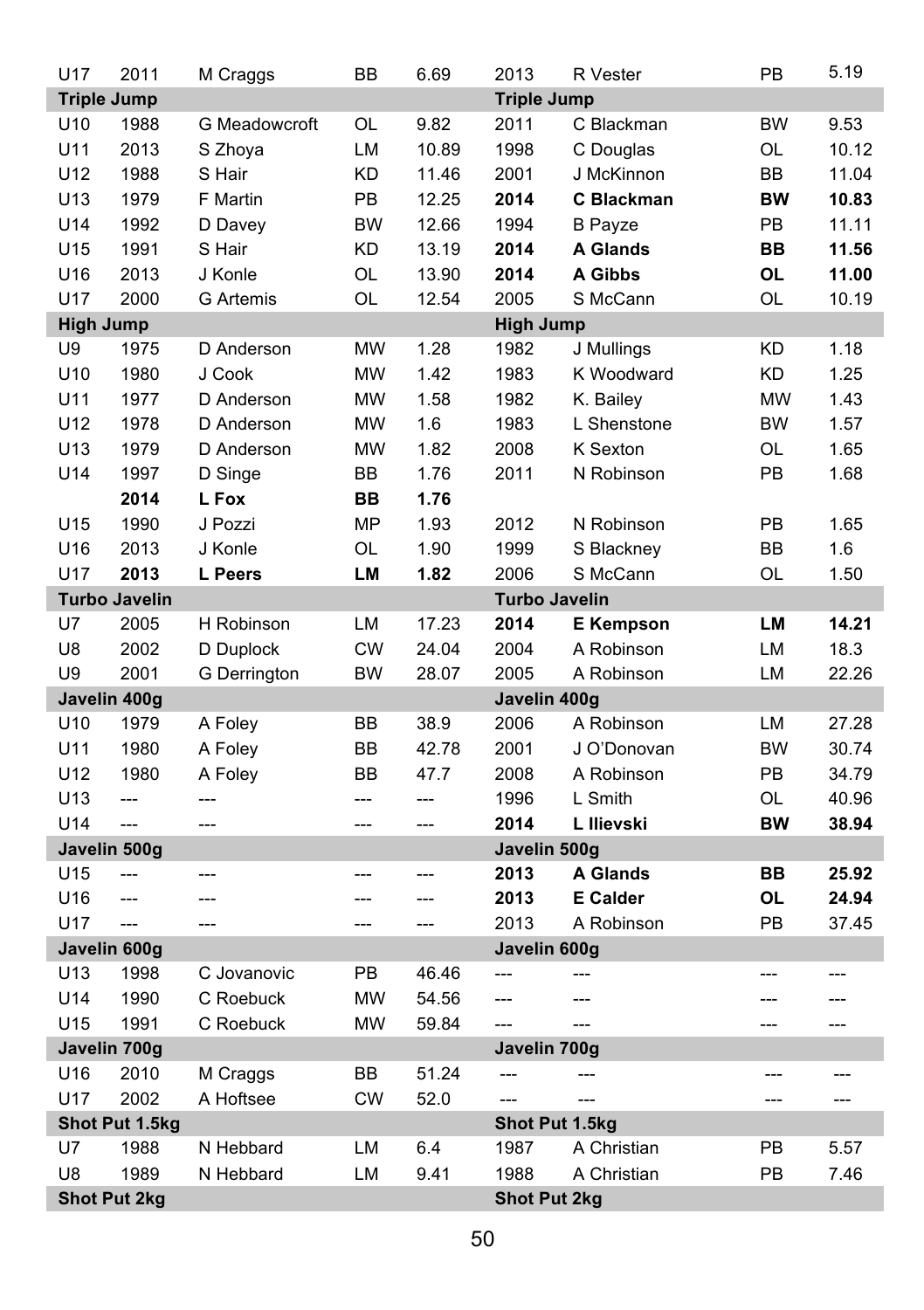| U9          | 1975                | A Reeves     | AT         | 9.31  | 1989                | A Christian    | PB        | 7.59  |
|-------------|---------------------|--------------|------------|-------|---------------------|----------------|-----------|-------|
| U10         | 1973                | S Fazey      | OL         | 10.45 | 1989                | A Christian    | PB        | 8.84  |
|             |                     |              |            |       |                     |                |           |       |
| U11         | 1998                | H O'Brien    | PB         | 11.16 | 1995                | H Lawson       | <b>MW</b> | 10.09 |
|             | 2005                | M Craggs     | <b>BB</b>  | 11.16 |                     |                |           |       |
| U12         | ---                 | ---          | $---$      | ---   | 1986                | C Finucane     | PB        | 12.42 |
|             | <b>Shot Put 3kg</b> |              |            |       | <b>Shot Put 3kg</b> |                |           |       |
| U12         | 1979                | F Martin     | <b>PB</b>  | 11.65 | $\overline{a}$      | $---$          | ---       | $---$ |
| U13         | 1982                | R Giroud     | <b>MW</b>  | 14.64 | 2000                | L Smith        | LM        | 11.47 |
| U14         | 1984                | A Dunnet     | ATT        | 13.20 | 1992                | <b>B</b> Payze | PB        | 12.88 |
| U15         | ---                 | ---          | ---        | ---   | 1995                | L Wai          | PB        | 13.96 |
| U16         | ---                 | ---          |            | ---   | 1999                | H Lawson       | <b>MW</b> | 10.84 |
| U17         | $---$               | ---          | ---        | ---   | 1999                | J Hazell       | <b>MW</b> | 11.38 |
|             | <b>Shot Put 4kg</b> |              |            |       | <b>Shot Put 4kg</b> |                |           |       |
| U15         | 2003                | T Grabe      | OL         | 16.2  |                     |                | ---       | $---$ |
| U16         | 1998                | J Hoftsee    | OL         | 15.86 | ---                 | ---            | ---       | ---   |
|             | <b>Shot Put 5kg</b> |              |            |       |                     |                |           |       |
| U17         | 2000                | J Hoftsee    | <b>OL</b>  | 13.41 | $\overline{a}$      | $---$          | ---       | $---$ |
|             |                     |              |            |       |                     |                |           |       |
|             | Discus 350g         |              |            |       | Discus 350g         |                |           |       |
| U7          | 2001                | M O'Brien    | <b>BTM</b> | 19.79 | 2010                | K Yates        | <b>BW</b> | 16.81 |
|             | Discus 500g         |              |            |       | Discus 500g         |                |           |       |
| U8          | 1992                | A Prince     | PB         | 24.7  | 1987                | A Christian    | <b>PB</b> | 20.2  |
| U9          | 1983                | J Foley      | <b>BB</b>  | 30.8  | 1989                | A Christian    | PB        | 25.14 |
| U10         | 1978                | A Foley      | BB         | 34.28 | 1990                | A Christian    | PB        | 30.68 |
|             | Discus 750g         |              |            |       | Discus 750g         |                |           |       |
| U11         | 2003                | G Derrington | <b>BW</b>  | 32.13 | 1991                | A Christian    | PB        | 30    |
| U12         | 1980                | A Foley      | <b>BB</b>  | 42.5  | 1992                | A Christian    | <b>PB</b> | 34.34 |
| U13         | $\overline{a}$      | $---$        | $---$      | ---   | 1991                | <b>B</b> Payze | PB        | 37.8  |
| Discus 1 kg |                     |              |            |       | Discus 1 kg         |                |           |       |
| U13         | 1998                | G O'Brien    | PB         | 38.96 | ---                 | ---            | ---       | ---   |
| U14         | 1985                | R Vogel      | <b>MP</b>  | 49.08 | 1992                | <b>B</b> Payze | PB        | 38.1  |
| U15         | 1991                | C Roebuck    | <b>MW</b>  | 47.28 | 1993                | <b>B</b> Payze | <b>PB</b> | 39.68 |
| U16         | 1999                | J Hoftsee    | OL         | 49.22 | 2004                | L Smith        | LM        | 42.34 |
| U17         | $\overline{a}$      |              | $---$      | ---   | 2009                | S Fenwick      | OL        | 38.03 |
|             | Discus 1.5kg        |              |            |       |                     |                |           |       |

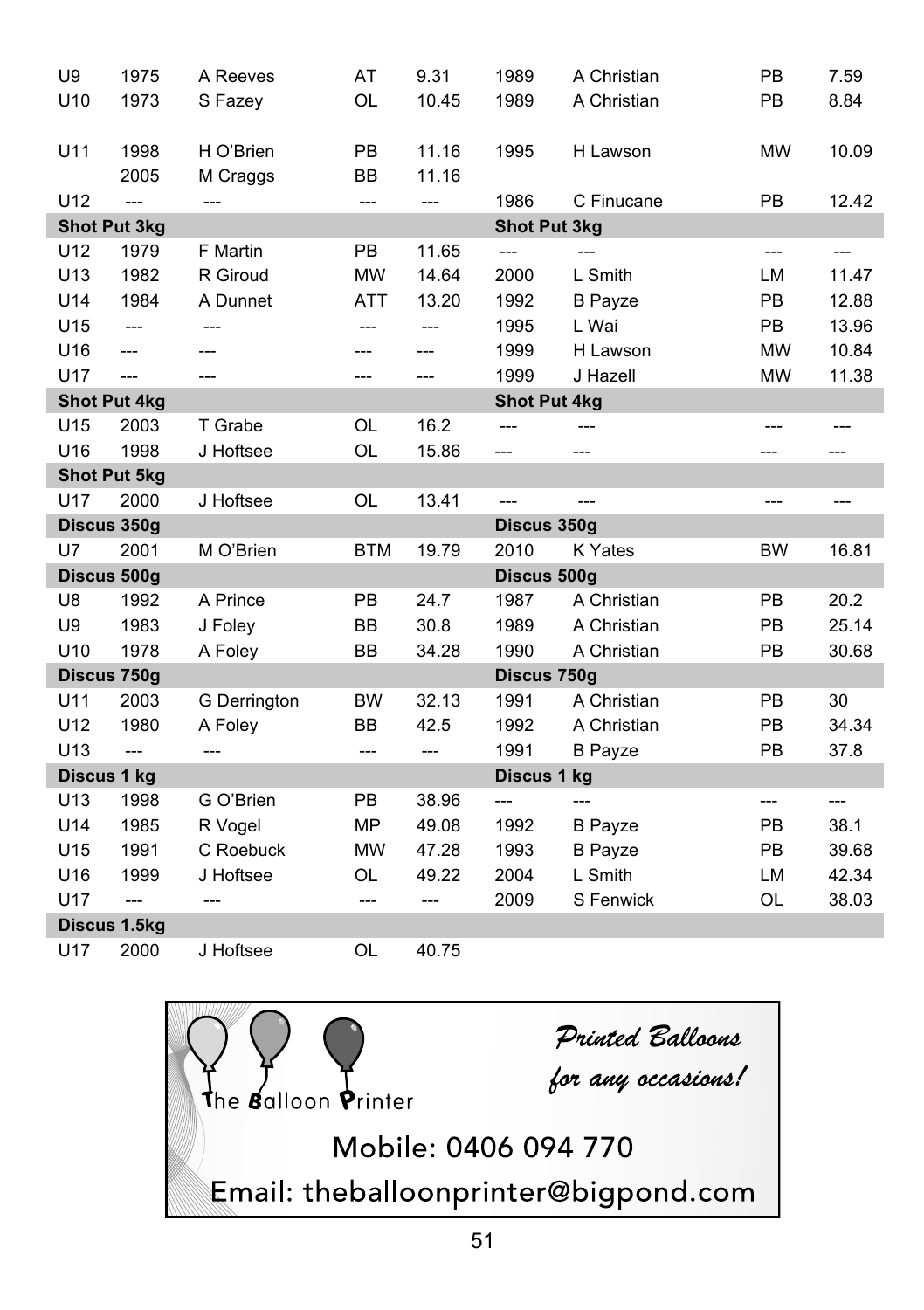### **High Jump**

Competition at MLAC commences with the bar at the heights listed below:

The bar is then raised in 5cm increments until all but the final six  $(6)$  athletes<sup>1</sup> have been eliminated. The bar is then raised a minimum of 2cm intervals. Each athlete is allowed two (2) attempts at any one height until only 6 are left in each age group up to and including U13. Then 3 attempts at each height will be allowed. **All U14 and up athletes will be allowed three attempts at any height before being eliminated; this rule may be modified at the discretion of the key official.** U9, U10 and U11 athletes to use 'scissors' style only.

|            | U9   | $ U10\rangle$ | U11   U12   U13 | l U14 | U15 U16                                              | U17 |
|------------|------|---------------|-----------------|-------|------------------------------------------------------|-----|
| I BOYS     | 80cm | 90cm          |                 |       | 95cm   1.05m   1.10m   1.20m   1.25m   1.30m   1.35m |     |
| GIRLS 75cm |      | 85cm          |                 |       | 90cm   1.00m   1.05m   1.10m   1.15m   1.20m   1.25m |     |

**Note:** The starting height for state events differs from MLAC competition. Please refer to the WALA website for State starting heights prior to nominating to conduct this even at state events.

### **Long Jump**

Each athlete is allowed three (3) jumps. The front of mat for U7 to U9 will be 20 cm from the pit. For U10 to U12 the front of the mat will be 1m from the pit and for U13-17 front of the strip will be 1m from the pit. A 1m mat is used for U7 to U9, a 0.5m mat for U10 to U12, and a 0.2m mat/board/strip for U13 to U17.

### **Triple Jump**

j

Each athlete is allowed three (3) jumps. Take-off board/mat same size as for long jump. The board settings are listed below:

|              | U7  | U8  | U9  | U10              | U11              | U <sub>12</sub>                             | U <sub>13</sub> | U <sub>14</sub> | U <sub>15</sub> | U16   | <b>U17</b> |
|--------------|-----|-----|-----|------------------|------------------|---------------------------------------------|-----------------|-----------------|-----------------|-------|------------|
| <b>BOYS</b>  |     |     |     |                  |                  |                                             |                 |                 |                 |       |            |
| Board<br>(m) | n/a | n/a | n/a | 0.5 <sub>m</sub> | 0.5 <sub>m</sub> | 0.5 <sub>m</sub>                            | Strip           | Strip           | Strip           | Strip | Strip      |
| Mat(m)       | n/a | n/a | n/a |                  |                  | In full metre increments commencing from 5m |                 |                 |                 |       |            |
| <b>GIRLS</b> |     |     |     |                  |                  |                                             |                 |                 |                 |       |            |
| Board<br>(m) | n/a | n/a | n/a | 0.5 <sub>m</sub> | 0.5 <sub>m</sub> | 0.5 <sub>m</sub>                            | Strip           | Strip           | Strip           | Strip | Strip      |
| Mat $(m)$    | n/a | n/a | n/a |                  |                  | In full metre increments commencing from 5m |                 |                 |                 |       |            |

Competitors can request to move the mat/board in metre increments up or down from the recommended distance. Distance measured from edge of mat closest to pit.

<sup>1</sup> Final 6 athletes refers to the highest jumping athletes in an age group, regardless of the number of sites operating. The exception is the first two weeks when PB's are still being determined.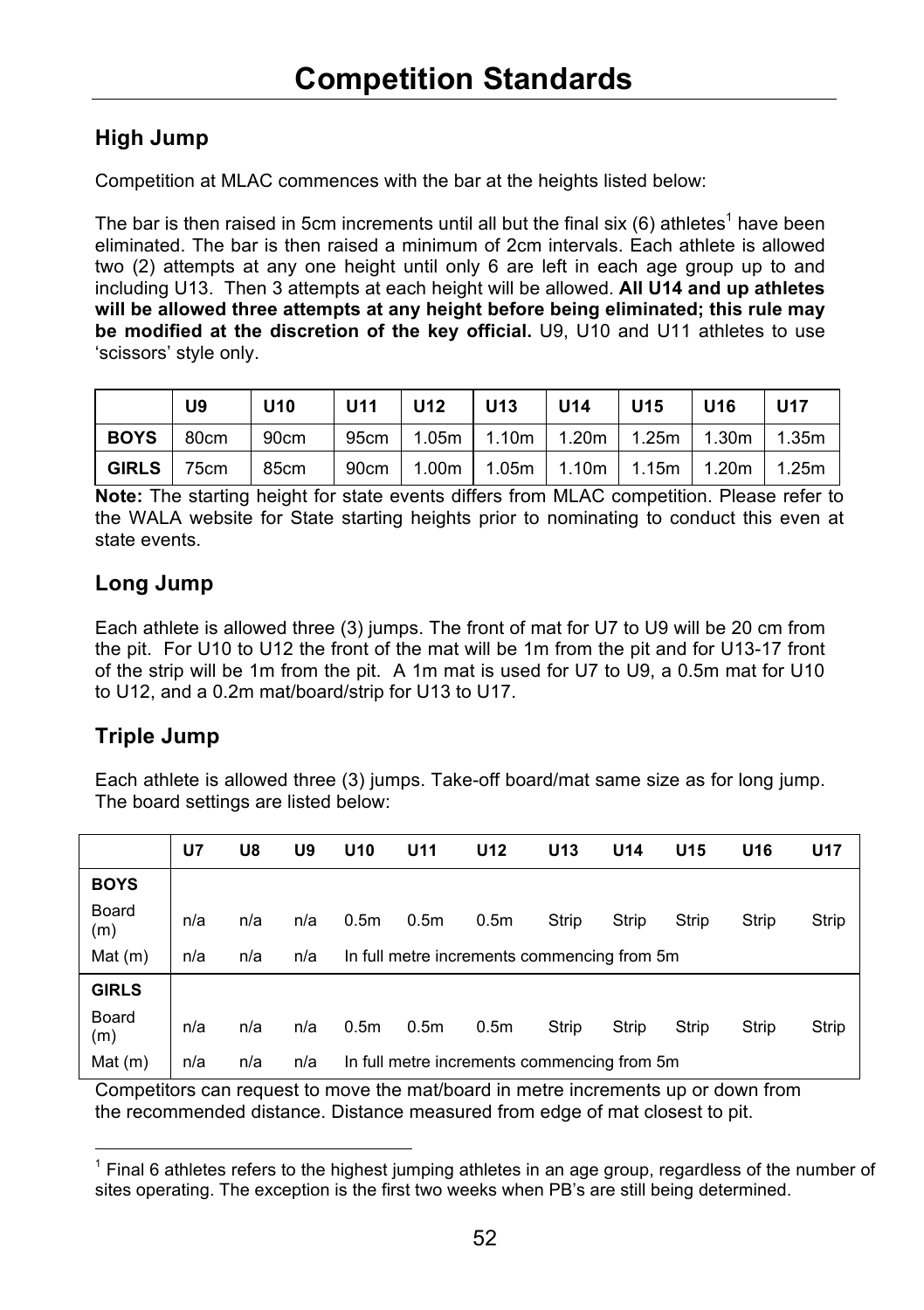### **Shot Put**

Each athlete is allowed three (3) throws. Listed below are the weights of implements for each age group:

|              | U <sub>7</sub> | U8 |         |         |      |         |       | U9   U10   U11   U12   U13   U14   U15   U16   U17 |     |     |     |
|--------------|----------------|----|---------|---------|------|---------|-------|----------------------------------------------------|-----|-----|-----|
| <b>BOYS</b>  | 1.5kg* 1.5kg   |    |         | 2kg 2kg |      | 2kg 3kg | . 3kg | $\lceil$ 3kg $\lceil$                              | 4kg | 4kq | 5kg |
| <b>GIRLS</b> | 1.5kg* 1.5kg   |    | 2kg 2kg |         | 12kg | 2kg     | 3kg   | 3kg                                                | 3ka | 3kg | 3kg |

\*1.0kg for WALA events

### **Discus**

Each athlete is allowed three (3) throws. Listed below are the weights of implements for each age group:

|              | U7   | U8               | U9               | U <sub>10</sub>  | U11  | U12  | U <sub>13</sub> | <b>U14</b> | U <sub>15</sub> U <sub>16</sub> |     | <b>U17</b>        |
|--------------|------|------------------|------------------|------------------|------|------|-----------------|------------|---------------------------------|-----|-------------------|
| <b>BOYS</b>  | 350q | 500 <sub>g</sub> | 500 <sub>g</sub> | 500 <sub>g</sub> | 750g | 750g | 1kg             | 1kg        | 1 <sub>kg</sub>                 | 1kg | 1.5 <sub>kq</sub> |
| <b>GIRLS</b> | 350q | 500 <sub>g</sub> | 500 <sub>g</sub> | 500g             | 750g | 750g | 750g            | 1kg        | 1kg                             | 1kg | 1kg               |

### **Javelin**

Each athlete is allowed three throws. Below are the weights of implements for each age group:

|                                       | U7         | U8         | U9         | U <sub>10</sub>  | U11              | U12  | U <sub>13</sub> | U14              | U <sub>15</sub> | U <sub>16</sub> | <b>U17</b> |
|---------------------------------------|------------|------------|------------|------------------|------------------|------|-----------------|------------------|-----------------|-----------------|------------|
| <b>BOYS</b>                           | $\tau$ jav | $\tau$ jav | $\tau$ iav | 400 <sub>g</sub> | 400g             | 400g | 600g            | 600g             | 600g            | 700g            | 700g       |
| <b>GIRLS</b>                          | $\tau$ iav | $\tau$ iav | $\tau$ jav | 400g             | 400 <sub>a</sub> | 400q | 400q            | 400 <sub>a</sub> | 500a            | 500a            | 500q       |
| $\mathbf{r}$ . The state $\mathbf{r}$ |            |            | ________   |                  |                  |      |                 |                  |                 |                 |            |

**Note:** Tjav = Turbo Javelin for U7 – U9.

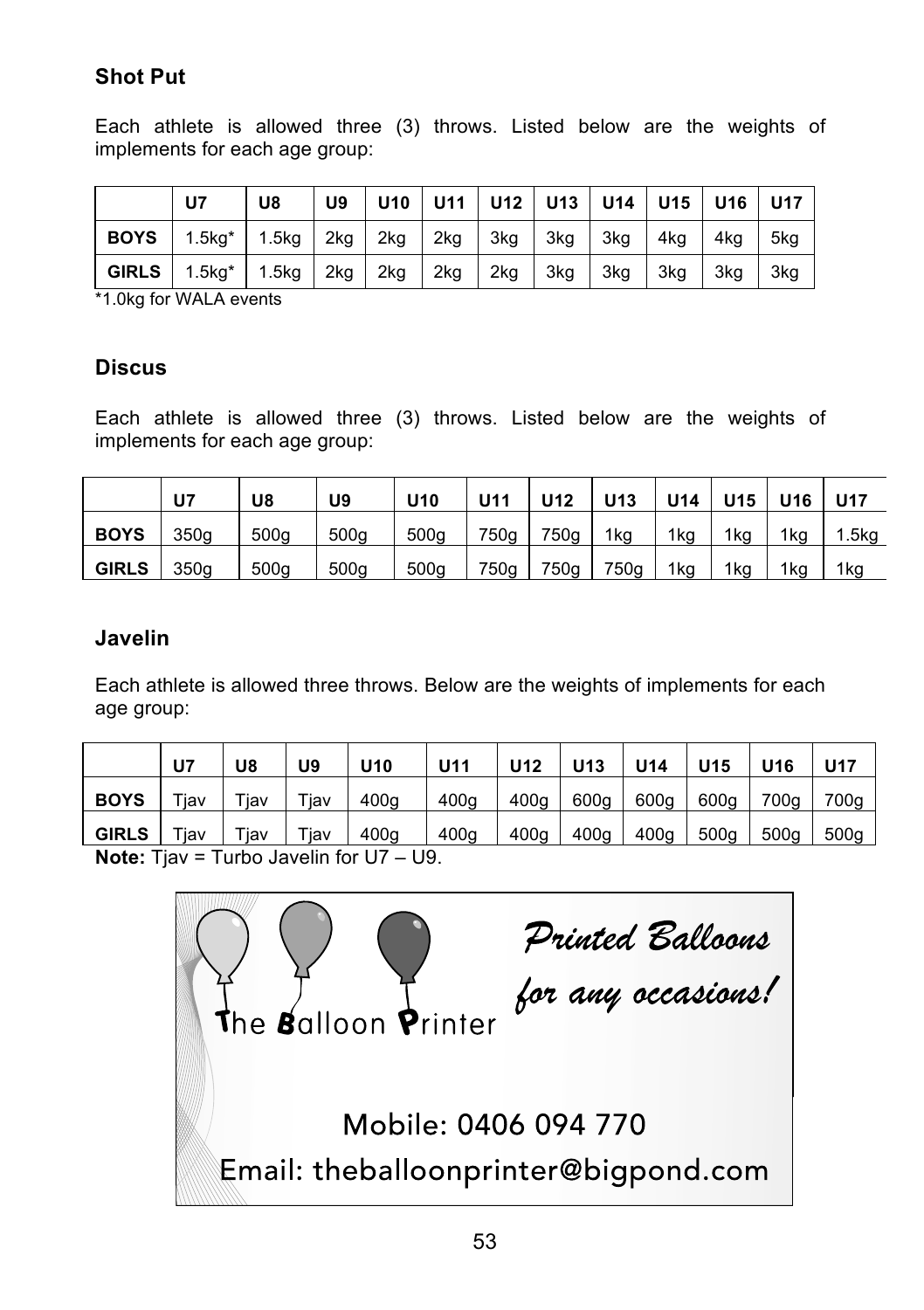Hurdles

Colour coding for Hurdles Spacing: **Hurdles** Colour coding for Hurdles Spacing**:**

| $\frac{2}{10}$ | Blue       | Boys U17     |               |
|----------------|------------|--------------|---------------|
| oom            | Yellow     | Boys U15-U16 | Girls U17     |
|                | White      | Boys U14     | Girls U15-U16 |
| m<br>S         | <b>Red</b> | Boys U13     | Girls U13-U14 |
| έp             | Black      | Boys U7-U12  | Girls U7-U12  |
|                |            |              |               |

| <b>BOYS</b>            | U7/8 | <b>gu</b> | $\frac{1}{2}$ | 51     | U12 | U13            | <b>J14</b> | U15             | <b>U16</b>     | U17           | U13            | <b>U14</b>    | U15            | <b>U16</b>    | 5ru           |
|------------------------|------|-----------|---------------|--------|-----|----------------|------------|-----------------|----------------|---------------|----------------|---------------|----------------|---------------|---------------|
| Distance (m)           | 8    | 8         | GO            | 8      | 80  | 80             | 80         | $\overline{00}$ | $\overline{0}$ | $\frac{0}{1}$ | 200            | 200           | 200            | 200           | 200           |
| Height (cm)            | 45   | 45        | 80            | 8      | 89  | 76             | 76         | 76              | 76             | 76            | 89             | 76            | 76             | 76            | 76            |
| Run in (m)             | 57   | 51        | 12            | 51     | 21  | $\frac{2}{1}$  | င္         | 13              | ო              | 72<br>.<br>ო  | ္လ             | 20            | 20             | 20            | 20            |
|                        |      |           |               |        |     |                |            |                 |                |               | 35             | 35            | 35             | 35            | 35            |
| Dist between (m)       | r    | r         | r             | Ľ      | r   | N              | $\infty$   | rö<br>∞         | гó<br>∞        | $\frac{4}{9}$ |                |               |                |               |               |
| Run Out (m)            | చ    | مبر<br>ب  | 13            | చ      | 13  | $\overline{c}$ | చ          | iņ<br>ä         | rö.<br>ö       | 14.02         | $\overline{4}$ | $\frac{1}{4}$ | $\frac{1}{2}$  | $\frac{4}{3}$ | $\frac{1}{4}$ |
|                        |      |           |               |        |     |                |            |                 |                |               | 5              | 5             | ю              | 5             | 5             |
| Y.<br>Number of flight | ဖ    | ဖ         | ဖ             | ဖ      | ဖ   | တ              | တ          | $\frac{1}{2}$   | $\frac{1}{2}$  | $\frac{0}{1}$ |                |               |                |               |               |
|                        |      |           |               |        |     |                |            |                 |                |               |                |               |                |               |               |
| GIRLS                  | U7/8 | ဌိ        | $\frac{1}{2}$ | ד<br>5 | U12 | U13            | <b>U14</b> | U15             | <b>U16</b>     | <b>J17</b>    | U13            | <b>U14</b>    | U15            | U16           | <u>ัร</u>     |
| Distance (m)           | 8    | 8         | CO            | 80     | 80  | 80             | 80         | 90              | 90             | So            | 200            | 200           | 200            | 200           | 200           |
| Height (cm)            | 45   | 45        | 80            | 8      | 68  | 76             | 76         | 76              | 76             | 76            | 89             | 76            | 76             | 76            | 76            |
| Run in (m)             | 51   | 2         | $\frac{2}{1}$ | 51     | 2   | $\frac{2}{3}$  | 51         | 13              | 13             | م.<br>ا       | ສ              | 20            | 20             | 20            | 20            |
| Dist between (m)       | r    | Ľ         | Ľ             | Z      | N   | r              | Z          | $\infty$        | $\infty$       | гÚ<br>ထ       | 35             | 35            | 35             | 35            | 35            |
| Run Out (m)            | 13   | చ         | ო             | 13     | 13  | N              | 51         | 13              | ო              | 10.5          | $\frac{1}{2}$  | $\frac{1}{2}$ | $\overline{4}$ | $\frac{4}{1}$ | $\frac{4}{3}$ |
| Number of flights      | ဖ    | ဖ         | ဖ             | ဖ      | ဖ   | တ              | တ          | თ               | თ              | $\tilde{c}$   | 5              | 5             | 5              | 5             | 5             |

| $\overline{117}$ | 200 | 76 | 20 | 35 | $\frac{1}{4}$  | 5  | U17             | 200 | 76 | 20 | 35 | $\overline{4}$ | ю |
|------------------|-----|----|----|----|----------------|----|-----------------|-----|----|----|----|----------------|---|
| <b>U16</b>       | 200 | 76 | 20 | 35 | $\frac{1}{4}$  | Ю  | U16             | 200 | 76 | 20 | 35 | $\overline{4}$ | Ю |
| U15              | 200 | 76 | 20 | 35 | $\overline{4}$ | မာ | U <sub>15</sub> | 200 | 76 | 20 | 35 | $\overline{a}$ | Ю |
| <b>U14</b>       | 200 | 76 | 20 | 35 | $\overline{4}$ | မာ | <b>U14</b>      | 200 | 76 | 20 | 35 | $\overline{4}$ | Ю |
| U13              | 200 | 8  | 20 | 35 | ទ              | Ю  | U13             | 200 | 89 | ສ  | 35 | $\overline{4}$ | ю |

54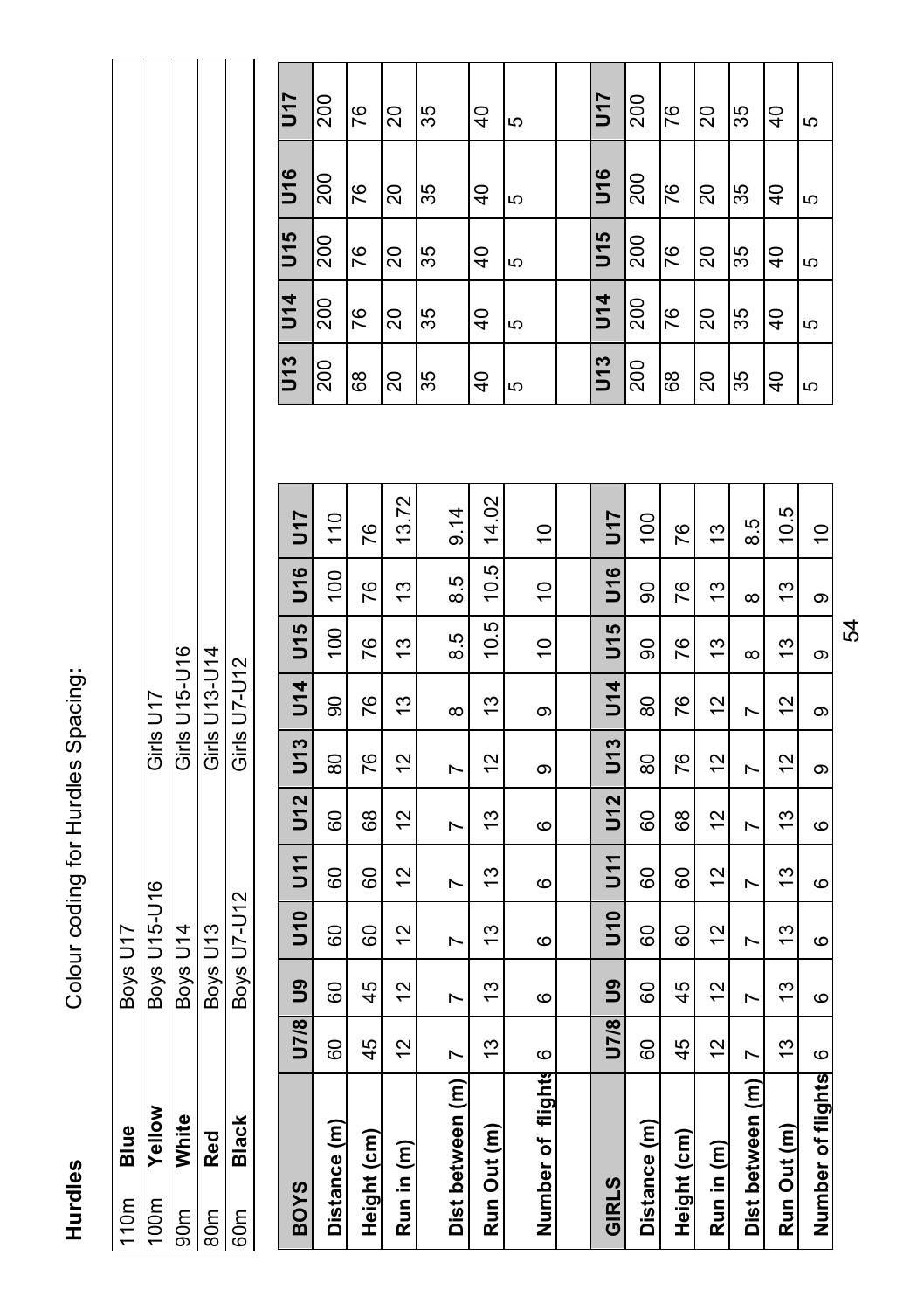Achievement Ribbon Performance Levels - Girls **Achievement Ribbon Performance Levels - Girls**

| Gold                      | 13                                           |                                                           |                    | $\frac{3}{2}$ |                         |                                           |   | $\frac{3}{2}$                             |                      |         | 13                                        |         |            | 12                    |                                                       |         |       | $\overline{c}$ |                               |       | H           |             |                                           |      | H      |                                 |                                 |                                              | Φ            |                                                      |        | ၜ                    |            |                                                        |                                                                                                                                     |
|---------------------------|----------------------------------------------|-----------------------------------------------------------|--------------------|---------------|-------------------------|-------------------------------------------|---|-------------------------------------------|----------------------|---------|-------------------------------------------|---------|------------|-----------------------|-------------------------------------------------------|---------|-------|----------------|-------------------------------|-------|-------------|-------------|-------------------------------------------|------|--------|---------------------------------|---------------------------------|----------------------------------------------|--------------|------------------------------------------------------|--------|----------------------|------------|--------------------------------------------------------|-------------------------------------------------------------------------------------------------------------------------------------|
| <b>Ribbons</b>            |                                              | $\circ$ $\circ$ $\sim$                                    |                    |               | $\circ$ $\circ$ $\circ$ |                                           |   | $\circ$ $\circ$ $\circ$                   |                      |         | $\circ$ $\circ$ $\sim$                    |         |            |                       | <b>၈ ∞ ト</b>                                          |         |       |                | $\circ$ $\circ$ $\sim$        |       |             |             | $\circ$ $\circ$ $\sim$                    |      |        | $\infty$ $\sim$ $\infty$        |                                 |                                              |              | <b>765</b>                                           |        |                      | <b>004</b> |                                                        |                                                                                                                                     |
| WALKS                     | 9:38.1                                       |                                                           | 11:36.9<br>12:51.7 | 9:38.1        |                         | 11:36.9<br>12:51.7                        |   | 8:42.9                                    | 9:58.1               | 11:02.8 | 9:16.3<br>10:59.7                         | 12:21.8 |            | 9:45.9                | 10:59.0                                               | 12:01.9 | 1100M |                | 7:20.5<br>7:57.8<br>8:46.7    |       | 7:28.3      | 8:12.9      | 8:51.4                                    | Mooz | 4:49.4 |                                 | 5:11.9<br>5:41.4                |                                              |              |                                                      |        |                      |            |                                                        |                                                                                                                                     |
| TRIPLE<br>JUMP            |                                              | 0.000<br>0.000<br>0.00                                    |                    |               |                         | 8<br>0. 30<br>0. 0. 0.                    |   | 0.19<br>0.56<br>7.56                      |                      |         | 2.83<br>7.07<br>8.7                       |         |            |                       | 8.32<br>7.47<br>6.71                                  |         |       |                | 7. 2<br>6. 2<br>6. 0          |       |             |             | 6.82<br>6.67<br>5.52                      |      |        |                                 |                                 |                                              |              |                                                      |        |                      |            |                                                        |                                                                                                                                     |
| LONG<br>JUMP              |                                              | 4.50<br>4.215<br>3.75                                     |                    |               |                         | $449$<br>$449$<br>$382$<br>$36$           |   | $3,86$<br>$4,86$<br>$3,5$                 |                      |         | $4.567$<br>$3.54$                         |         |            |                       | 8<br>8<br>8<br>8<br>8<br>8                            |         |       |                | 3.27<br>3.27<br>3.27          |       |             |             | 32<br>32<br>32                            |      |        | 0<br>0<br>0<br>0<br>0<br>0<br>0 |                                 |                                              |              | 283<br>283<br>224                                    |        |                      |            | 2.45<br>2.21<br>1.97                                   |                                                                                                                                     |
| <b>JUNP</b><br><b>HộH</b> |                                              | $\frac{1}{4}$ $\frac{3}{2}$ $\frac{5}{2}$                 |                    |               |                         | $\frac{4}{3}$ $\frac{8}{3}$ $\frac{5}{3}$ |   | $\frac{36}{125}$                          |                      |         | $\frac{5}{2}$ $\frac{5}{2}$ $\frac{5}{2}$ |         |            |                       | 7.708                                                 |         |       |                | $7.05$<br>$1.95$<br>0.95      |       |             |             | $\frac{1}{9}$ $\frac{8}{9}$ $\frac{8}{9}$ |      |        |                                 | 8<br>8<br>0<br>0<br>0<br>0<br>0 |                                              |              |                                                      |        |                      |            |                                                        |                                                                                                                                     |
| <b>JAVELIN</b>            | 92<br>28 00 82<br><b>6009</b><br><b>6009</b> |                                                           |                    |               |                         | 24.00<br>24.00<br>24.00                   |   | <b>និ</b><br>ខេត្ត<br>មិន ខេ              |                      |         | <b>មិត្</b><br>ស្រី<br>ស្រី               |         |            |                       | 16.70<br>19.39<br>19.39                               |         |       |                | $478\n48\n84$                 |       |             |             | ភ្នំ<br>ខូន<br>2 មិន                      | Ř    | 11.29  |                                 | 9.13<br>7.53                    |                                              |              |                                                      |        |                      |            | $7.39$<br>5.7<br>4.86                                  | Note: There is insufficient data for U17 ribbon achievments. U16 data can be used noting some differences in distances and weights. |
| <b>DISCUS</b>             |                                              | 24.10<br>18.32<br>16.50                                   |                    |               | 22.28<br>17.48          | 14.30                                     |   | 750g                                      | 15.81<br>13.33       |         | 19.95<br>19.54<br>13.54                   |         |            |                       | $\begin{array}{c} 7.30 \\ 13.77 \\ 11.32 \end{array}$ |         |       |                | 14.93<br>12.25<br>10.01       |       | <b>Boos</b> |             | $15.13$<br>$11.92$<br>$9.77$              |      |        |                                 | 12.49<br>10.32<br>8.76          |                                              |              | $\begin{array}{c} 10.29 \\ 8.47 \\ 6.47 \end{array}$ |        | 350g<br>8.78<br>6.84 |            | 5.18                                                   |                                                                                                                                     |
| <b>SHOT</b>               | 3.0 <sub>kg</sub>                            | 8.8<br>8.8<br>6.9                                         |                    |               |                         | 8424<br>842                               |   | 7.82<br>6.87<br>5.77                      |                      |         | 7. 12<br>6. 20<br>5. 30                   |         | 2.0kg      |                       | 7.38<br>6.32<br>5.6                                   |         |       |                | 6.47<br>5.47<br>6.47          |       |             |             | $478$<br>$478$<br>$44$                    |      |        |                                 | 448<br>448                      | $\frac{1}{2}$ 4 3 3 5<br>$\frac{4}{2}$ 3 5 5 |              |                                                      |        |                      |            | ន្ល<br>ភី ភី ស្តី<br>ភី ភី                             |                                                                                                                                     |
| <b>HURDLES</b><br>200M    |                                              | 32 3 3<br>32 3 30                                         |                    |               |                         | 32.3<br>34.7<br>37.2                      |   | 33<br>33<br>33<br>33                      |                      |         | 8<br>8<br>8<br>9<br>9<br>9                |         |            |                       |                                                       |         |       |                |                               |       |             |             |                                           |      |        |                                 |                                 |                                              |              |                                                      |        |                      |            |                                                        |                                                                                                                                     |
| <b>HURDLES</b>            | ब्रब                                         | 17 33<br>18 54<br>19 74                                   |                    |               |                         | 16.01<br>17.61<br>19.90                   | 쪭 | 14.75                                     | 17.00<br>18.91       |         | 15.83<br>18.17<br>20.36                   |         | <b>M09</b> | $\frac{12.11}{13.37}$ |                                                       | 14.39   |       |                | 12 46<br>12 46<br>14 58       |       |             |             | 13.32<br>14.12<br>15.22                   |      |        |                                 | 12.88<br>13.80<br>14.70         |                                              |              | $13.50$<br>$14.41$<br>$15.56$                        |        |                      |            | $14.59$<br>$16.38$<br>$18.00$                          |                                                                                                                                     |
| 1500M                     |                                              | 5:48.5<br>6:36.7<br>7:30.0                                |                    |               |                         | 5:30.5<br>6:26.6<br>7:04.5                |   | 5:49.7<br>6:28.9<br>6:57.7                |                      |         | 6:02.9<br>6:40.2<br>7:24.3                |         |            | 6:04.1<br>6:40.7      |                                                       | 7:12.2  |       |                | 6:20.4<br>6:51.8<br>7:27.0    |       |             |             |                                           |      |        |                                 |                                 |                                              |              |                                                      |        |                      |            |                                                        |                                                                                                                                     |
| 800M                      |                                              | 2:47.3<br>3:03.8<br>3:35.0                                |                    |               |                         | 2:49.1<br>3:02.9<br>3:28.0                |   | 2:49.0<br>3:02.5<br>3:21.7                |                      |         | 2:52.6<br>3:11.9                          | 3:30.6  |            | 2:58.8<br>3:15.7      |                                                       | 3:31.8  |       |                | 3:05.9<br>3:20.5<br>3:37.5    |       |             |             | $3.13.4$<br>$3.27.8$<br>$3.49.0$          |      |        |                                 | 3:23.5<br>3:39.9<br>4:00.4      |                                              |              |                                                      |        |                      |            |                                                        |                                                                                                                                     |
| 400M                      |                                              | $\begin{array}{c} 1.06.3 \\ 1.08.8 \\ 1.12.1 \end{array}$ |                    |               | 1:06.0<br>1:10.2        | 1:19.1                                    |   | 1:07.8                                    | $1:13.9$<br>$1:23.0$ |         | $\frac{1770}{1177}$                       | 1:24.0  |            |                       | $1:14.0$<br>$1:27.8$                                  |         |       |                | $119.2$<br>$125.4$<br>$132.1$ |       |             |             | $1229$<br>$129.6$<br>$137.6$              |      |        | $126.8$<br>$135.6$              | 1:47.7                          |                                              |              |                                                      |        |                      |            |                                                        |                                                                                                                                     |
| 300M                      |                                              |                                                           |                    |               |                         |                                           |   |                                           |                      |         |                                           |         |            |                       |                                                       |         |       |                |                               |       |             |             |                                           |      |        |                                 |                                 |                                              | 1:05.3       | 1:10.2                                               | 1:17.0 |                      |            |                                                        |                                                                                                                                     |
| 200M                      |                                              |                                                           |                    |               |                         | 29.7<br>20.7<br>20.8                      |   | 5<br>23 75 93<br>23 75                    |                      |         | 30.7<br>30.85<br>35.7                     |         |            |                       | 32.5<br>32.5<br>37.7                                  |         |       |                | 0 0 10<br>3 8 8<br>3 8 9      |       |             |             | 56 36 4<br>56 36 4                        |      |        |                                 | 88 <del>4</del><br>89 4 4       |                                              | 39.6<br>42.6 |                                                      | 45.8   |                      |            | 4 \$ 6<br>4 \$ 6<br>5 \$ 5                             |                                                                                                                                     |
| 100M                      |                                              | 13.88<br>14.41<br>15.37                                   |                    |               |                         | 14.04<br>14.79<br>15.41                   |   | 14.20<br>15.17<br>16.17                   |                      |         | 14.67<br>15.68<br>16.77                   |         |            |                       | 15.29<br>12.55<br>17.35                               |         |       |                | $6.76$<br>$7.76$<br>$8.76$    |       |             |             | 16 31<br>10 31<br>10 31                   |      |        |                                 | 12.90<br>19.50<br>20.50         |                                              |              | 18.35<br>19.35<br>21.35                              |        |                      |            | ន្ល<br>ន្ល<br>ន្ល ន្ល                                  |                                                                                                                                     |
| 70M                       |                                              |                                                           |                    |               |                         |                                           |   |                                           |                      |         |                                           |         |            |                       |                                                       |         |       |                |                               |       |             |             |                                           |      |        |                                 | 12.37<br>13.4<br>13.91          |                                              |              | 12.63<br>14.63                                       |        | 13.97                | 14.81      | 15.77                                                  |                                                                                                                                     |
| 50M                       |                                              |                                                           |                    |               |                         |                                           |   |                                           |                      |         |                                           |         |            |                       |                                                       |         |       |                |                               |       |             |             |                                           |      |        |                                 |                                 |                                              |              |                                                      |        |                      |            | $\begin{array}{c} 10.12 \\ 10.76 \\ 11.38 \end{array}$ |                                                                                                                                     |
| <b>GIRLS</b>              |                                              | Blue<br>Red                                               | Green              |               | Blue<br>Red             | Green                                     |   | Blue<br>Red                               |                      | Green   | Blue<br>Red                               | Green   |            | Blue<br>Red           |                                                       | Green   |       | Blue<br>Red    |                               | Green |             | Blue<br>Red | Green                                     |      |        | Blue<br>Red                     | Green                           |                                              | Blue<br>Red  |                                                      | Green  |                      | a<br>Red   | Green                                                  |                                                                                                                                     |
|                           |                                              | $\frac{6}{10}$                                            |                    |               |                         | <b>1566</b>                               |   | $\frac{4}{4}$ $\frac{4}{4}$ $\frac{4}{4}$ |                      |         | $\frac{1}{12}$                            |         |            |                       | 12<br>12<br>12                                        |         |       |                | $\frac{1}{2} \pm \frac{1}{2}$ |       |             |             | eee                                       |      |        |                                 | <b></b> ග ග                     |                                              |              | $\infty$ $\infty$                                    |        |                      |            | $\frac{1}{2}$                                          |                                                                                                                                     |

55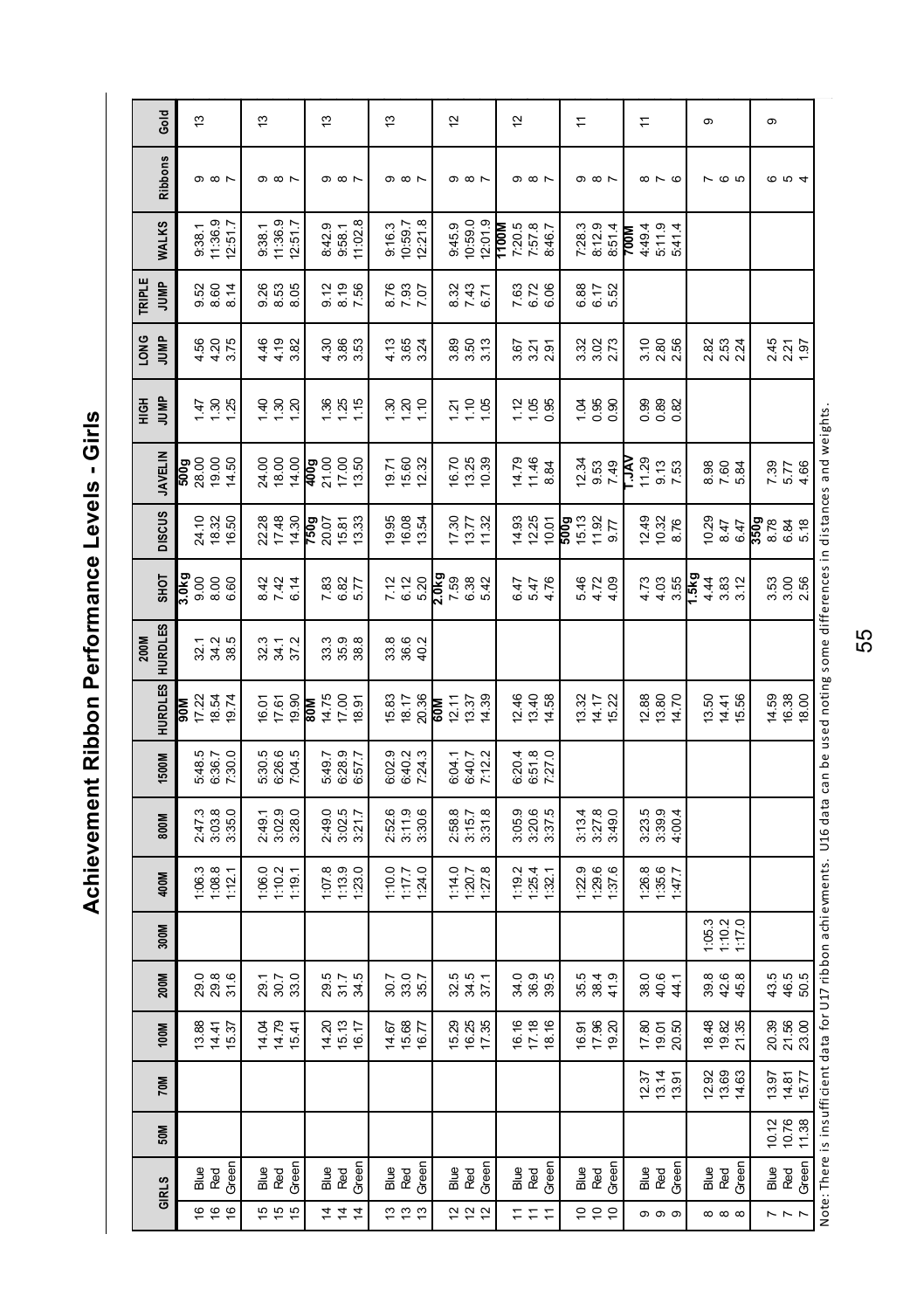Achievement Ribbon Performance Levels - Boys **Achievement Ribbon Performance Levels - Boys**

|               | Gold           |              | $\frac{3}{2}$     |                                                      |         | 13                                         |                            |         |            | 13                                                        |                        |       |            | $\frac{3}{2}$                |                        |                                  |            | 5                                 |                                 |         |                               | $\overline{c}$ |                            |       | $\stackrel{1}{\rightarrow}$           |                         |                                 |             | $\stackrel{1}{\rightarrow}$ |                               |                                   | ၜ           |                               |        |                            | Φ            |                                      |                                                                                                                                     |
|---------------|----------------|--------------|-------------------|------------------------------------------------------|---------|--------------------------------------------|----------------------------|---------|------------|-----------------------------------------------------------|------------------------|-------|------------|------------------------------|------------------------|----------------------------------|------------|-----------------------------------|---------------------------------|---------|-------------------------------|----------------|----------------------------|-------|---------------------------------------|-------------------------|---------------------------------|-------------|-----------------------------|-------------------------------|-----------------------------------|-------------|-------------------------------|--------|----------------------------|--------------|--------------------------------------|-------------------------------------------------------------------------------------------------------------------------------------|
|               | <b>Ribbons</b> |              |                   | $\circ$ $\circ$ $\sim$                               |         |                                            | $\circ$ $\circ$ $\sim$     |         |            |                                                           | $\circ$ $\circ$ $\sim$ |       |            |                              | $\circ$ $\circ$ $\sim$ |                                  |            |                                   | $\circ$ $\circ$ $\sim$          |         |                               |                | $\circ$ $\circ$ $\sim$     |       |                                       | $\circ$ $\circ$ $\sim$  |                                 |             |                             | $\infty$ $\sim$ $\infty$      |                                   |             | ဖေ                            |        |                            |              | <b>© ഗ</b> 4                         |                                                                                                                                     |
|               | WALKS          | <b>N0091</b> | 9:04.6<br>10:28.8 |                                                      | 11:44.5 | 9:04.6                                     | 10:28.8                    | 11:44.5 |            | 9:04.6                                                    | 10:28.8<br>11:44.5     |       |            | 9:31.3                       | 10:32.1                | 11:52.7                          |            |                                   | 9:46.8<br>10:46.5               | 12:03.3 | 1100M                         | 7:00.6         | 7:44.8<br>8:34.0           |       |                                       |                         | 7:22.2<br>7:53.8<br>8:39.1      | <b>M00Z</b> | 4:40.0                      | 5:07.9<br>5:41.3              |                                   |             |                               |        |                            |              |                                      |                                                                                                                                     |
| <b>TRIPLE</b> | JUMP           |              |                   | $\begin{array}{c} 11.03 \\ 9.87 \\ 8.68 \end{array}$ |         |                                            | 0.21<br>0.21<br>0.28       |         |            | $0.07$<br>9.32<br>8.49                                    |                        |       |            | 9.37<br>9.47<br>9.47         |                        |                                  |            |                                   | 8.79<br>8.79<br>7.39            |         |                               |                | 828<br>828                 |       |                                       | 7.89<br>6.67<br>5.89    |                                 |             |                             | 3.30<br>3.30<br>2.73          |                                   |             | 3.05<br>2.47<br>2.47          |        |                            |              | 8<br>ខ្លី 8<br>ស្គី ស្គី             |                                                                                                                                     |
| <b>DNO</b>    | JUMP           |              |                   | 5.45<br>4.86<br>4.50                                 |         |                                            | 5.7<br>5.4.22<br>5.4.4     |         |            | $4.38$<br>$4.38$<br>$5.8$                                 |                        |       |            | $4887$<br>$387$              |                        |                                  |            |                                   | 3<br>3<br>4<br>3<br>3<br>3<br>3 |         |                               |                | 86 16 14<br>3 3 3 3        |       |                                       |                         | 55<br>35<br>35<br>20            |             |                             | 3<br>3 3 7<br>3 3 7           |                                   |             | 3.05<br>2.47<br>2.47          |        |                            | 2.62<br>2.33 |                                      |                                                                                                                                     |
| HOIH          | JUMP           |              |                   | $1.56$<br>$1.45$                                     |         |                                            | 5235                       |         |            |                                                           |                        |       |            | $\frac{35}{10}$              |                        |                                  |            | $\frac{26}{15}$                   |                                 |         |                               |                | $\frac{16}{100}$           |       |                                       |                         | $\frac{8}{10}$ 8 $\frac{8}{10}$ |             |                             |                               |                                   |             |                               |        |                            |              |                                      |                                                                                                                                     |
|               | <b>JAVELIN</b> |              |                   | 0<br>08 33 33<br>2 33 33                             |         | <b>9</b><br>8 - 5 - 5 - 5<br>8 - 5 - 5 - 6 |                            |         |            | 28.29<br>22.37<br>17.30                                   |                        |       |            |                              |                        | 22.81<br>17.74<br>14.47          |            | 909<br>23.16<br>14.65<br>14.65    |                                 |         |                               |                | 19.89<br>15.64<br>11.89    |       |                                       | $17.03$<br>$13.13$      | 10.14                           | Ř           |                             | $16.22$<br>$0.33$<br>$0.80$   |                                   |             | 13.20<br>10.51<br>8.40        |        |                            |              | 9.57<br>8.17<br>6.17                 | Note: There is insufficient data for U17 ribbon achievments. U16 data can be used noting some differences in distances and weights. |
|               | <b>DISCUS</b>  |              |                   | <b>1kg</b><br>33.17<br>27.87<br>22.05                |         |                                            | 32.37<br>26.58<br>20.68    |         |            | 28.4<br>21.653<br>16.53                                   |                        |       |            |                              |                        | 20.90<br>16.56<br>13.78          |            | <b>PS</b><br>2009<br>2012<br>2014 |                                 |         |                               |                | $\frac{17.94}{14.56}$      |       | <b>00</b><br>002<br>002<br>002<br>002 |                         |                                 |             |                             | 15.76<br>12.62<br>10.18       |                                   |             | $12.66$<br>$10.71$<br>$8.15$  |        | 862<br>952<br><b>6</b> 098 |              |                                      |                                                                                                                                     |
|               | SHOT           |              |                   | 4.0Kg<br>1 20<br>4 1 20<br>9 8 9                     |         |                                            | 8<br>8 8 8<br>9 8 7        |         | 3.0kg      | 8<br>8<br>8<br>8<br>8<br>7<br>2                           |                        |       |            |                              |                        | 37<br>8.95<br>8.9                |            |                                   | 7.65<br>6.65                    |         | 3.0kg<br>7.56<br>5.57<br>5.40 |                |                            |       |                                       |                         | 6.57<br>6.78<br>4.83            |             |                             | 5.28<br>4.82<br>4.4           | <b>15</b><br>56<br>26 35<br>26 35 |             |                               |        |                            |              | 3<br>3<br>3<br>3<br>3<br>2<br>3<br>3 |                                                                                                                                     |
| 200M          | <b>HURDLES</b> |              |                   | 9<br>8<br>8<br>8<br>8<br>8<br>8<br>9<br>8            |         |                                            | 28<br>28<br>28<br>28       |         |            | 30.45<br>30.31<br>35.98                                   |                        |       |            | 57<br>23<br>33<br>38<br>38   |                        |                                  |            |                                   |                                 |         |                               |                |                            |       |                                       |                         |                                 |             |                             |                               |                                   |             |                               |        |                            |              |                                      |                                                                                                                                     |
|               | <b>HURDLES</b> | <b>NOOL</b>  |                   | $15.55$<br>$15.30$<br>$15.30$                        |         |                                            | 16.20<br>18.76<br>20.01    |         | <b>MOG</b> |                                                           |                        |       | <b>Mus</b> | $15.25$<br>$7.18$<br>$18.96$ |                        |                                  | <b>NOS</b> | 11.56<br>12.76<br>13.76           |                                 |         |                               |                | 11.78<br>12.74<br>13.71    |       |                                       |                         | 12.48<br>12.40<br>14.29         |             |                             | 2.36<br>2.93<br>2.93          |                                   |             | 2 3 4 3<br>2 3 4 3<br>2 4 3 6 |        |                            |              | $14.29$<br>$15.53$<br>$17.01$        |                                                                                                                                     |
|               | 1500M          |              |                   | 4:48.5<br>5:10.5<br>5:54.7                           |         | 4:54.1                                     | 5:13.8<br>5:57.3           |         |            | 5:10.7<br>5:44.2<br>6:16.1                                |                        |       |            |                              |                        | 5:31.2<br>5:58.7<br>6:35.7       |            |                                   | 5:48.6<br>6:15.3<br>6:43.8      |         |                               |                | 5:55.2<br>6:24.6<br>6:59.4 |       |                                       |                         |                                 |             |                             |                               |                                   |             |                               |        |                            |              |                                      |                                                                                                                                     |
|               | 800M           |              |                   | 218.6<br>2:23.7<br>2:44.3                            |         |                                            | 2:24.9<br>2:35.9<br>2:36   |         |            | 2:28.7<br>2:44.5<br>2:59.7                                |                        |       |            | 2:40.2<br>2:55.7             |                        | 3:11.2                           |            |                                   | 2:49.4<br>3:00.9                | 3:18.8  |                               |                | 2:54.8<br>3:08.4<br>3:25.4 |       |                                       |                         | 3:01.5<br>3:15.5<br>3:37.4      |             |                             | 3:09.3<br>3:26.9<br>3:48.0    |                                   |             |                               |        |                            |              |                                      |                                                                                                                                     |
|               | 400M           |              |                   | 0:56.0<br>1:00.4<br>1:06.7                           |         |                                            | 0:57.5<br>1:02.5<br>1:11.8 |         |            | $\begin{array}{c} 1.00.8 \\ 1.06.9 \\ 1.13.7 \end{array}$ |                        |       |            |                              |                        | $1:07.5$<br>$1:14.2$<br>$1:21.2$ |            | 1:11.6                            | 1:18.1                          | 1:25.8  |                               |                | $\frac{1152}{127.9}$       |       |                                       |                         | $\frac{119.7}{124.3}$           |             |                             | $129.3$<br>$129.3$<br>$136.6$ |                                   |             |                               |        |                            |              |                                      |                                                                                                                                     |
|               | 300M           |              |                   |                                                      |         |                                            |                            |         |            |                                                           |                        |       |            |                              |                        |                                  |            |                                   |                                 |         |                               |                |                            |       |                                       |                         |                                 |             |                             |                               |                                   |             | 1:02.5                        | 1:14.7 |                            |              |                                      |                                                                                                                                     |
|               | 200M           |              |                   | 0<br>0<br>0<br>0<br>0<br>0<br>0<br>0<br>0            |         |                                            | 26.3<br>27.9<br>30.1       |         |            | 27.1<br>29.5<br>31.7                                      |                        |       |            | 29.3<br>29.43<br>29.53       |                        |                                  |            |                                   | 31.5<br>33.5<br>35.6            |         |                               |                | 32.5<br>34.9<br>37.7       |       |                                       |                         | $34.8$<br>$36.2$<br>$40.2$      |             |                             | 36.7<br>38.8<br>41.9          |                                   | 38.3        | 41.4                          | 44.4   |                            |              | $41.7$<br>$45.8$<br>$48.8$           |                                                                                                                                     |
|               | 100M           |              |                   | 1257<br>13.03<br>14.28                               |         |                                            | 13.43<br>13.43<br>14.28    |         |            | 13.40<br>14.17                                            |                        | 15.17 |            | 14.31<br>15.32<br>16.36      |                        |                                  |            |                                   | 14.88<br>16.05<br>17.05         |         |                               |                | 15.53<br>16.59<br>17.60    |       |                                       | 16.24<br>17.15<br>18.46 |                                 |             |                             | 7.25<br>12.23<br>19.59        |                                   |             | នេះ<br>ខេត្ត<br>ខេត្ត         |        |                            |              | 19.62<br>21.14<br>22.51              |                                                                                                                                     |
|               | 70M            |              |                   |                                                      |         |                                            |                            |         |            |                                                           |                        |       |            |                              |                        |                                  |            |                                   |                                 |         |                               |                |                            |       |                                       |                         |                                 |             |                             | 12.77<br>12.78<br>13.46       |                                   |             | 2 3 3 2<br>2 3 3 2<br>2 4 2 0 |        |                            |              | 13.72<br>14.63<br>15.53              |                                                                                                                                     |
|               | 50M            |              |                   |                                                      |         |                                            |                            |         |            |                                                           |                        |       |            |                              |                        |                                  |            |                                   |                                 |         |                               |                |                            |       |                                       |                         |                                 |             |                             |                               |                                   |             |                               |        |                            |              | 9.86<br>10.54<br>11.22               |                                                                                                                                     |
|               | Boys           |              | Blue              | Red                                                  | Green   | Blue                                       | Red                        | Green   |            | Blue<br>Red                                               |                        | Green |            | Blue<br>Red                  |                        | Green                            |            |                                   | Blue<br>Red                     | Green   |                               | Blue           | Red                        | Green |                                       | Blue<br>Red             | Green                           |             |                             | Blue<br>Red<br>Green          |                                   | Blue<br>Red |                               | Green  |                            | Blue<br>Red  |                                      | Green                                                                                                                               |
|               |                |              |                   | 999                                                  |         |                                            | $15 - 15$                  |         |            | コココ                                                       |                        |       |            |                              |                        | r s s                            |            |                                   | 2 2 2                           |         |                               |                | a a a                      |       |                                       | 5 5 5                   |                                 |             |                             | ၀ ၀ ၀                         |                                   |             | $\infty$ $\infty$             |        |                            |              | $\sim$ $\sim$ $\sim$                 |                                                                                                                                     |

56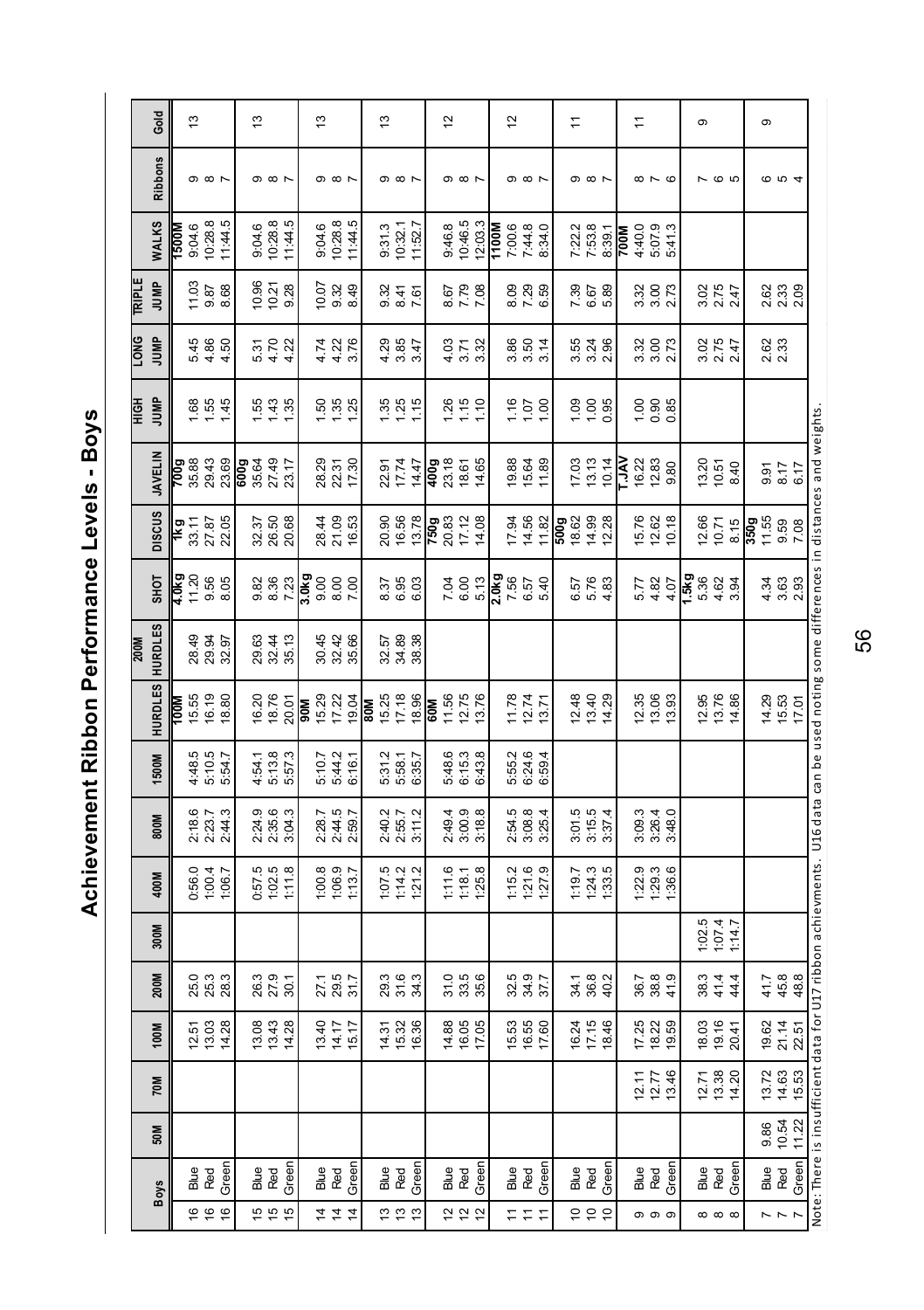### **Melville Seniors**

Melville ROAR Athletic Club competes under the affiliation of Athletics WA (AWA) who conducts all Senior athletic meets at the WA Athletics Stadium, Stephenson Ave, Mt Claremont for any athlete turning 12 and older. The program is usually on Friday evenings.

The program of events follow a 4 week cycle (A to D) and covers all the events from sprints, middle distance, throws, jumps and walks. Essentially any event you will see at the Olympics is conducted except for the Marathon.

Melville Little Athletics Centre registered athletes turning 12 and over in the current year will be able to register with AWA and be eligible to compete at all AWA and AA National competitions for summer (14/15) and winter (2015). There is a Competing fee for each meet which allows you to compete in as many events as is on the program.

Note: hurdle heights and distances, throwing implement weights may vary from Little Athletics specifications.

You can wear your Melville Little Athletics Centre uniform, the same uniform worn by the Melville Seniors or your Little Athletics Club uniform. You are required to wear the AWA assigned competition number as opposed to the WALA assigned competition number.

Please note that the Melville Seniors are required to provide Volunteers at designated times during the season to assist at meets. All athletes and parents will be notified by email when this is the case asking for assistance. If you feel you would like to do more please see the Seniors Representative and you will be guided accordingly.

For further information about AWA and the competition they co-ordinate, please visit AWA's website – waathletics.org.au, where information regarding competition rules, results, news etc. is located.

A sub-committee for administering and fostering athlete, coach and official participation is being formed, members of which are more than willing to assist you. The members are current or former Melville Little Athletics Centre parents or athletes.

If you would like more information about Melville Seniors or have any queries please go to the melvilleroar.com website or email: seniors@melvilleroar.com.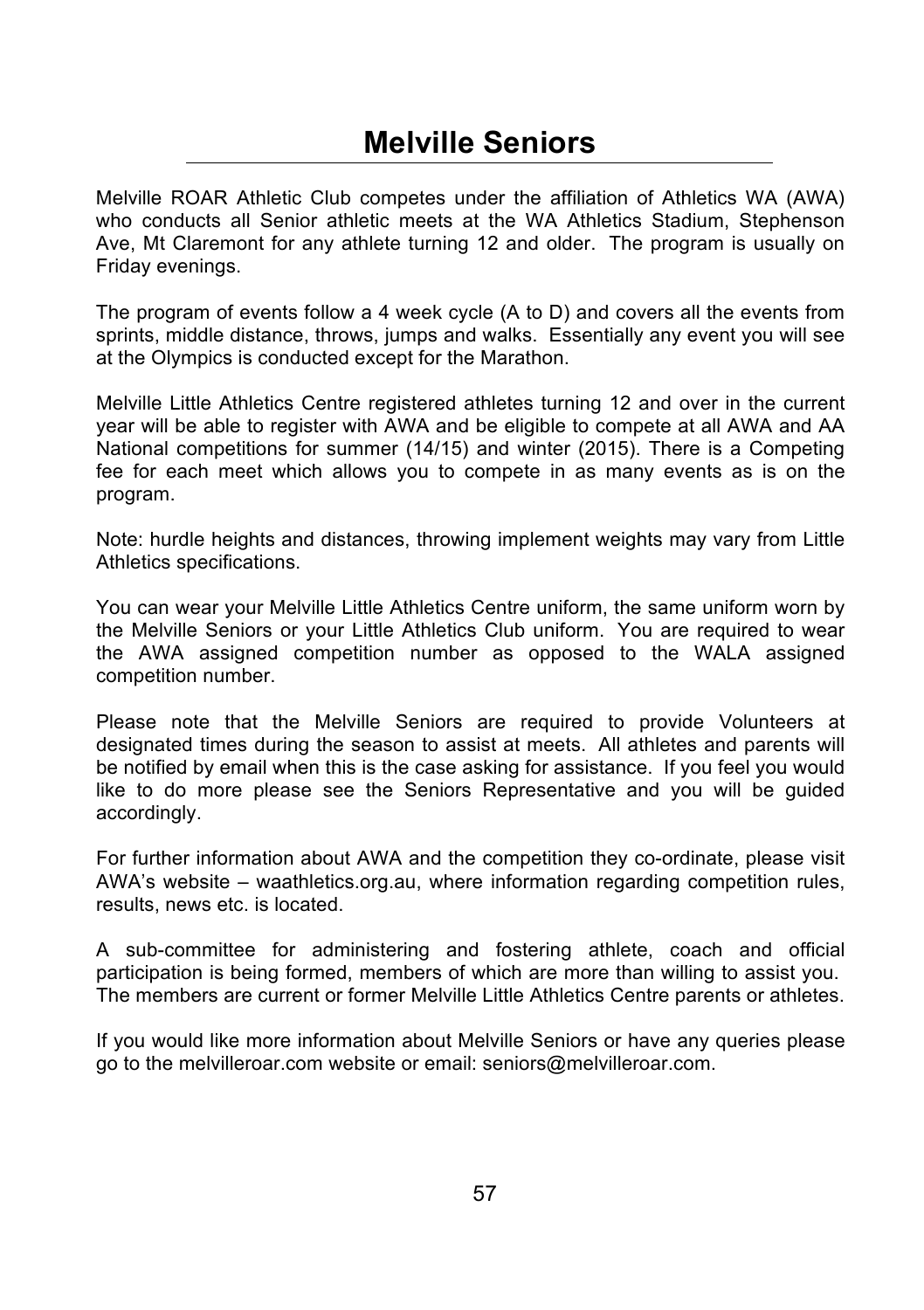# Hear the ROAR See the ROAR Be the ROAR